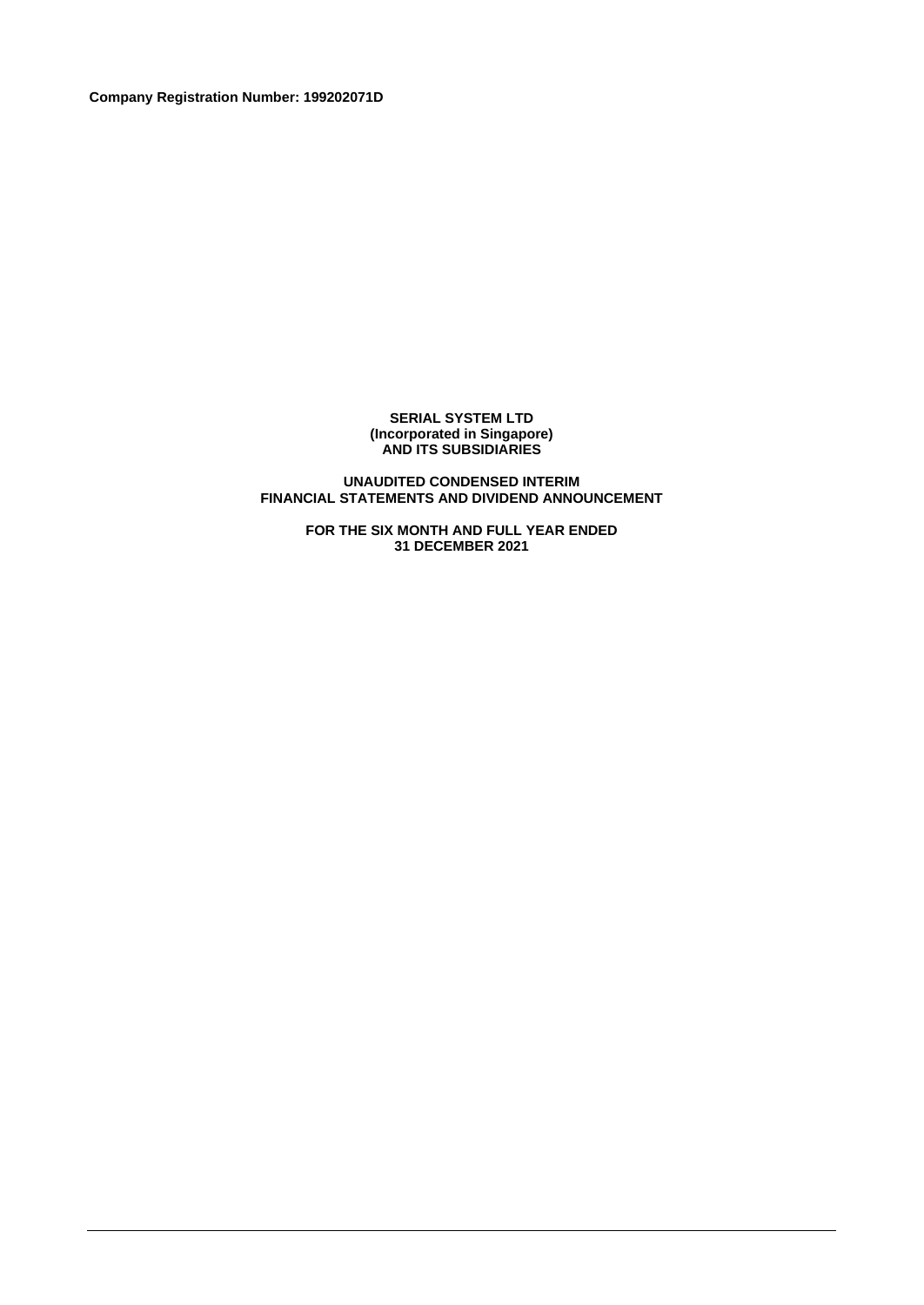### **SERIAL SYSTEM LTD** (Incorporated in Singapore) **AND ITS SUBSIDIARIES**

### **Contents**

|                                                                  | Page      |
|------------------------------------------------------------------|-----------|
| Condensed interim consolidated statement of profit or loss       |           |
| Condensed interim consolidated statement of comprehensive income | 2         |
| Condensed interim statements of financial position               | 3         |
| Condensed interim statements of changes in equity                | $4 - 6$   |
| Condensed interim consolidated statement of cash flows           | $7 - 8$   |
| Notes to the condensed interim financial statements              | $9 - 26$  |
| Other information                                                | $27 - 33$ |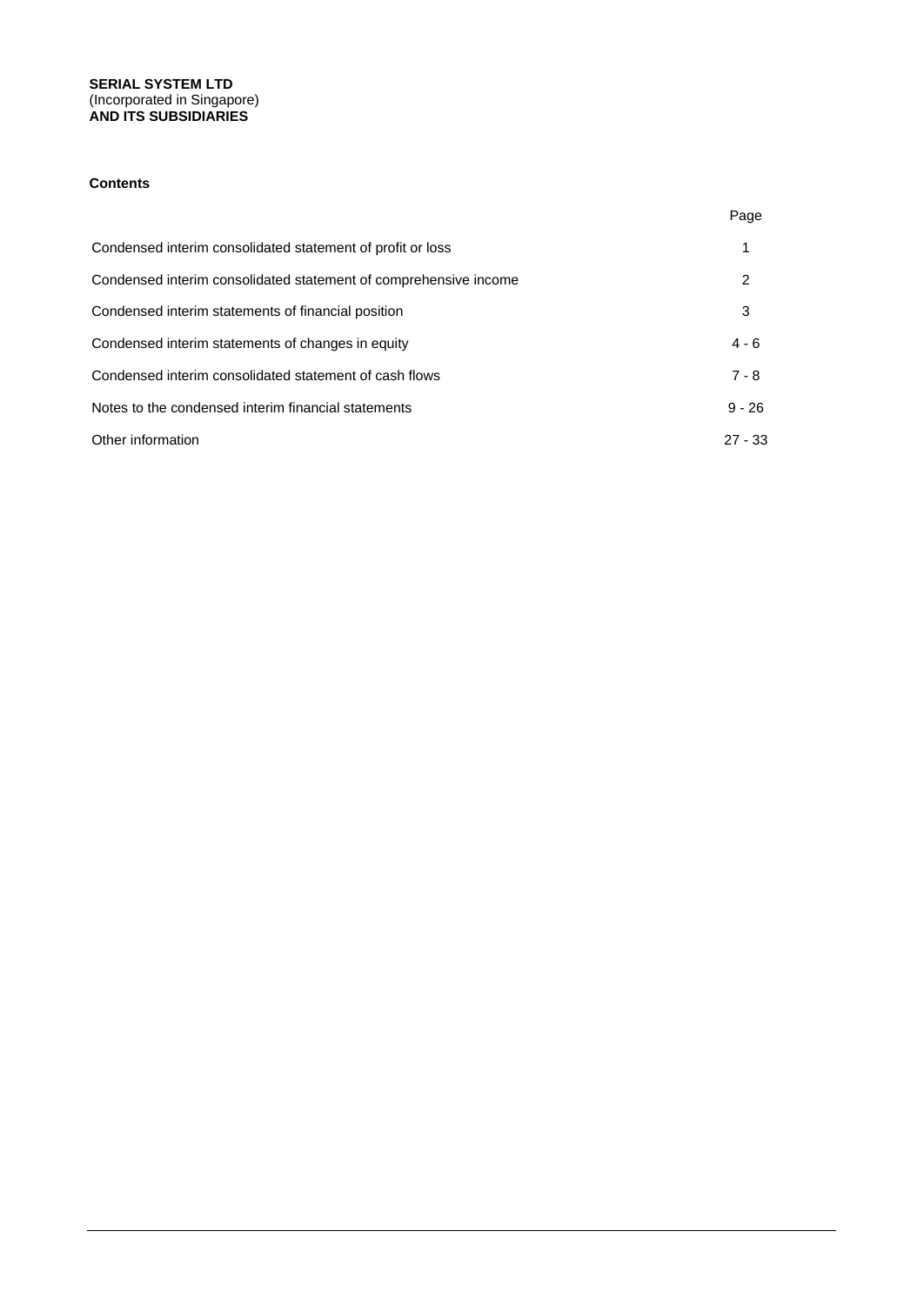# **CONDENSED INTERIM CONSOLIDATED STATEMENT OF PROFIT OR LOSS**

|                                                                      |             |                             | <b>The Group</b>     |            |                             | <b>The Group</b>     |            |
|----------------------------------------------------------------------|-------------|-----------------------------|----------------------|------------|-----------------------------|----------------------|------------|
|                                                                      |             | 6 months                    | 6 months             |            | 12 months                   | 12 months            |            |
|                                                                      |             | ended 31<br><b>December</b> | ended 31<br>December | Increase/  | ended 31<br><b>December</b> | ended 31<br>December | Increase/  |
|                                                                      |             | 2021                        | 2020                 | (Decrease) | 2021                        | 2020                 | (Decrease) |
|                                                                      | <b>Note</b> | <b>US\$'000</b>             | US\$'000             | $\%$       | <b>US\$'000</b>             | <b>US\$'000</b>      | $\%$       |
|                                                                      |             |                             |                      |            |                             |                      |            |
| <b>Sales</b>                                                         | 5           | 457,605                     | 417,113              | 10%        | 895,893                     | 731,400              | 22%        |
| Cost of sales                                                        | 6           | (419,563)                   | (390, 497)           | 7%         | (822,920)                   | (685, 504)           | 20%        |
| <b>Gross profit</b>                                                  |             | 38,042                      | 26,616               | 43%        | 72,973                      | 45,896               | 59%        |
| Gross profit margin                                                  |             | 8.3%                        | 6.4%                 | 1.9pt      | 8.1%                        | 6.3%                 | 1.8pt      |
| Other income                                                         |             | 8,965                       | 17,926               | $-50%$     | 15,251                      | 21,208               | $-28%$     |
| Interest income                                                      | 5           | 1,071                       | 1,407                | $-24%$     | 2,325                       | 2,656                | $-12%$     |
| Other operating income                                               | 5           | 7,894                       | 16,519               | $-52%$     | 12,926                      | 18,552               | $-30%$     |
|                                                                      |             |                             |                      |            |                             |                      |            |
| <b>Expenses</b>                                                      |             |                             |                      |            |                             |                      |            |
| <b>Distribution</b>                                                  | 6           | (21, 515)                   | (17,669)             | 22%        | (42, 612)                   | (33,082)             | 29%        |
| Administrative                                                       | 6           | (4, 744)                    | (4,066)              | 17%        | (8, 812)                    | (7, 119)             | 24%        |
| Finance                                                              | 7           | (2,665)                     | (2, 447)             | 9%         | (5,254)                     | (5,269)              | $-0.3%$    |
| Other:<br>Loss allowance on trade and                                |             |                             |                      |            |                             |                      |            |
| other receivables                                                    | 6           | (2,622)                     | (1, 318)             | 99%        | (2, 912)                    | (1, 512)             | 93%        |
| Other operating                                                      | 6           | (8,002)                     | (11, 872)            | $-33%$     | (13, 877)                   | (18, 252)            | $-24%$     |
| <b>Total expenses</b>                                                |             | (39, 548)                   | (37, 372)            | $6\%$      | (73, 467)                   | (65, 234)            | 13%        |
|                                                                      |             | 7,459                       | 7,170                | 4%         | 14,757                      | 1,870                | 689%       |
| Share of results of associated companies                             |             |                             |                      |            |                             |                      |            |
| (after income tax)                                                   |             | (364)                       | (293)                | 24%        | (658)                       | (251)                | 162%       |
| Profit before income tax                                             | 6           | 7,095                       | 6,877                | 3%         | 14,099                      | 1,619                | 771%       |
| Income tax expense                                                   | 9           | (968)                       | (421)                | 130%       | (1, 510)                    | (214)                | 606%       |
| Profit after income tax                                              |             | 6,127                       | 6,456                | $-5%$      | 12,589                      | 1,405                | 796%       |
| Attributable to:                                                     |             |                             |                      |            |                             |                      |            |
| <b>Equity holders of the Company</b>                                 |             | 5,302                       | 4,744                | 12%        | 11,139                      | 261                  | 4,168%     |
| <b>Non-controlling interests</b>                                     |             | 825                         | 1,712                | -52%       | 1,450                       | 1,144                | 27%        |
|                                                                      |             | 6,127                       | 6,456                | $-5%$      | 12,589                      | 1,405                | 796%       |
|                                                                      |             |                             |                      |            |                             |                      |            |
| Earnings per share attributable to<br>equity holders of the Company: |             |                             |                      |            |                             |                      |            |
| <b>Basic</b>                                                         | 24          | 0.59 cent                   | $0.53$ cent          | 11%        | 1.24 cents                  | $0.03$ cent          | 4,033%     |
| <b>Diluted</b>                                                       | 24          | 0.59 cent                   | $0.53$ cent          | 11%        | 1.24 cents                  | $0.03$ cent          | 4,033%     |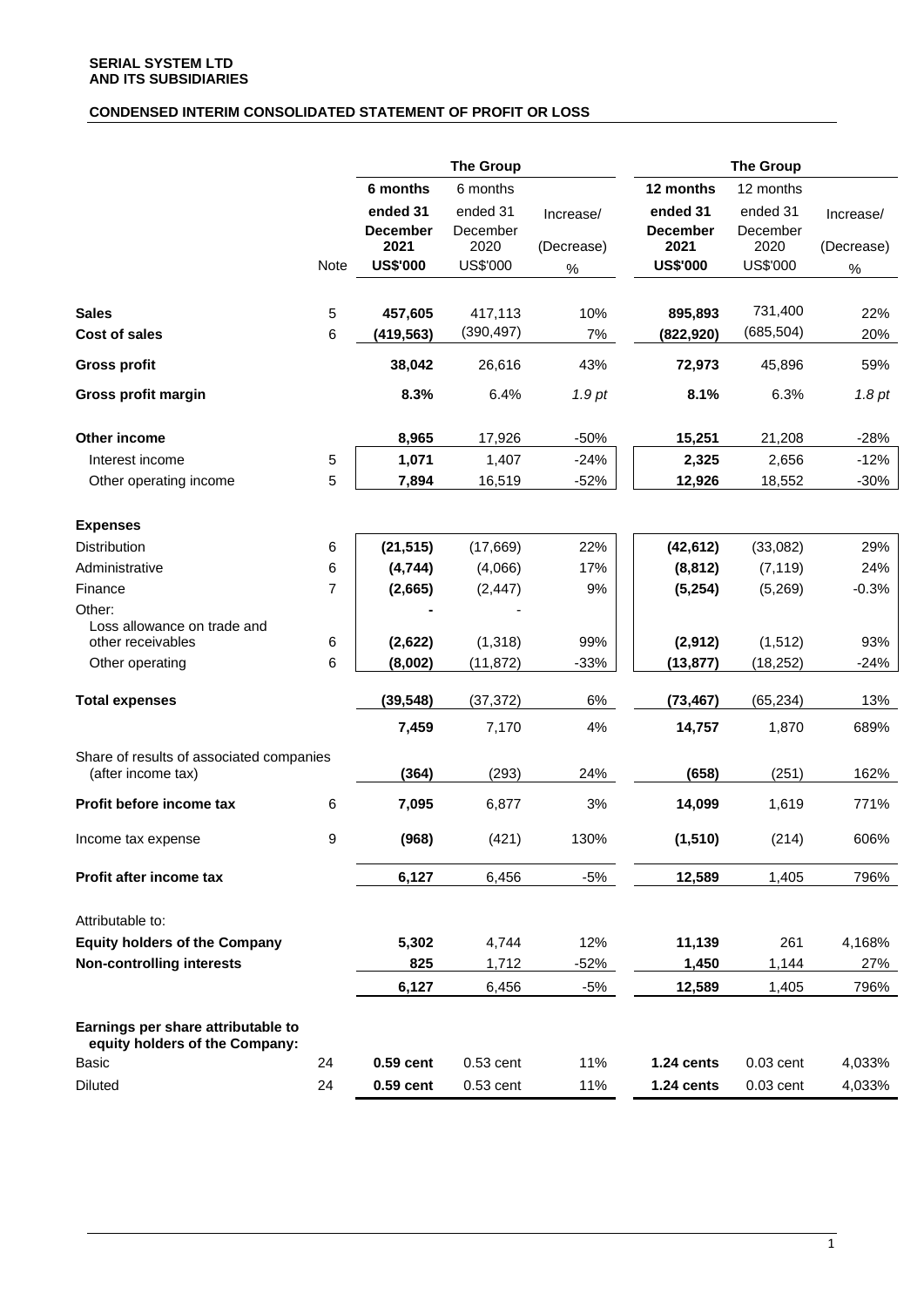# **CONDENSED INTERIM CONSOLIDATED STATEMENT OF COMPREHENSIVE INCOME**

|                                                                        | <b>The Group</b>        |                  | <b>The Group</b>        |                  |  |
|------------------------------------------------------------------------|-------------------------|------------------|-------------------------|------------------|--|
|                                                                        | 6 months                | 6 months         | 12 months               | 12 months        |  |
|                                                                        | ended 31                | ended 31         | ended 31                | ended 31         |  |
|                                                                        | <b>December</b><br>2021 | December<br>2020 | <b>December</b><br>2021 | December<br>2020 |  |
|                                                                        | <b>US\$'000</b>         | <b>US\$'000</b>  | <b>US\$'000</b>         | US\$'000         |  |
| Net profit after income tax                                            | 6,127                   | 6,456            | 12,589                  | 1,405            |  |
| Other comprehensive income/(loss)                                      |                         |                  |                         |                  |  |
| Items that will not be reclassified subsequently to<br>profit or loss: |                         |                  |                         |                  |  |
| Defined benefit plans' actuarial (loss)/gain                           | (9)                     | 308              | (9)                     | 308              |  |
| Share of associated company's other comprehensive<br>income/(loss)     | 1,180                   |                  | 1,305                   | (11)             |  |
| Gain on revaluation of property, plant and equipment                   | 4                       |                  | 38                      | 141              |  |
|                                                                        | 1,175                   | 308              | 1,334                   | 438              |  |
| Items that may be reclassified subsequently to profit<br>or loss:      |                         |                  |                         |                  |  |
| Share of associated companies' other comprehensive<br>income/(loss)    | 26                      | (54)             | 17                      | (117)            |  |
| Currency translation differences                                       | (1,077)                 | 4,017            | (2, 369)                | 2,471            |  |
|                                                                        | (1,051)                 | 3,963            | (2, 352)                | 2,354            |  |
| Other comprehensive income/(loss) for the period                       | 124                     | 4,271            | (1,018)                 | 2,792            |  |
| Total comprehensive income for the period                              | 6,251                   | 10,727           | 11,571                  | 4,197            |  |
| Total comprehensive income attributable to:                            |                         |                  |                         |                  |  |
| Equity holders of the Company                                          | 5,520                   | 9,037            | 10,399                  | 3,164            |  |
| Non-controlling interests                                              | 731                     | 1,690            | 1,172                   | 1,033            |  |
|                                                                        | 6,251                   | 10,727           | 11,571                  | 4,197            |  |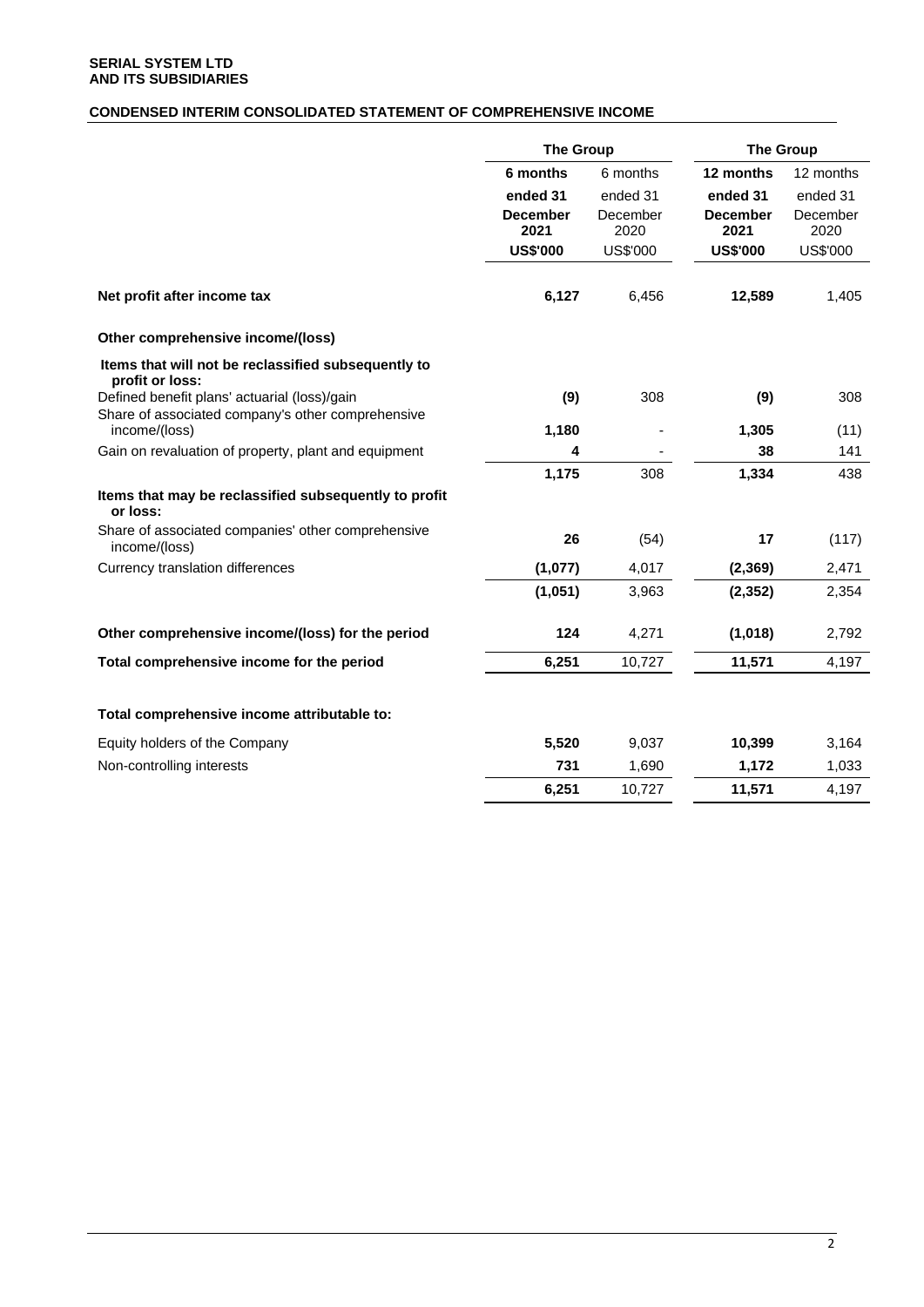## **CONDENSED INTERIM STATEMENTS OF FINANCIAL POSITION**

|                                                                                        |      | <b>The Group</b>       |                        | <b>The Company</b>     |                        |
|----------------------------------------------------------------------------------------|------|------------------------|------------------------|------------------------|------------------------|
|                                                                                        | Note | 31<br>December<br>2021 | 31<br>December<br>2020 | 31<br>December<br>2021 | 31<br>December<br>2020 |
|                                                                                        |      | <b>US\$'000</b>        | US\$'000               | <b>US\$'000</b>        | US\$'000               |
| <b>ASSETS</b>                                                                          |      |                        |                        |                        |                        |
| <b>Current assets</b>                                                                  |      |                        |                        |                        |                        |
| Cash and cash equivalents                                                              |      | 50,963                 | 64,739                 | 1,068                  | 4,684                  |
| Trade and other receivables                                                            | 13   | 169,649                | 146,608                | 36,071                 | 33,677                 |
| Inventories                                                                            | 14   | 133,688                | 107,688                |                        |                        |
| Financial assets, at fair value through profit or loss                                 | 15   | 10,715                 | 15,907                 |                        |                        |
| Other current assets                                                                   |      | 8,600                  | 5,840                  | 397                    | 318                    |
|                                                                                        |      | 373,615                | 340,782                | 37,536                 | 38,679                 |
| <b>Non-current assets</b>                                                              |      |                        |                        |                        |                        |
| Income tax recoverable                                                                 |      | 1,667                  | 1,667                  |                        |                        |
| Loans and other receivables                                                            |      |                        |                        | 38,093                 | 27,436                 |
| Financial assets, at fair value through profit or loss                                 | 15   | 7,481                  | 3,487                  |                        |                        |
| Investments in associated companies                                                    |      | 8,736                  | 7,003                  | 1,217                  | 1,217                  |
| Investments in joint ventures                                                          |      |                        |                        |                        |                        |
| Investments in subsidiaries                                                            |      |                        |                        | 57,255                 | 57,263                 |
| Property, plant and equipment                                                          | 16   | 33,980                 | 33,800                 | 384                    | 419                    |
| Investment properties                                                                  | 17   | 7,187                  | 5,543                  |                        |                        |
| Intangible assets                                                                      | 18   | 3,343                  | 3,230                  | 14                     | 53                     |
| Other assets<br>Deferred income tax assets                                             |      | 787<br>1,001           | 241<br>962             | 600                    |                        |
|                                                                                        |      | 64,182                 | 55,933                 | 97,563                 | 86,388                 |
| <b>Total assets</b>                                                                    |      | 437,797                | 396,715                | 135,099                | 125,067                |
|                                                                                        |      |                        |                        |                        |                        |
| <b>LIABILITIES</b>                                                                     |      |                        |                        |                        |                        |
| <b>Current liabilities</b>                                                             |      |                        |                        |                        |                        |
| Trade and other payables                                                               | 19   | 89,387                 | 105,424                | 10,810                 | 9,387                  |
| Current income tax liabilities                                                         |      | 1,383                  | 949                    |                        |                        |
| <b>Borrowings</b>                                                                      | 20   | 167,430                | 127,612                | 5,293                  | 9,903                  |
|                                                                                        |      | 258,200                | 233,985                | 16,103                 | 19,290                 |
| <b>Non-current liabilities</b>                                                         |      |                        |                        |                        |                        |
| Other payables                                                                         |      |                        |                        | 16,232                 | 8,740                  |
| <b>Borrowings</b>                                                                      | 20   | 16,778                 | 9,701                  | 6,272                  | 105                    |
| Defined benefit plans liabilities                                                      |      | 395                    | 392                    |                        |                        |
| Deferred income tax liabilities                                                        |      | 1,029                  | 899                    | 479                    | 481                    |
|                                                                                        |      | 18,202                 | 10,992                 | 22,983                 | 9,326                  |
| <b>Total liabilities</b>                                                               |      | 276,402                | 244,977                | 39,086                 | 28,616                 |
| <b>NET ASSETS</b>                                                                      |      | 161,395                | 151,738                | 96,013                 | 96,451                 |
| <b>EQUITY</b><br>Capital and reserves attributable to equity holders of<br>the Company |      |                        |                        |                        |                        |
| Share capital                                                                          | 21   | 72,648                 | 72,648                 | 72,648                 | 72,648                 |
| Treasury shares                                                                        | 21   | (70)                   | (736)                  | (70)                   | (736)                  |
| Capital reserve                                                                        |      | 2,665                  | 1,276                  | 518                    | 180                    |
| Defined benefit plans reserve                                                          |      | 328                    | 337                    |                        |                        |
| Fair value reserve                                                                     |      | (742)                  | (742)                  |                        |                        |
| Revaluation reserve                                                                    |      | 198                    | 175                    |                        |                        |
| Other reserve                                                                          |      | (1, 457)               | (1,665)                |                        |                        |
| Currency translation reserve                                                           |      | 5,204                  | 7,278                  |                        |                        |
| Retained earnings                                                                      |      | 71,997                 | 63,063                 | 22,917                 | 24,359                 |
|                                                                                        |      | 150,771                | 141,634                | 96,013                 | 96,451                 |
| Non-controlling interests                                                              |      | 10,624                 | 10,104                 |                        |                        |
| <b>TOTAL EQUITY</b>                                                                    |      | 161,395                | 151,738                | 96,013                 | 96,451                 |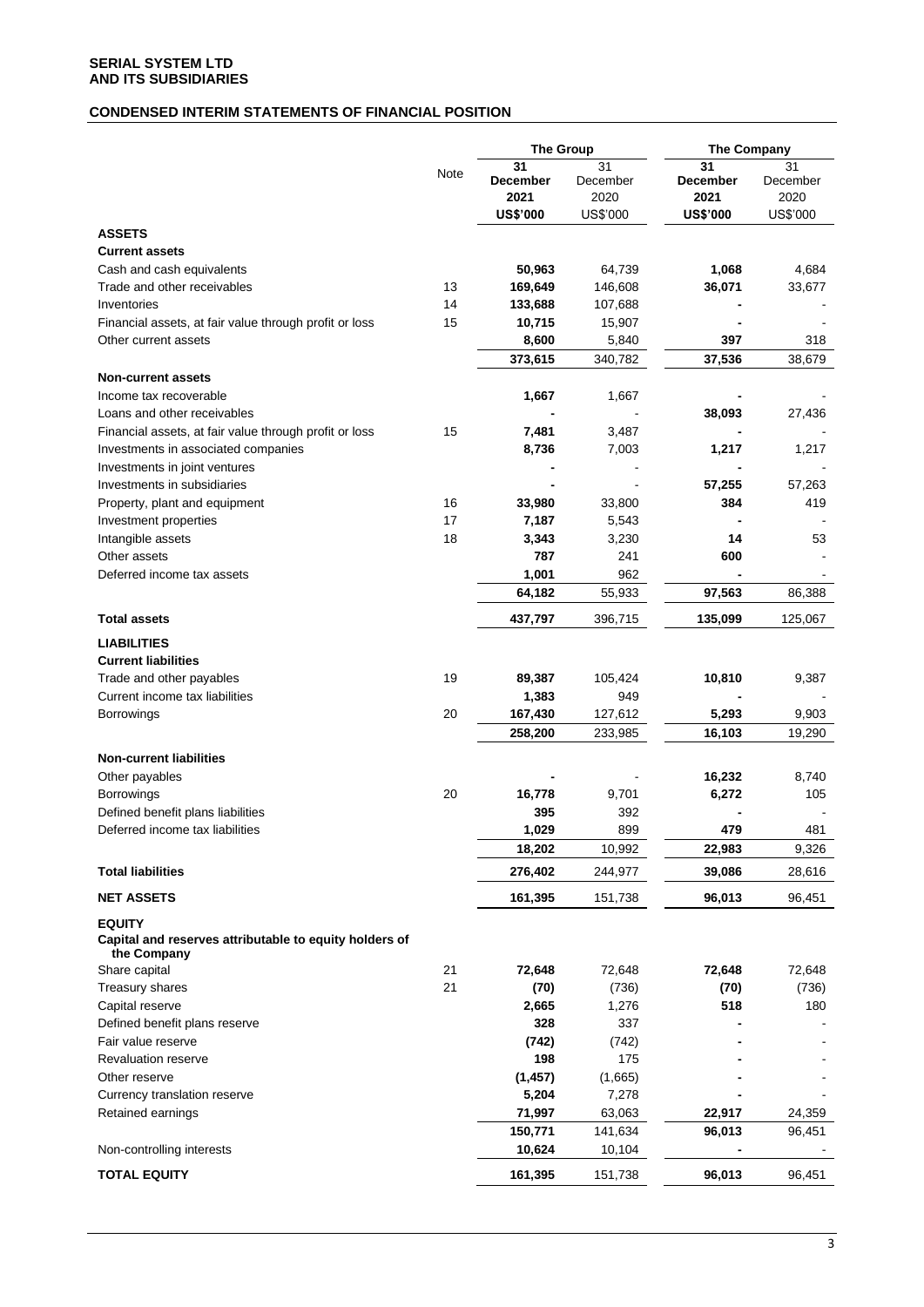# **CONDENSED INTERIM STATEMENTS OF CHANGES IN EQUITY**

|                                                                                                                                                    |                                     |                                       |                                       |                                                        |                                             | Attributable to equity holders of the Company |                                     |                                                       |                                         |                                                                              |                                                     |                                    |
|----------------------------------------------------------------------------------------------------------------------------------------------------|-------------------------------------|---------------------------------------|---------------------------------------|--------------------------------------------------------|---------------------------------------------|-----------------------------------------------|-------------------------------------|-------------------------------------------------------|-----------------------------------------|------------------------------------------------------------------------------|-----------------------------------------------------|------------------------------------|
| The Group                                                                                                                                          | Share<br>capital<br><b>US\$'000</b> | Treasury<br>shares<br><b>US\$'000</b> | Capital<br>reserve<br><b>US\$'000</b> | Defined<br>benefit plans<br>reserve<br><b>US\$'000</b> | Fair<br>value<br>reserve<br><b>US\$'000</b> | Revaluation<br>reserve<br><b>US\$'000</b>     | Other<br>reserve<br><b>US\$'000</b> | Currency<br>translation<br>reserve<br><b>US\$'000</b> | Retained<br>earnings<br><b>US\$'000</b> | Total attributable<br>to equity holders<br>of the Company<br><b>US\$'000</b> | Non-<br>controlling<br>interests<br><b>US\$'000</b> | Total<br>equity<br><b>US\$'000</b> |
| 2021                                                                                                                                               |                                     |                                       |                                       |                                                        |                                             |                                               |                                     |                                                       |                                         |                                                                              |                                                     |                                    |
| Balance at 1 January 2021                                                                                                                          | 72,648                              | (736)                                 | 1,276                                 | 337                                                    | (742)                                       | 175                                           | (1,665)                             | 7,278                                                 | 63,063                                  | 141,634                                                                      | 10,104                                              | 151,738                            |
| Profit for the period<br>Other comprehensive income/(loss):                                                                                        |                                     |                                       |                                       |                                                        |                                             |                                               |                                     |                                                       | 5,837                                   | 5,837                                                                        | 625                                                 | 6,462                              |
| Share of associated companies' other comprehensive loss/(income)<br>Gain on revaluation of property, plant and equipment transferred to investment |                                     |                                       | 139                                   |                                                        |                                             | (14)                                          |                                     | (9)                                                   |                                         | 116                                                                          |                                                     | 116                                |
| property                                                                                                                                           |                                     |                                       |                                       |                                                        |                                             | 34                                            |                                     |                                                       |                                         | 34                                                                           |                                                     | 34                                 |
| Currency translation differences                                                                                                                   |                                     |                                       |                                       |                                                        |                                             |                                               |                                     | (1, 108)                                              |                                         | (1, 108)                                                                     | (184)                                               | (1, 292)                           |
| Other comprehensive income/(loss) for the period, net of tax                                                                                       |                                     | $\sim$                                | 139                                   | $\blacksquare$                                         | $\blacksquare$                              | 20                                            | $\sim$                              | (1, 117)                                              | $\blacksquare$                          | (958)                                                                        | (184)                                               | (1, 142)                           |
| Total comprehensive income/(loss) for the period                                                                                                   |                                     | $\blacksquare$                        | 139                                   | ٠                                                      | $\blacksquare$                              | 20                                            | $\blacksquare$                      | (1, 117)                                              | 5,837                                   | 4,879                                                                        | 441                                                 | 5,320                              |
| Contributions by and distributions to owners:                                                                                                      |                                     |                                       |                                       |                                                        |                                             |                                               |                                     |                                                       |                                         |                                                                              |                                                     |                                    |
| One-tier tax-exempt final cash dividend for year 2020                                                                                              |                                     |                                       |                                       |                                                        |                                             |                                               |                                     |                                                       | (743)                                   | (743)                                                                        | $\blacksquare$                                      | (743)                              |
| Total distributions to owners                                                                                                                      |                                     | $\sim$                                | $\blacksquare$                        | $\blacksquare$                                         | $\blacksquare$                              | $\sim$                                        | $\blacksquare$                      | $\blacksquare$                                        | (743)                                   | (743)                                                                        | $\sim$                                              | (743)                              |
| Others:                                                                                                                                            |                                     |                                       |                                       |                                                        |                                             |                                               |                                     |                                                       |                                         |                                                                              |                                                     |                                    |
| Acquisition of additional interests in subsidiaries from non-controlling interests                                                                 |                                     |                                       |                                       |                                                        |                                             |                                               | (61)                                |                                                       |                                         | (61)                                                                         | (380)                                               | (441)                              |
| Dividend paid to non-controlling interest                                                                                                          |                                     |                                       |                                       |                                                        |                                             |                                               |                                     |                                                       |                                         |                                                                              | (110)                                               | (110)                              |
| <b>Total others</b>                                                                                                                                |                                     |                                       | $\blacksquare$                        | $\overline{\phantom{a}}$                               | $\overline{\phantom{a}}$                    | $\blacksquare$                                | (61)                                | $\blacksquare$                                        | $\blacksquare$                          | (61)                                                                         | (490)                                               | (551)                              |
| Balance at 30 June 2021                                                                                                                            | 72,648                              | (736)                                 | 1,415                                 | 337                                                    | (742)                                       | 195                                           | (1,726)                             | 6,161                                                 | 68,157                                  | 145,709                                                                      | 10,055                                              | 155,764                            |
| Profit for the period<br>Other comprehensive income/(loss):                                                                                        |                                     |                                       |                                       |                                                        |                                             |                                               |                                     |                                                       | 5,302                                   | 5,302                                                                        | 825                                                 | 6,127                              |
| Defined benefit plans' actuarial loss                                                                                                              |                                     |                                       |                                       | (9)                                                    |                                             |                                               |                                     |                                                       |                                         | (9)                                                                          |                                                     | (9)                                |
| Share of associated companies' other comprehensive income/(loss)<br>Gain on revaluation of property, plant and equipment transferred to investment |                                     |                                       | 912                                   |                                                        |                                             | (1)                                           | 269                                 | 26                                                    |                                         | 1,206                                                                        |                                                     | 1,206                              |
| property                                                                                                                                           |                                     |                                       |                                       |                                                        |                                             | 4                                             |                                     |                                                       |                                         | 4                                                                            | $\overline{\phantom{a}}$                            |                                    |
| Currency translation differences                                                                                                                   |                                     |                                       |                                       |                                                        |                                             |                                               | $\overline{\phantom{a}}$            | (983)                                                 |                                         | (983)                                                                        | (94)                                                | (1,077)                            |
| Other comprehensive income/(loss) for the period, net of tax                                                                                       |                                     |                                       | 912                                   | (9)                                                    | $\blacksquare$                              | 3                                             | 269                                 | (957)                                                 | $\sim$                                  | 218                                                                          | (94)                                                | 124                                |
| Total comprehensive income/(loss) for the period                                                                                                   |                                     | $\sim$                                | 912                                   | (9)                                                    |                                             | 3                                             | 269                                 | (957)                                                 | 5,302                                   | 5,520                                                                        | 731                                                 | 6,251                              |
| Contributions by and distributions to owners:                                                                                                      |                                     |                                       |                                       |                                                        |                                             |                                               |                                     |                                                       |                                         |                                                                              |                                                     |                                    |
| One-tier tax-exempt interim cash dividend for year 2021                                                                                            |                                     |                                       |                                       |                                                        |                                             |                                               |                                     | $\blacksquare$                                        | (1, 462)                                | (1, 462)                                                                     | $\blacksquare$                                      | (1, 462)                           |
| Total distributions to owners                                                                                                                      |                                     |                                       |                                       |                                                        |                                             |                                               |                                     |                                                       | (1, 462)                                | (1, 462)                                                                     | $\blacksquare$                                      | (1, 462)                           |
| Others:<br>Placement of treasury shares<br>Subscription of interests in subsidiaries by non-controlling interests                                  |                                     | 666                                   | 338                                   |                                                        |                                             |                                               |                                     |                                                       |                                         | 1,004                                                                        | 92                                                  | 1,004<br>92                        |
| Dividend paid to non-controlling interest                                                                                                          |                                     |                                       |                                       |                                                        |                                             |                                               |                                     |                                                       |                                         |                                                                              | (224)                                               | (224)                              |
| Closure of subsidiaries                                                                                                                            |                                     |                                       |                                       |                                                        |                                             |                                               |                                     |                                                       |                                         |                                                                              | (30)                                                | (30)                               |
| <b>Total others</b>                                                                                                                                |                                     | 666                                   | 338                                   | $\blacksquare$                                         | $\blacksquare$                              |                                               | $\blacksquare$                      |                                                       | ۰                                       | 1,004                                                                        | (162)                                               | 842                                |
| Balance at 31 December 2021                                                                                                                        | 72,648                              | (70)                                  | 2,665                                 | 328                                                    | (742)                                       | 198                                           | (1, 457)                            | 5,204                                                 | 71,997                                  | 150,771                                                                      | 10,624                                              | 161,395                            |
|                                                                                                                                                    |                                     |                                       |                                       |                                                        |                                             |                                               |                                     |                                                       |                                         |                                                                              |                                                     |                                    |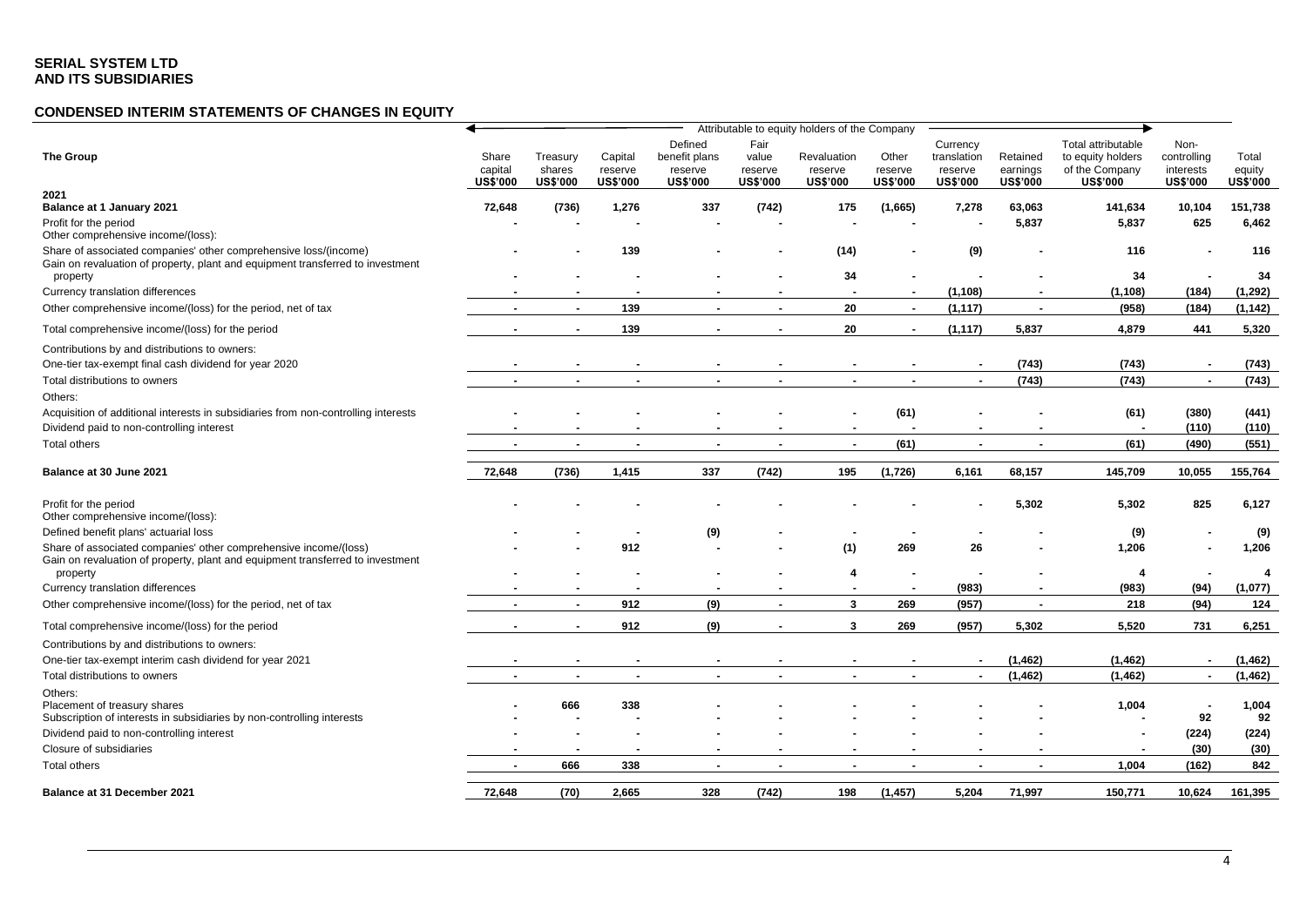# **CONDENSED INTERIM STATEMENTS OF CHANGES IN EQUITY**

|                                                                                                                                                       |                              |                                |                                |                                                    |                                   | Attributable to equity holders of the Company |                              |                                                |                                  |                                                                       |                                              |                             |
|-------------------------------------------------------------------------------------------------------------------------------------------------------|------------------------------|--------------------------------|--------------------------------|----------------------------------------------------|-----------------------------------|-----------------------------------------------|------------------------------|------------------------------------------------|----------------------------------|-----------------------------------------------------------------------|----------------------------------------------|-----------------------------|
| The Group (continued)                                                                                                                                 | Share<br>capital<br>US\$'000 | Treasury<br>shares<br>US\$'000 | Capital<br>reserve<br>US\$'000 | Defined<br>benefit<br>plans<br>reserve<br>US\$'000 | Fair value<br>reserve<br>US\$'000 | Revaluation<br>reserve<br>US\$'000            | Other<br>reserve<br>US\$'000 | Currency<br>translation<br>reserve<br>US\$'000 | Retained<br>earnings<br>US\$'000 | Total attributable<br>to equity holders of<br>the Company<br>US\$'000 | Non-<br>controlling<br>interests<br>US\$'000 | Total<br>equity<br>US\$'000 |
| 2020<br>Balance at 1 January 2020<br>Loss for the period                                                                                              | 72,648                       | (736)                          | 1,276                          | 29                                                 | (804)                             | 45                                            | (1,665)                      | 4,813                                          | 63,689<br>(4, 483)               | 139,295<br>(4, 483)                                                   | 7,939<br>(568)                               | 147,234<br>(5,051)          |
| Other comprehensive income/(loss):<br>Share of associated companies' other comprehensive loss<br>Gain on revaluation of property, plant and equipment |                              |                                |                                |                                                    |                                   | (11)                                          |                              | (62)                                           |                                  | (73)                                                                  |                                              | (73)                        |
| transferred to investment property                                                                                                                    |                              |                                |                                |                                                    |                                   | 141<br>$\sim$                                 | $\sim$                       |                                                |                                  | 141                                                                   |                                              | 141                         |
| Currency translation differences                                                                                                                      |                              | $\sim$                         | ÷.                             | $\sim$                                             | $\sim$                            |                                               | $\sim$                       | (1,458)                                        |                                  | (1,458)                                                               | (89)                                         | (1, 547)                    |
| Other comprehensive income/(loss) for the period, net of tax                                                                                          | $\overline{a}$               |                                |                                |                                                    |                                   | 130                                           |                              | (1,520)                                        |                                  | (1,390)                                                               | (89)                                         | (1, 479)                    |
| Total comprehensive income/(loss) for the period                                                                                                      |                              |                                |                                |                                                    |                                   | 130                                           | $\sim$                       | (1,520)                                        | (4, 483)                         | (5,873)                                                               | (657)                                        | (6, 530)                    |
| Contributions by and distributions to owners:<br>One-tier tax-exempt final cash dividend for year 2019                                                |                              |                                |                                |                                                    |                                   |                                               |                              |                                                | (825)                            | (825)                                                                 |                                              | (825)                       |
| Total distributions to owners                                                                                                                         |                              |                                |                                |                                                    |                                   |                                               |                              |                                                | (825)                            | (825)                                                                 |                                              | (825)                       |
| Others:<br>Subscription of additional interests in subsidiaries by non-<br>controlling interests<br>Disposal of subsidiaries<br>Total others          |                              |                                |                                |                                                    |                                   |                                               |                              | $\ddot{\phantom{1}}$                           |                                  |                                                                       | 567<br>15<br>582                             | 567<br>15<br>582            |
| Balance at 30 June 2020                                                                                                                               | 72,648                       | (736)                          | 1,276                          | 29                                                 | (804)                             | 175                                           | (1,665)                      | 3,293                                          | 58,381                           | 132,597                                                               | 7,864                                        | 140,461                     |
| Profit for the period<br>Other comprehensive income/(loss):<br>Defined benefit plans' actuarial gain                                                  |                              |                                |                                | 308                                                |                                   |                                               |                              |                                                | 4,744                            | 4,744<br>308                                                          | 1,712                                        | 6,456<br>308                |
| Share of associated companies' other comprehensive loss                                                                                               |                              |                                |                                |                                                    |                                   |                                               |                              | (55)                                           |                                  | (55)                                                                  |                                              | (55)                        |
| Currency translation differences                                                                                                                      |                              |                                |                                |                                                    |                                   |                                               |                              | 4,040                                          |                                  | 4,040                                                                 | (22)                                         | 4,018                       |
| Other comprehensive income/(loss) for the period, net of tax                                                                                          |                              | $\sim$                         | $\sim$                         | 308                                                |                                   | $\sim$                                        | $\sim$                       | 3,985                                          | $\sim$                           | 4,293                                                                 | (22)                                         | 4,271                       |
| Total comprehensive income/(loss) for the period                                                                                                      |                              |                                |                                | 308                                                |                                   |                                               |                              | 3,985                                          | 4,744                            | 9,037                                                                 | 1,690                                        | 10,727                      |
| Others:                                                                                                                                               |                              |                                |                                |                                                    |                                   |                                               |                              |                                                |                                  |                                                                       |                                              |                             |
| Transfer of reserve upon disposal of investment                                                                                                       |                              |                                |                                |                                                    | 62                                |                                               |                              |                                                | (62)                             |                                                                       |                                              |                             |
| Investment in a subsidiary by a non-controlling interest<br>Subscription of additional interests in subsidiaries by non-<br>controlling interests     |                              |                                |                                |                                                    |                                   |                                               |                              |                                                |                                  |                                                                       | 77<br>458                                    | 77<br>458                   |
| Dividend paid to a non-controlling interest                                                                                                           |                              |                                |                                |                                                    |                                   |                                               |                              |                                                |                                  |                                                                       | (24)                                         | (24)                        |
| Disposal/closure of subsidiaries                                                                                                                      |                              |                                |                                |                                                    |                                   |                                               |                              |                                                |                                  |                                                                       | 39                                           | 39                          |
| Total others                                                                                                                                          |                              | $\overline{\phantom{a}}$       |                                | $\blacksquare$                                     | 62                                | $\blacksquare$                                | $\blacksquare$               | $\blacksquare$                                 | (62)                             |                                                                       | 550                                          | 550                         |
| Balance at 31 December 2020                                                                                                                           | 72,648                       | (736)                          | 1,276                          | 337                                                | (742)                             | 175                                           | (1,665)                      | 7,278                                          | 63,063                           | 141,634                                                               | 10,104                                       | 151,738                     |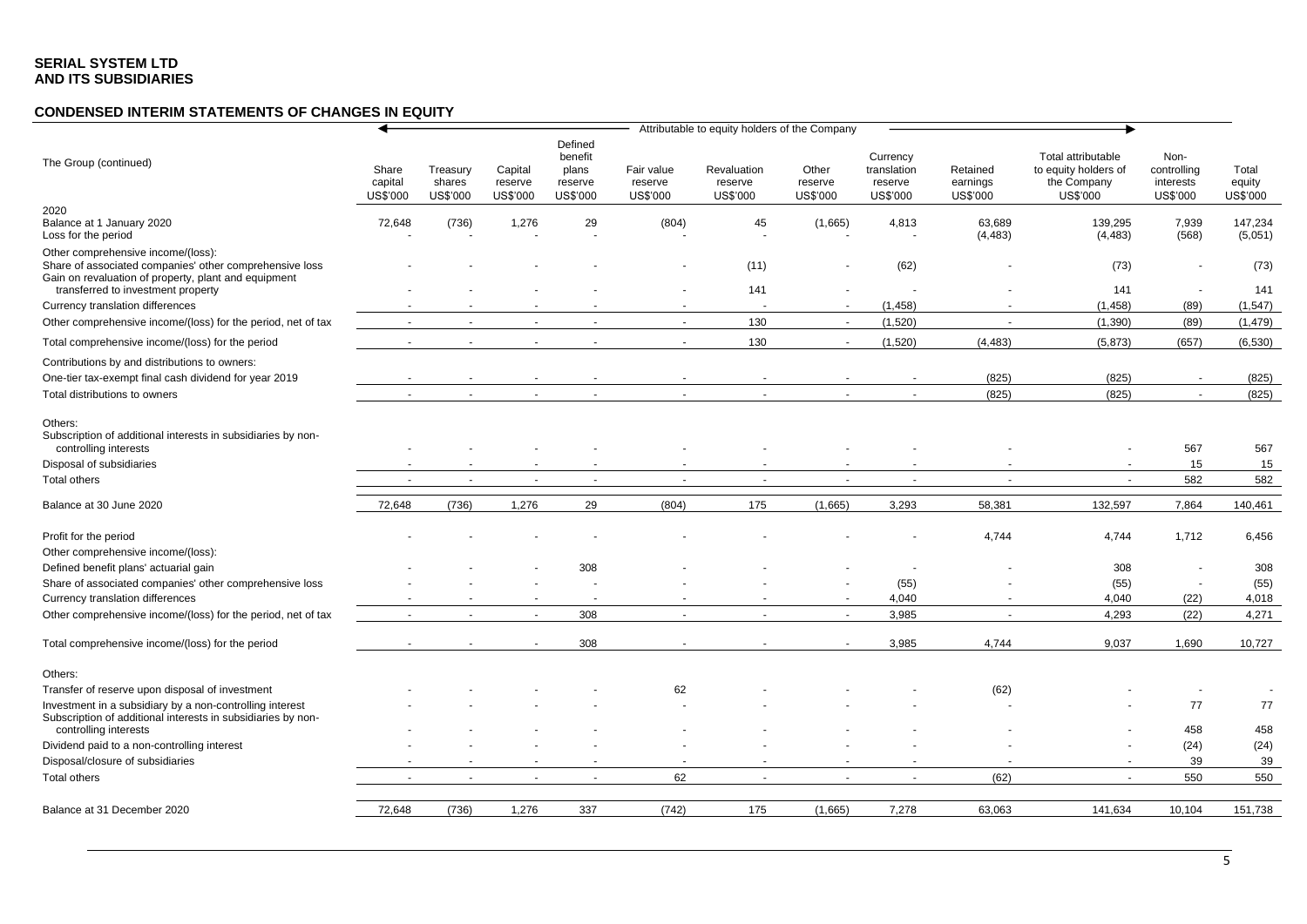# **CONDENSED INTERIM STATEMENTS OF CHANGES IN EQUITY**

| The Company                                             | Share<br>capital<br><b>US\$'000</b> | Treasury<br>shares<br><b>US\$'000</b> | Capital<br>reserve<br><b>US\$'000</b> | Retained<br>earnings<br><b>US\$'000</b> | Total<br>equity<br><b>US\$'000</b> |
|---------------------------------------------------------|-------------------------------------|---------------------------------------|---------------------------------------|-----------------------------------------|------------------------------------|
| 2021                                                    |                                     |                                       |                                       |                                         |                                    |
| <b>Balance at 1 January 2021</b>                        | 72,648                              | (736)                                 | 180                                   | 24,359                                  | 96,451                             |
| Total comprehensive loss for the period                 |                                     |                                       |                                       | (103)                                   | (103)                              |
| One-tier tax-exempt final cash dividend for year 2020   |                                     |                                       |                                       | (743)                                   | (743)                              |
| Balance at 30 June 2021                                 | 72,648                              | (736)                                 | 180                                   | 23,513                                  | 95,605                             |
| Total comprehensive income for the period               |                                     |                                       |                                       | 866                                     | 866                                |
| Placement of treasury shares                            |                                     | 666                                   | 338                                   |                                         | 1,004                              |
| One-tier tax-exempt interim cash dividend for year 2021 |                                     |                                       |                                       | (1,462)                                 | (1,462)                            |
| Balance at 31 December 2021                             | 72,648                              | (70)                                  | 518                                   | 22,917                                  | 96,013                             |
|                                                         |                                     |                                       |                                       |                                         |                                    |
| 2020                                                    |                                     |                                       |                                       |                                         |                                    |
| Balance at 1 January 2020                               | 72,648                              | (736)                                 | 180                                   | 27,402                                  | 99,494                             |
| Total comprehensive income for the period               |                                     |                                       |                                       | 362                                     | 362                                |
| One-tier tax-exempt final cash dividend for year 2019   |                                     |                                       |                                       | (825)                                   | (825)                              |
| Balance at 30 June 2020                                 | 72,648                              | (736)                                 | 180                                   | 26,939                                  | 99,031                             |
| Total comprehensive loss for the period                 |                                     |                                       |                                       | (2,580)                                 | (2,580)                            |
| Balance at 31 December 2020                             | 72,648                              | (736)                                 | 180                                   | 24,359                                  | 96,451                             |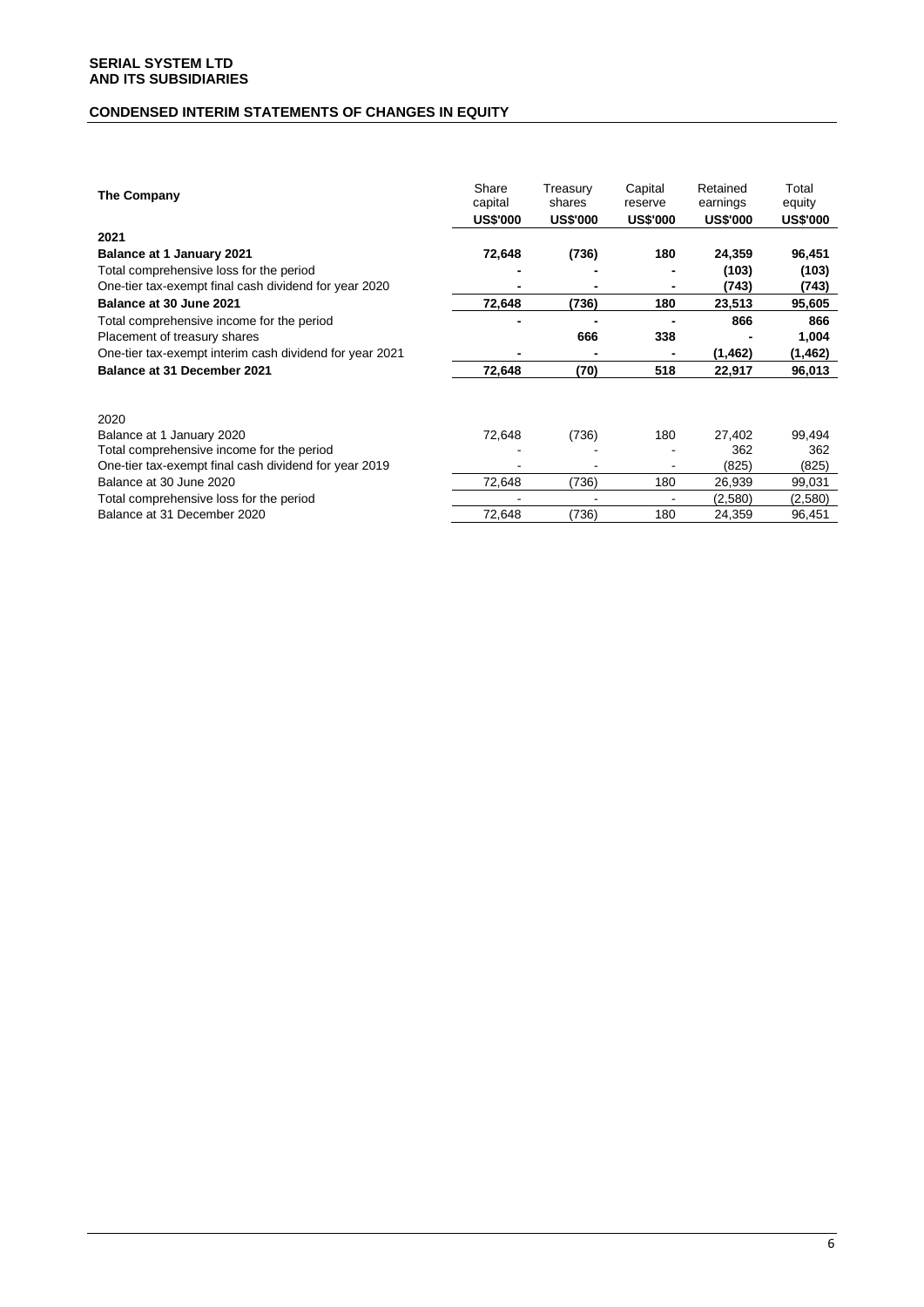# **CONDENSED INTERIM CONSOLIDATED STATEMENT OF CASH FLOWS**

|                                                                                                                                                     | <b>The Group</b>                                                   |                                                      | <b>The Group</b>                                                    |                                                       |
|-----------------------------------------------------------------------------------------------------------------------------------------------------|--------------------------------------------------------------------|------------------------------------------------------|---------------------------------------------------------------------|-------------------------------------------------------|
|                                                                                                                                                     | 6 months<br>ended 31<br><b>December</b><br>2021<br><b>US\$'000</b> | 6 months<br>ended 31<br>December<br>2020<br>US\$'000 | 12 months<br>ended 31<br><b>December</b><br>2021<br><b>US\$'000</b> | 12 months<br>ended 31<br>December<br>2020<br>US\$'000 |
| Cash flows from operating activities                                                                                                                |                                                                    |                                                      |                                                                     |                                                       |
| Profit before income tax                                                                                                                            | 7,095                                                              | 6,877                                                | 14,099                                                              | 1,619                                                 |
|                                                                                                                                                     |                                                                    |                                                      |                                                                     |                                                       |
| Adjustments for:                                                                                                                                    |                                                                    |                                                      |                                                                     |                                                       |
| Amortisation of computer software license costs                                                                                                     | 52                                                                 | 62                                                   | 104                                                                 | 129                                                   |
| Amortisation of distribution rights                                                                                                                 |                                                                    | 5                                                    |                                                                     | 12                                                    |
| Depreciation of property, plant and equipment                                                                                                       | 1,433<br>207                                                       | 1,704<br>2                                           | 2,848                                                               | 3,724                                                 |
| Property, plant and equipment written off                                                                                                           |                                                                    |                                                      | 216                                                                 | 3                                                     |
| Gain on disposal of property, plant and equipment                                                                                                   | (13)                                                               | (33)                                                 | (43)                                                                | (33)                                                  |
| Fair value gain on investment properties                                                                                                            | (427)                                                              | (56)                                                 | (427)                                                               | (56)                                                  |
| Fair value gain on financial assets, at fair value through profit or loss<br>Gain on sale of financial assets, at fair value through profit or loss | (623)<br>(209)                                                     | (392)<br>(45)                                        | (917)<br>(239)                                                      | (481)<br>(43)                                         |
| Fair value loss on financial assets, at fair value through profit or loss                                                                           |                                                                    |                                                      |                                                                     | 43                                                    |
| Dividend income from financial assets, at fair value through profit or loss                                                                         | (7)                                                                | (1)                                                  | (17)                                                                | (20)                                                  |
| Fair value (gain)/loss on derivative financial instruments                                                                                          | (439)                                                              | 978                                                  | (1, 441)                                                            | 62                                                    |
| Impairment losses on goodwill arising from acquisition of subsidiaries                                                                              |                                                                    | 3,620                                                |                                                                     | 4,220                                                 |
| Gain on closure/disposal of subsidiaries                                                                                                            | (104)                                                              | (2)                                                  | (104)                                                               |                                                       |
| Gain on disposal of interests in associated companies                                                                                               | (306)                                                              |                                                      | (306)                                                               |                                                       |
| Gain on dilution of interest in an associated company                                                                                               | (6)                                                                |                                                      | (15)                                                                |                                                       |
| Loss on re-measuring previously held equity in a joint venture                                                                                      | 165                                                                |                                                      | 165                                                                 |                                                       |
| Provision for defined benefit plans liabilities                                                                                                     | 222                                                                | 136                                                  | 354                                                                 | 241                                                   |
| Reversal of other borrowings/other payables due to previous                                                                                         |                                                                    |                                                      |                                                                     |                                                       |
| shareholder/shareholders of subsidiaries<br>Interest income                                                                                         | (1,071)                                                            | (4, 813)<br>(1,407)                                  | (2, 325)                                                            | (4, 813)<br>(2,656)                                   |
| Interest expense                                                                                                                                    | 2,665                                                              | 2,447                                                | 5,254                                                               | 5,269                                                 |
| Share of results of associated companies                                                                                                            | 364                                                                | 293                                                  | 658                                                                 | 251                                                   |
| Operating cash flow before working capital changes                                                                                                  | 8,998                                                              | 9,375                                                | 17,864                                                              | 7,471                                                 |
|                                                                                                                                                     |                                                                    |                                                      |                                                                     |                                                       |
| <b>Changes in working capital</b><br>Trade and other receivables                                                                                    |                                                                    |                                                      |                                                                     |                                                       |
|                                                                                                                                                     | (11, 558)                                                          | (30, 982)<br>2,485                                   | (26, 581)                                                           | (19, 215)                                             |
| Financial assets, at fair value through profit or loss<br>Inventories                                                                               | 11,596<br>(36, 538)                                                | 17,039                                               | 5,093<br>(25, 382)                                                  | 17,965<br>13,286                                      |
| Other current assets                                                                                                                                | (1,538)                                                            | (962)                                                | (2,889)                                                             | (2, 167)                                              |
| Other assets (non-current)                                                                                                                          | 9                                                                  | (23)                                                 | (546)                                                               | (18)                                                  |
| Trade and other payables                                                                                                                            | 7,199                                                              | 14,059                                               | (16, 451)                                                           | (2,942)                                               |
| Cash (used in)/from operations                                                                                                                      | (21, 832)                                                          | 10,991                                               | (48, 892)                                                           | 14,380                                                |
| Income tax paid                                                                                                                                     | (357)                                                              | (296)                                                | (936)                                                               | (1,717)                                               |
| Net cash (used in)/from operating activities                                                                                                        | (22, 189)                                                          | 10,695                                               | (49, 828)                                                           | 12,663                                                |
|                                                                                                                                                     |                                                                    |                                                      |                                                                     |                                                       |
| Cash flows from investing activities                                                                                                                |                                                                    |                                                      |                                                                     |                                                       |
| Payments for intangible assets (computer software license costs)                                                                                    | (5)                                                                | (7)                                                  | (20)                                                                | (7)                                                   |
| Payments for property, plant and equipment                                                                                                          | (524)                                                              | (420)                                                | (982)                                                               | (613)                                                 |
| Proceeds from disposal of property, plant and equipment                                                                                             | 14                                                                 | 26                                                   | 177                                                                 | 26                                                    |
| Proceeds from sale of financial assets, at fair value through profit or loss                                                                        | 712                                                                | 286                                                  | 868                                                                 | 1,034                                                 |
| Net cash outflow on disposal/closure of subsidiaries                                                                                                |                                                                    | (64)                                                 |                                                                     | (126)                                                 |
| Proceeds from disposal of interests in an associated company                                                                                        | 841                                                                |                                                      | 841                                                                 |                                                       |
| Net cash inflow on step up acquisition from a joint venture to a subsidiary                                                                         | 100                                                                |                                                      | 100                                                                 |                                                       |
| Payments for financial assets, at fair value through profit or loss                                                                                 | (1, 872)                                                           | (408)                                                | (3,758)                                                             | (537)                                                 |
| Payments for additional investment in associated companies<br>Dividend received from an associated company                                          | (147)                                                              | (253)                                                | (147)                                                               | (3, 101)<br>50                                        |
| Dividend received from financial assets, at fair value through profit or loss                                                                       | 7                                                                  | 1                                                    | 17                                                                  | 20                                                    |
| Interest received                                                                                                                                   | 1,071                                                              | 1,409                                                | 2,325                                                               | 2,666                                                 |
| Net cash from/(used in) investing activities                                                                                                        | 197                                                                | 570                                                  | (579)                                                               | (588)                                                 |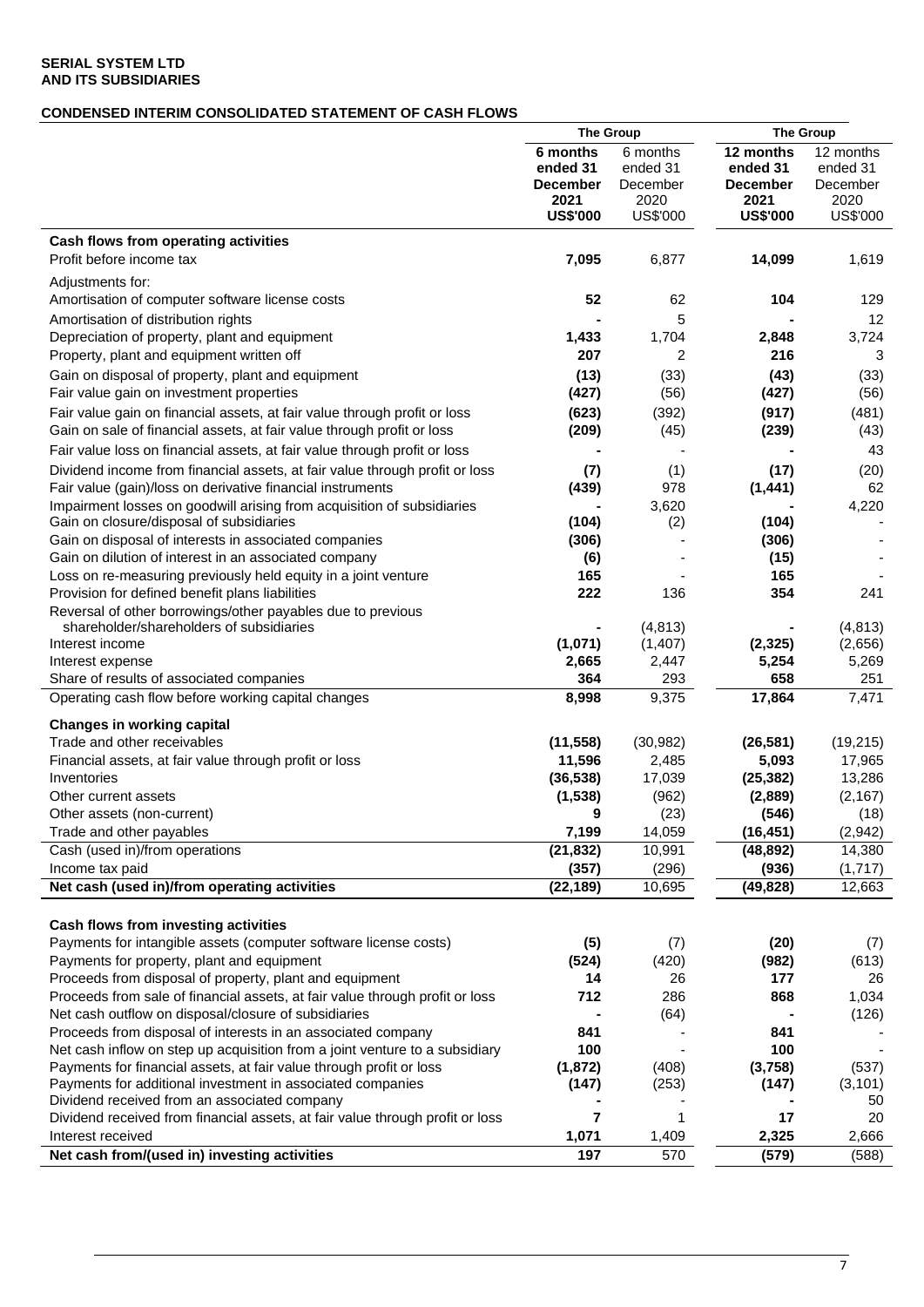# **CONDENSED INTERIM CONSOLIDATED STATEMENT OF CASH FLOWS**

|                                                                                                   | <b>The Group</b>                                                   |                                                      | <b>The Group</b>                                                    |                                                       |  |
|---------------------------------------------------------------------------------------------------|--------------------------------------------------------------------|------------------------------------------------------|---------------------------------------------------------------------|-------------------------------------------------------|--|
|                                                                                                   | 6 months<br>ended 31<br><b>December</b><br>2021<br><b>US\$'000</b> | 6 months<br>ended 31<br>December<br>2020<br>US\$'000 | 12 months<br>ended 31<br><b>December</b><br>2021<br><b>US\$'000</b> | 12 months<br>ended 31<br>December<br>2020<br>US\$'000 |  |
| Cash flows from financing activities                                                              |                                                                    |                                                      |                                                                     |                                                       |  |
| Proceeds from placement of treasury shares                                                        | 1,004                                                              |                                                      | 1,004                                                               |                                                       |  |
| Subscription of interests in subsidiaries by non-controlling interests                            | 92                                                                 | 535                                                  | 92                                                                  | 1,102                                                 |  |
| Payment for acquisition of additional interests in a subsidiary from non-<br>controlling interest |                                                                    |                                                      | (441)                                                               |                                                       |  |
| Net cash inflow from non-controlling interest on closure of a subsidiary                          |                                                                    | 54                                                   |                                                                     | 54                                                    |  |
| Dividend paid to shareholders of the Company                                                      | (1, 462)                                                           |                                                      | (2, 205)                                                            | (825)                                                 |  |
| Dividend paid to non-controlling interests                                                        | (224)                                                              | (24)                                                 | (334)                                                               | (24)                                                  |  |
| Proceeds from bank borrowings                                                                     | 341,040                                                            | 244,040                                              | 561,203                                                             | 490,628                                               |  |
| Proceeds from other borrowings                                                                    | 3,212                                                              | 10,027                                               | 12,937                                                              | 17,970                                                |  |
| Repayment of bank borrowings                                                                      | (308, 409)                                                         | (239, 482)                                           | (513, 796)                                                          | (480, 407)                                            |  |
| Repayment of other borrowings                                                                     | (3,623)                                                            | (5, 515)                                             | (15, 129)                                                           | (15,931)                                              |  |
| Principal payments of lease liabilities                                                           | (689)                                                              | (930)                                                | (1, 323)                                                            | (2,064)                                               |  |
| Refund of bank deposits pledged for overdraft facility                                            |                                                                    | 1,000                                                |                                                                     | 1,000                                                 |  |
| Interest paid                                                                                     | (2,635)                                                            | (2,405)                                              | (5,226)                                                             | (5, 410)                                              |  |
| Net cash from financing activities                                                                | 28,306                                                             | 7,300                                                | 36.782                                                              | 6,093                                                 |  |
| Net increase/(decrease) in cash and cash equivalents held                                         | 6,314                                                              | 18,565                                               | (13, 625)                                                           | 18,168                                                |  |
| Cash and cash equivalents at the beginning of the period                                          | 44,659                                                             | 45,421                                               | 64,739                                                              | 46,110                                                |  |
| Effect of currency translation on cash and cash equivalents                                       | (10)                                                               | 753                                                  | (151)                                                               | 461                                                   |  |
| Cash and cash equivalents at the end of the period                                                | 50.963                                                             | 64,739                                               | 50,963                                                              | 64,739                                                |  |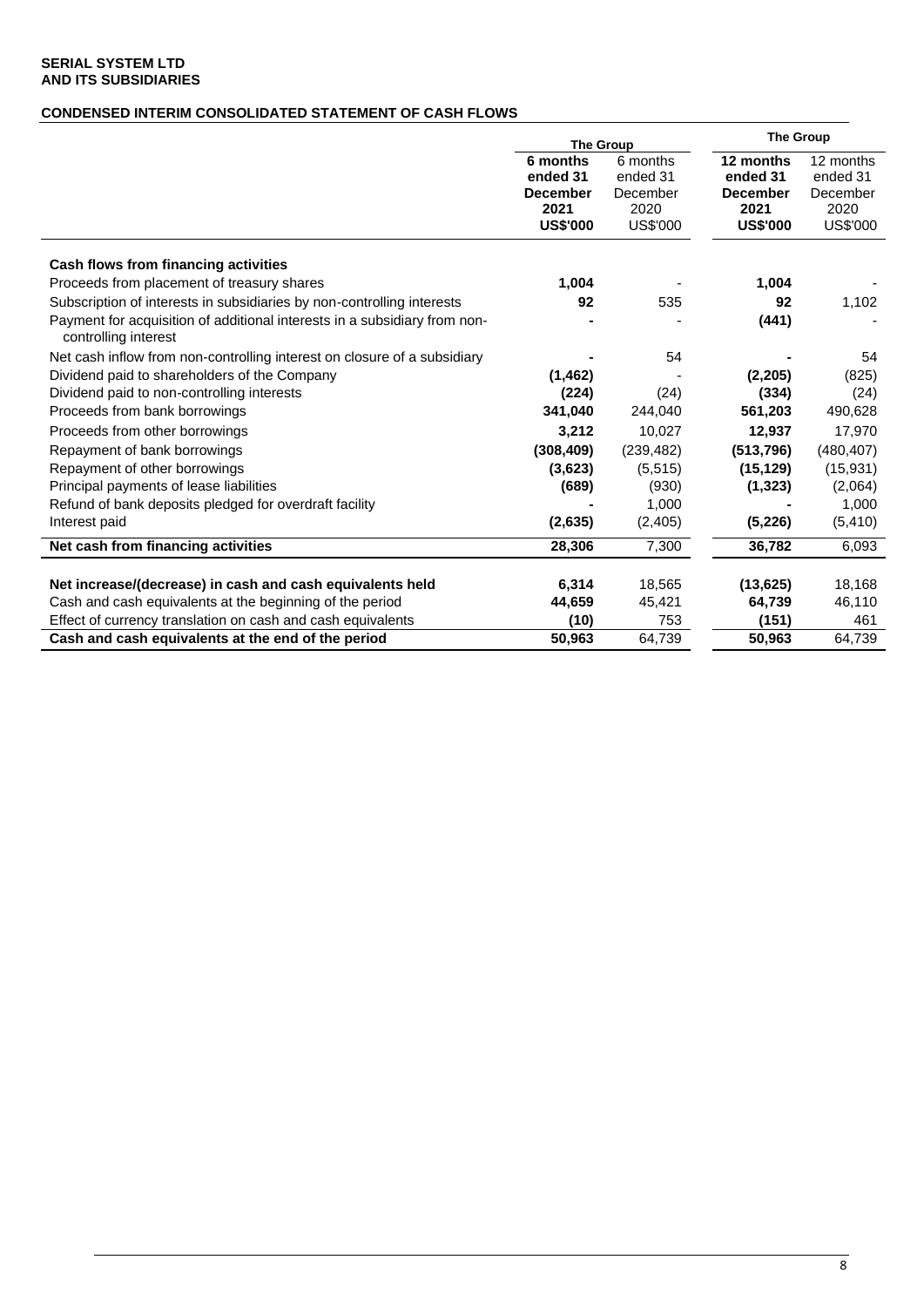### **NOTES TO THE CONDENSED INTERIM FINANCIAL STATEMENTS**

### **1. General information**

Serial System Ltd (the "Company") is incorporated and domiciled in Singapore. The address of its registered office and principal place of business is as follows:

8 Ubi View #05-01 Serial System Building Singapore 408554

The Company is listed on the Singapore Exchange Securities Trading Limited ("SGX-ST").

These condensed interim financial statements as at and for the six months and full year ended 31 December 2021 comprise the Company and its subsidiaries (collectively, the Group).

The principal activities of the Company are that of investment holding and provision of management services to its subsidiaries.

The principal activities of the Group are:

- (a) Distribution of electronic components;
- (b) Distribution of consumer products, information technology, computer peripherals, parts, software and related products;
- (c) Hospitality and healthcare solutions;
- (d) Assembly and distribution of medical devices and ethylene oxide sterilization;
- (e) Provision of managed print services and the administrative, maintenance and distribution of copiers and printers;
- (f) Project financing;<br>(g) Trading and distri
- Trading and distribution of fast-moving consumer goods;
- (h) Communications and power line construction;<br>(i) Investment holding and trading;
- (i) Investment holding and trading;<br>(j) Rental of investment properties;
- Rental of investment properties;
- (k) Manufacture, sale and leasing of industrial and security robots and automated guided vehicles, and provision of artificial intelligence and robotic solutions and services for security, delivery and mobility applications; and
- (l) Retail sale of beverages

#### **2. Basis of Preparation**

2.1 Statement of compliance

The condensed interim financial statements for the six months and full year ended 31 December 2021 have been prepared in accordance with SFRS(I) 1-34 Interim Financial Reporting issued by the Accounting Standards Council Singapore. The condensed interim financial statements do not include all the information required for a complete set of financial statements. However, selected explanatory notes are included to explain events and transactions that are significant to an understanding of the changes in the Group's financial position and performance of the Group since the last audited annual financial statements for the year ended 31 December 2020.

The accounting policies adopted are consistent with those of the previous financial year which were prepared in accordance with SFRS(I)s, except for the adoption of new and amended standards as set out in Note 2.2.

The condensed interim financial statements are presented in United States dollar (US\$), which is the Company's functional and presentation currency. All values are rounded to the nearest thousand (US\$'000) except when otherwise indicated

2.2. New and amended standards adopted by the Group

The following amendments to SFRS(I)s took effect from financial year beginning 1 January 2021:

Amendments to SFRS(I) 16 Covid-19-Related Rent Concessions

The Group has elected to early adopt the amendments to SFRS(I) 16 in the previous financial year ended 31 December 2020, which provided a practical expedient to simplify the accounting for lease concessions that meet all of the following criteria for a lessee to elect not to assess whether a rent concession is a lease modification: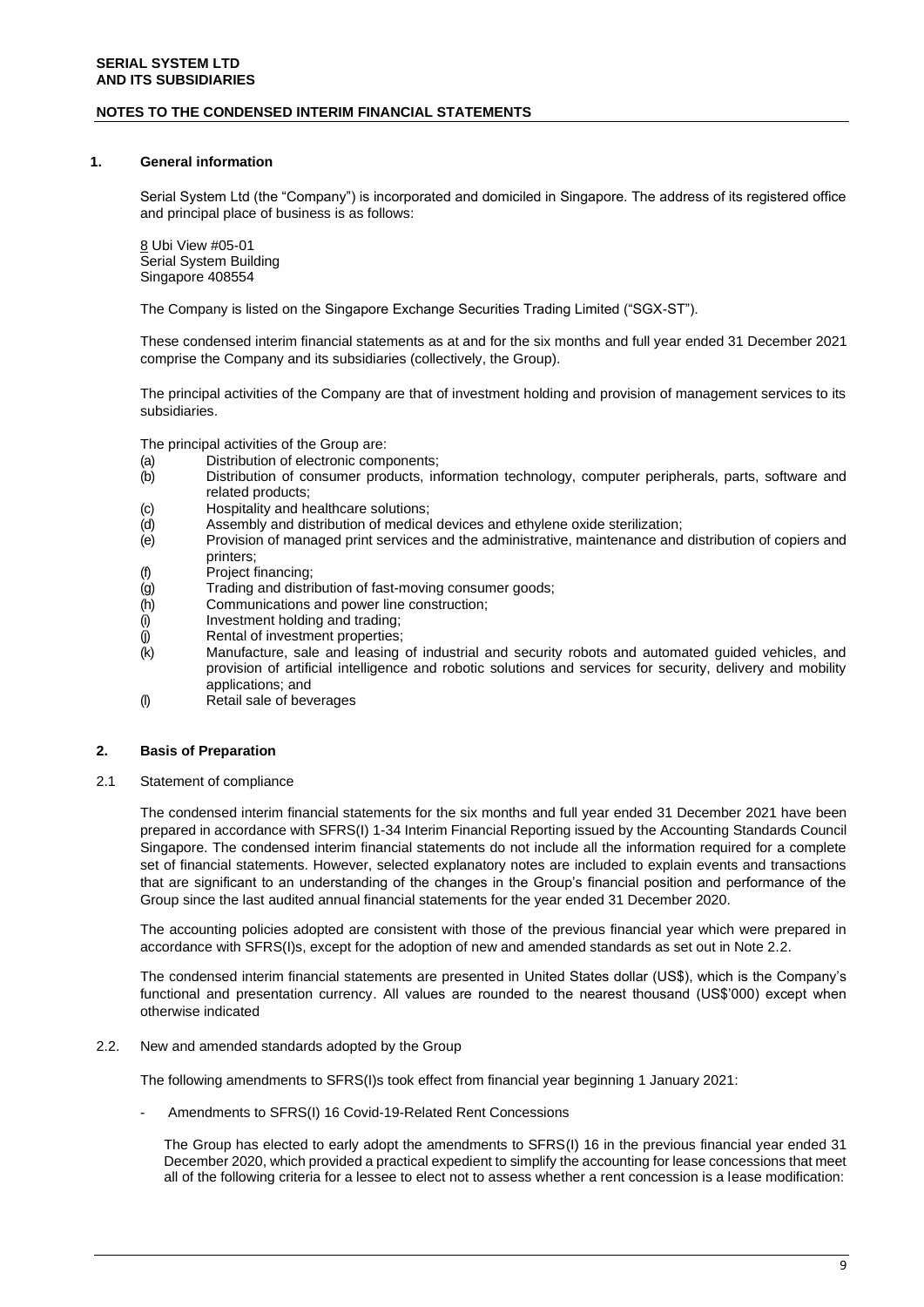### **NOTES TO THE CONDENSED INTERIM FINANCIAL STATEMENTS**

### **2.** Basis of Preparation (continued)

- 2.2. New and amended standards adopted by the Group (continued)
	- Amendments to SFRS(I) 9, SFRS(I) 1-39, SFRS(I) 7, SFRS(I) 16, Interest Rate Benchmark Reform Phase 2

The adoption of the amendments to SFRS(I) 9, SFRS(I) 1-39, SFRS(I) 7, SFRS(I) 16, Interest Rate Benchmark Reform - Phase 2 is assessed to have no material financial effect on the results and financial position of the Group and the Company for the financial year ended 31 December 2021. Accordingly, it has no material impact on the earnings per share of the Group and the Company.

### 2.3. Use of judgements and estimates

In preparing the condensed interim financial statements, management has made judgements, estimates and assumptions that affect the application of accounting policies and the reported amounts of assets and liabilities, income and expense. Actual results may differ from these estimates.

The significant judgements made by management in applying the Group's accounting policies and the key sources of estimation uncertainty were the same as those applied to the audited annual financial statements as at and for the year ended 31 December 2020.

Estimates and underlying assumptions are reviewed on an ongoing basis. Revisions to accounting estimates are recognised in the period in which the estimates are revised and in any future periods affected.

### **3. Seasonal operations**

The Group's businesses are not affected significantly by seasonal or cyclical factors during the financial period.

### **4. Segment information**

Management has determined the operating segments based on the reports reviewed to make strategic decisions. Management considers the business from both a geographic and business segment perspective. The Group has three reportable segments, as described below, which are the Group's strategic business units based on different products ranges targeting at different market channels.

- Electronic components distribution
- Consumer products distribution
- Other businesses

Operating segments are reported in a manner consistent with the internal reporting provided to the management whose members are responsible for allocating resources and assessing performance of the operating segments. The operating segments are formed by aggregating across the results of the Group's entities whose principal activities fall within the same operating segment as listed above. Management monitors the operating results of the business units separately for the purpose of making decisions about resource allocation and performance assessment. Performance is measured based on sales, gross profit and profit after tax, as included in the internal management reports that are reviewed by the Group's CEO and CFO on a monthly basis. These criteria are used to measure performance as management believes that such information are the most relevant in evaluating the results of each entity within the same operating segment. Inter-segment transactions are determined on an arm's length basis.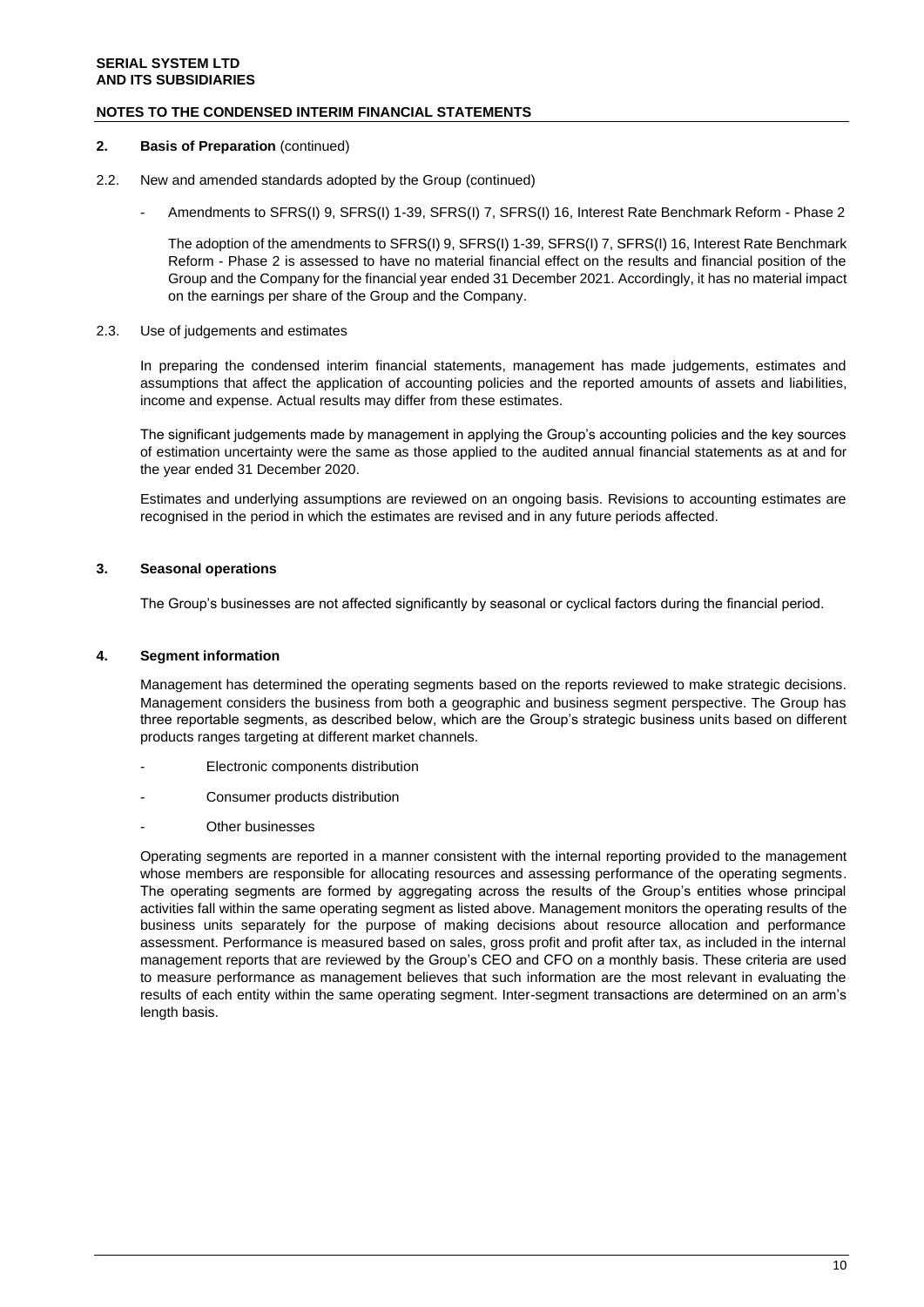# **NOTES TO THE CONDENSED INTERIM FINANCIAL STATEMENTS**

# **4. Segment information** (continued)

# 4.1 Operating segments

|                                                                                                                                                                                         | Electronic<br>components<br>distribution | Consumer<br>products<br>distribution | Other<br>businesses                      | Inter-segment<br>eliminations | Total                                               |
|-----------------------------------------------------------------------------------------------------------------------------------------------------------------------------------------|------------------------------------------|--------------------------------------|------------------------------------------|-------------------------------|-----------------------------------------------------|
| <b>The Group</b>                                                                                                                                                                        | <b>US\$'000</b>                          | <b>US\$'000</b>                      | <b>US\$'000</b>                          | <b>US\$'000</b>               | <b>US\$'000</b>                                     |
| 2021                                                                                                                                                                                    |                                          |                                      |                                          |                               |                                                     |
| Sales - external                                                                                                                                                                        | 831,931                                  | 73,601                               | 7,972                                    | (17, 611)                     | 895,893                                             |
| Segment results - operating profit<br>Unallocated gain<br>Finance income<br>Finance costs<br>Share of results of associated companies<br>(after income tax)<br>Profit before income tax | 17,580<br>6<br>757<br>(4, 306)<br>27     | 636<br>381<br>(741)<br>$\mathbf{2}$  | (545)<br>9<br>2,459<br>(1, 479)<br>(687) | (1, 272)<br>1,272             | 17,671<br>15<br>2,325<br>(5,254)<br>(658)<br>14,099 |
| Income tax expense<br>Profit after income tax                                                                                                                                           |                                          |                                      |                                          |                               | (1, 510)<br>12,589                                  |
| Segment assets<br>Investments in associated companies<br>Deferred income tax assets<br>Consolidated total assets                                                                        | 403,112<br>1,879                         | 40,072<br>2,241                      | 58,281<br>4,616                          | (73, 405)                     | 428,060<br>8,736<br>1,001<br>437,797                |
| Segment liabilities<br><b>Borrowings</b><br>Current and deferred income tax liabilities<br>Consolidated total liabilities                                                               | 96,676<br>144,832                        | 16,037<br>20,558                     | 50,474<br>18,818                         | (73, 405)                     | 89,782<br>184,208<br>2,412<br>276,402               |
| Capital expenditure on property, plant and<br>equipment<br>Capital expenditure on intangible assets                                                                                     | 731                                      | 174                                  | 77                                       |                               | 982                                                 |
| (computer software license costs)                                                                                                                                                       | 16                                       |                                      | 4                                        |                               | 20                                                  |
| Investments in associated companies<br>Investments in financial assets, at fair                                                                                                         |                                          |                                      | 1,519                                    |                               | 1,519                                               |
| value through profit or loss<br>Depreciation of property, plant and                                                                                                                     | 91                                       |                                      | 3,667                                    |                               | 3,758                                               |
| equipment<br>Amortisation of computer software license                                                                                                                                  | 1,923                                    | 308                                  | 617                                      |                               | 2,848                                               |
| costs<br>Fair value (gain)/loss on investment<br>properties                                                                                                                             | 102<br>(429)                             | $\mathbf{2}$                         | $\mathbf{2}$                             |                               | 104<br>(427)                                        |
| Fair value loss/(gain) on financial assets,<br>at fair value through profit or loss                                                                                                     | 235                                      |                                      | (1, 152)                                 |                               | (917)                                               |
| Fair value gain on derivative financial<br>instruments                                                                                                                                  | (1, 441)                                 |                                      |                                          |                               | (1, 441)                                            |
| Gain on sale of financial assets, at fair<br>value through profit or loss                                                                                                               | (44)                                     |                                      | (195)                                    |                               | (239)                                               |
| (Reversal of loss allowance)/loss<br>allowance on trade receivables<br>Loss allowance on non-trade receivables                                                                          | (39)                                     | 130                                  | 556                                      |                               | 647                                                 |
| (joint venture/ third parties)                                                                                                                                                          |                                          |                                      | 2,265                                    |                               | 2,265                                               |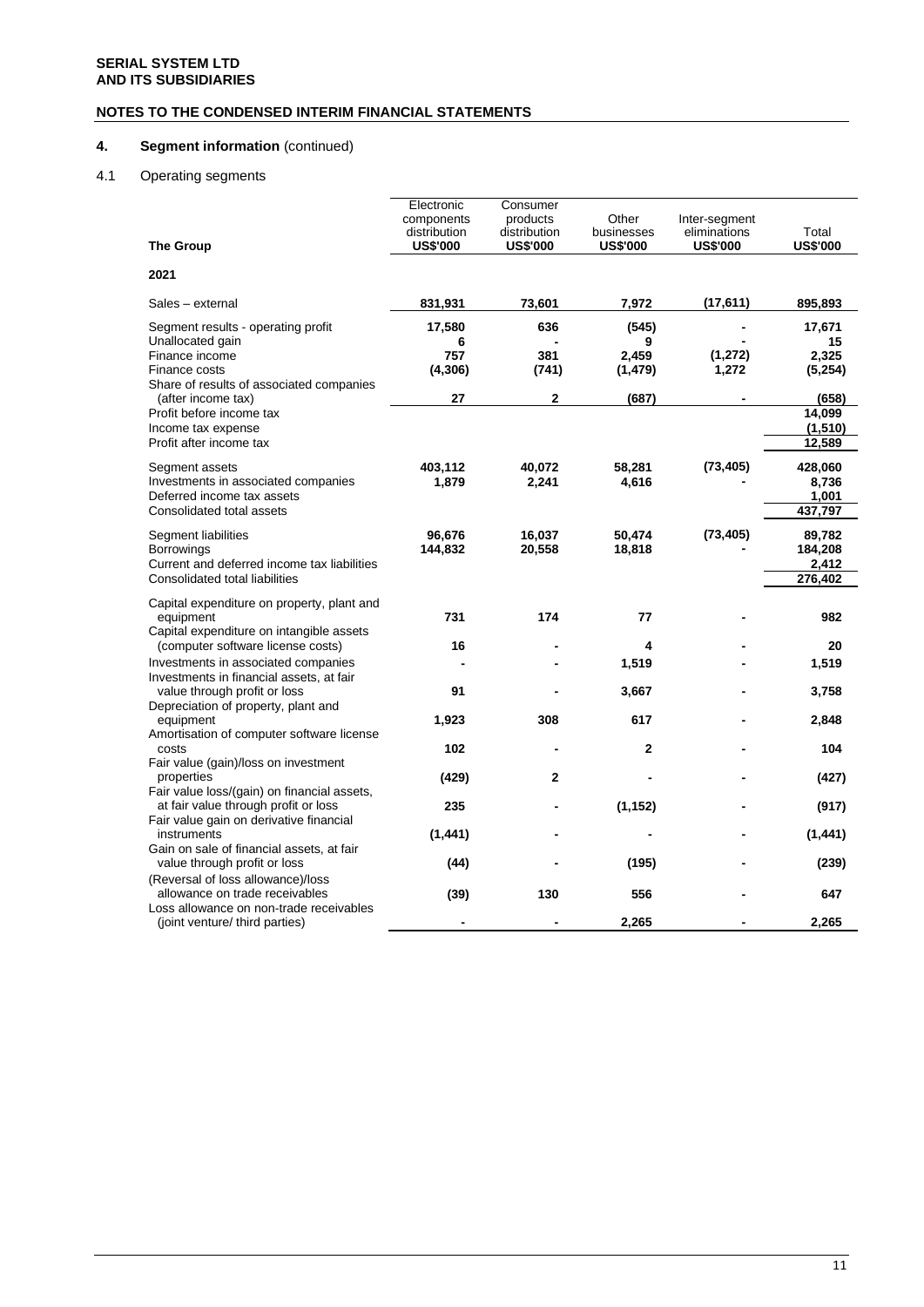### **NOTES TO THE CONDENSED INTERIM FINANCIAL STATEMENTS**

### **4. Segment information** (continued)

### 4.1 Operating segments (continued)

| The Group                                                                                                                                    | Electronic<br>components<br>distribution<br>US\$'000 | Consumer<br>products<br>distribution<br>US\$'000 | Other<br>businesses<br>US\$'000  | Inter-segment<br>eliminations<br>US\$'000 | Total<br>US\$'000                      |
|----------------------------------------------------------------------------------------------------------------------------------------------|------------------------------------------------------|--------------------------------------------------|----------------------------------|-------------------------------------------|----------------------------------------|
| 2020                                                                                                                                         |                                                      |                                                  |                                  |                                           |                                        |
| Sales<br>External                                                                                                                            | 685,323                                              | 52,726                                           | 9,790                            | (16, 439)                                 | 731,400                                |
| Segment results - operating profit/(loss)*<br>Finance income<br>Finance costs<br>Share of results of associated companies (after income tax) | 2,673<br>698<br>(4, 122)<br>54                       | 1,412<br>490<br>(735)<br>(31)                    | 398<br>2,565<br>(1,509)<br>(274) | (1,097)<br>1,097                          | 4,483<br>2,656<br>(5,269)<br>(251)     |
| Profit before income tax<br>Income tax expense<br>Profit after income tax                                                                    |                                                      |                                                  |                                  |                                           | 1,619<br>(214)<br>1,405                |
| Segment assets<br>Investments in associated companies<br>Deferred income tax assets<br>Consolidated total assets                             | 366,690<br>1,423                                     | 38,106<br>2,727                                  | 54,242<br>2,853                  | (70, 288)                                 | 388,750<br>7,003<br>962<br>396,715     |
| Segment liabilities<br><b>Borrowings</b><br>Current and deferred income tax liabilities<br>Consolidated total liabilities                    | 114,291<br>101,732                                   | 13,472<br>19,925                                 | 48,341<br>15,656                 | (70, 288)                                 | 105,816<br>137,313<br>1,848<br>244,977 |
| Capital expenditure on property, plant and equipment<br>Capital expenditure on intangible assets (computer software                          | 265                                                  | 594                                              | 321                              |                                           | 1,180                                  |
| license costs)<br>Investments in associated companies                                                                                        | 7                                                    |                                                  | 3,101                            |                                           | 7<br>3,101                             |
| Investments in financial assets, at fair value through<br>profit or loss<br>Depreciation of property, plant and equipment                    | 212<br>2,258                                         | 829                                              | 325<br>637                       |                                           | 537<br>3,724                           |
| Amortisation of computer software license costs<br>Amortisation of distribution rights                                                       | 127<br>12                                            |                                                  | $\overline{2}$                   |                                           | 129<br>12                              |
| Fair value gain on an investment property<br>Fair value (gain)/loss on financial assets, at fair value through<br>profit or loss             | (578)                                                |                                                  | (56)<br>97                       |                                           | (56)<br>(481)                          |
| (Gain)/loss on sale of financial assets, at fair value through<br>profit or loss<br>Impairment loss on goodwill arising from acquisition of  | (47)                                                 |                                                  | 4                                |                                           | (43)                                   |
| subsidiaries<br>Loss allowance on trade receivables/ (Write-back of loss                                                                     | 860                                                  | 3,360                                            |                                  |                                           | 4,220                                  |
| allowance)<br>Loss allowance on non-trade receivables (third parties)<br>Reversal of other borrowings/other payables due to previous         | (344)                                                | 36<br>22                                         | 670<br>1,128                     |                                           | 362<br>1,150                           |
| shareholder/shareholders of subsidiaries                                                                                                     |                                                      | (3,833)                                          | (980)                            |                                           | (4, 813)                               |

\* The Group has restated its segment results – operating profit/(loss) for 2020, arising from the reversal of allowance for impairment losses on intercompany loans and receivables, in order to conform to the same basis of presentation in 2021. The reclassification has resulted in a decrease of US\$3,007,000 in the Electronic components distribution segment, an increase of US\$145,000 in the Consumer products distribution segment and an increase of US\$2,862,000 in the Other businesses segment.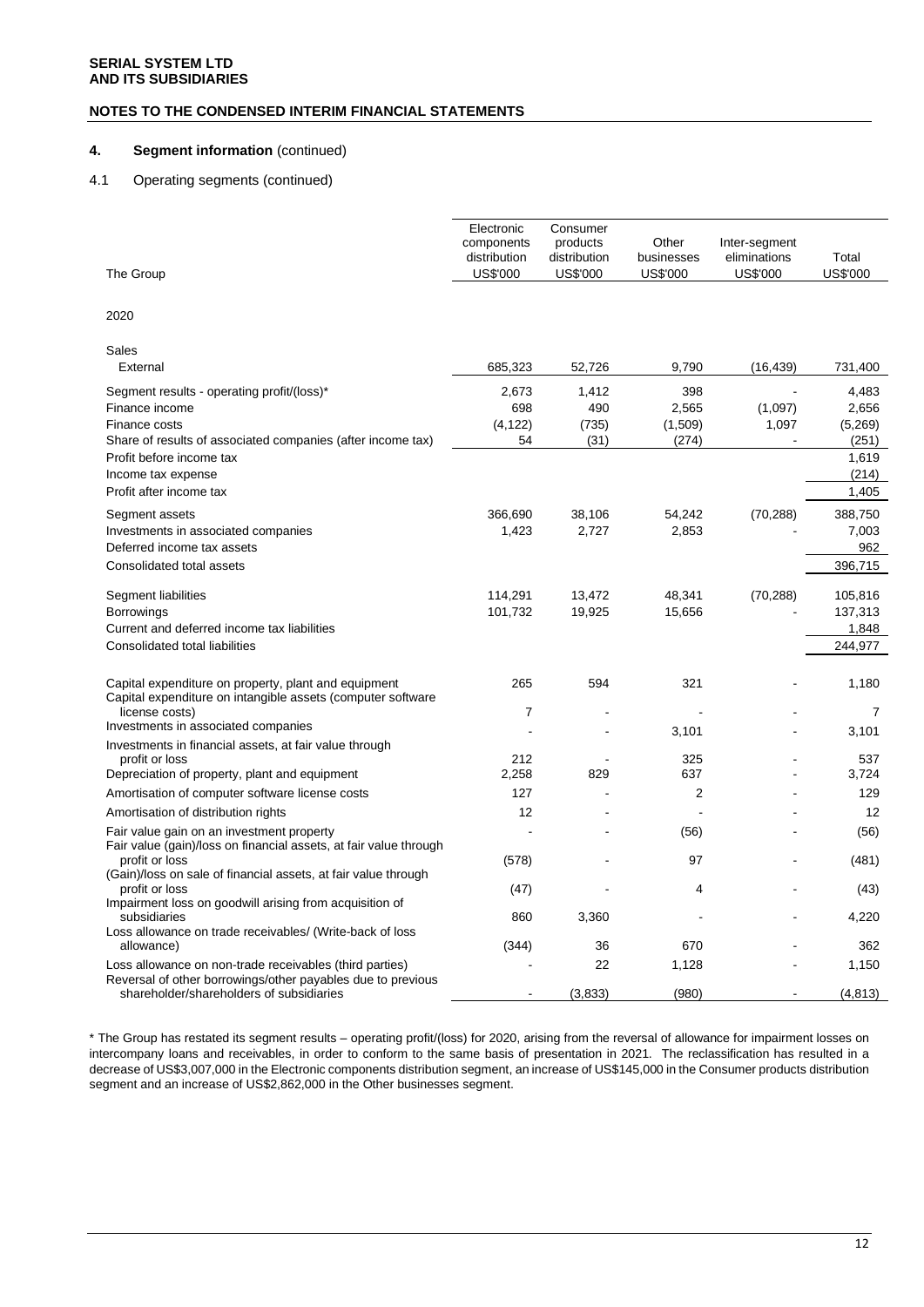# **NOTES TO THE CONDENSED INTERIM FINANCIAL STATEMENTS**

# **4. Segment information** (continued)

### 4.1 Operating segments (continued)

| <b>The Group</b>                                                                                                                             | Electronic<br>components<br>distribution<br><b>US\$'000</b> | Consumer<br>products<br>distribution<br><b>US\$'000</b> | Other<br>businesses<br><b>US\$'000</b> | Inter-segment<br>eliminations<br><b>US\$'000</b> | Total<br><b>US\$'000</b>        |
|----------------------------------------------------------------------------------------------------------------------------------------------|-------------------------------------------------------------|---------------------------------------------------------|----------------------------------------|--------------------------------------------------|---------------------------------|
| 2H2021                                                                                                                                       |                                                             |                                                         |                                        |                                                  |                                 |
| Sales - external                                                                                                                             | 427,339                                                     | 36,818                                                  | 2,760                                  | (9,312)                                          | 457,605                         |
| Segment results - operating profit/(loss)<br>Unallocated gain<br>Finance income<br>Finance costs<br>Share of results of associated companies | 10,053<br>6<br>507<br>(2, 181)                              | (396)<br>183<br>(415)                                   | (619)<br>9<br>1,200<br>(888)           | (819)<br>819                                     | 9,038<br>15<br>1,071<br>(2,665) |
| (after income tax)                                                                                                                           | 61                                                          | 11                                                      | (436)                                  |                                                  | (364)                           |
| Profit before income tax<br>Income tax expense                                                                                               |                                                             |                                                         |                                        |                                                  | 7,095<br>(968)                  |
| Profit after income tax                                                                                                                      |                                                             |                                                         |                                        |                                                  | 6,127                           |
|                                                                                                                                              | Electronic<br>components<br>distribution                    | Consumer<br>products<br>distribution                    | Other<br>businesses                    | Inter-segment<br>eliminations                    | Total                           |
| The Group                                                                                                                                    | <b>US\$'000</b>                                             | <b>US\$'000</b>                                         | <b>US\$'000</b>                        | <b>US\$'000</b>                                  | <b>US\$'000</b>                 |
| 2H2020                                                                                                                                       |                                                             |                                                         |                                        |                                                  |                                 |
| Sales - external                                                                                                                             | 391,490                                                     | 29,664                                                  | 5,222                                  | (9, 263)                                         | 417,113                         |
| Segment results - operating profit/(loss)<br>Finance income<br>Finance costs                                                                 | 6,473<br>528<br>(1, 850)                                    | 1,770<br>206<br>(341)                                   | (33)<br>1,312<br>(895)                 | (639)<br>639                                     | 8,210<br>1,407<br>(2, 447)      |
| Share of results of associated companies<br>(after income tax)                                                                               | 52                                                          | (71)                                                    | (274)                                  |                                                  | (293)                           |
| Profit before income tax<br>Income tax expense                                                                                               |                                                             |                                                         |                                        |                                                  | 6,877<br>(421)                  |

Profit after income tax 6,456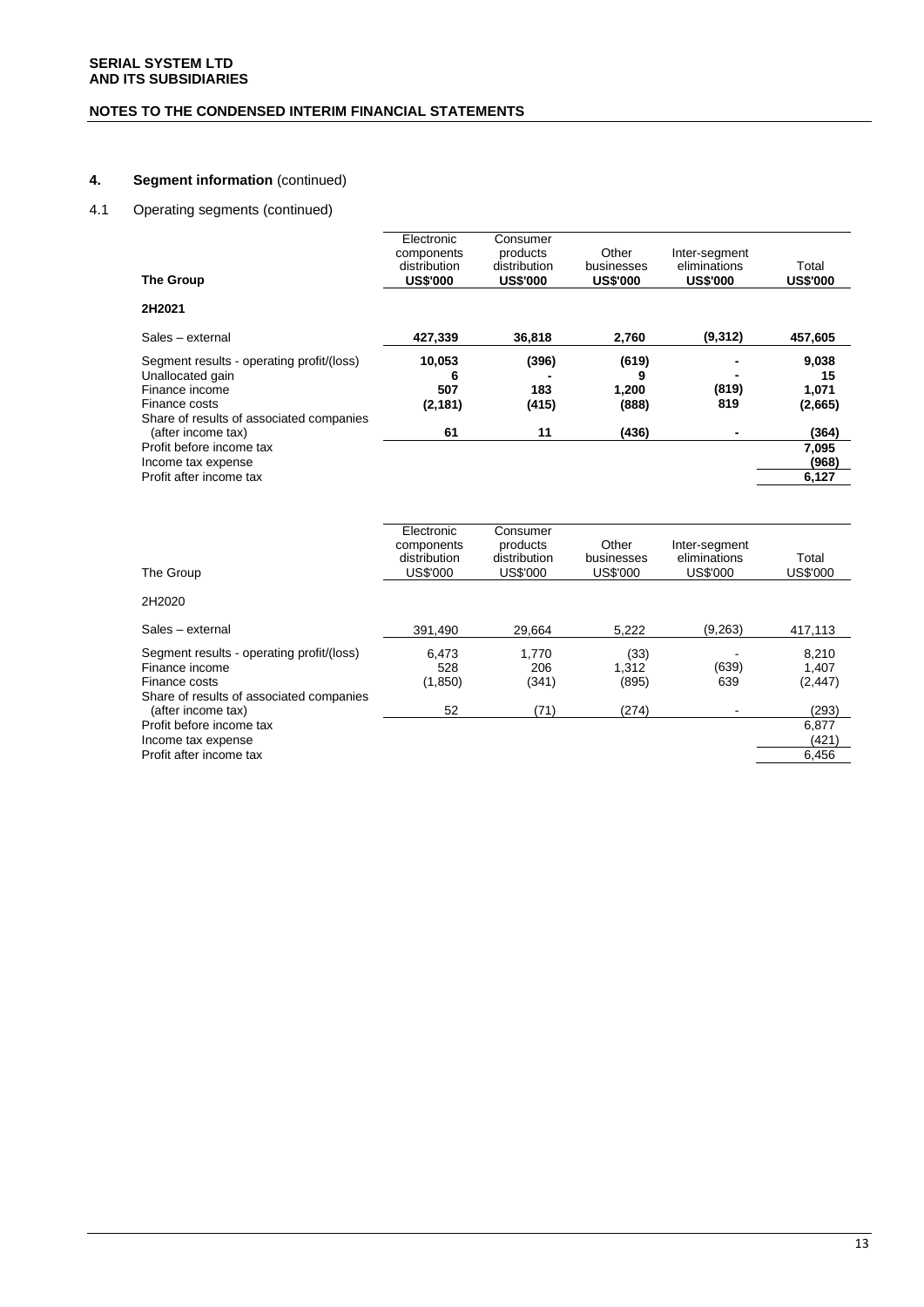#### **NOTES TO THE CONDENSED INTERIM FINANCIAL STATEMENTS**

### **4. Segment information** (continued)

### 4.2 Geographical segments

The geographical segments comprised six broad primary geographic areas, namely: South East Asia and India [consisting of Singapore (the home and principal operating country of the Group), Malaysia, Thailand, Philippines, Indonesia, Vietnam and India], Hong Kong, China, South Korea, Taiwan and Japan which reflect the current business process and monitoring in these primary geographic business segments in which the Group operates in.

All geographic locations, except Japan, are engaged in the electronic components distribution business.

Consumer products distribution (which include provision of managed print services and the administrative, maintenance and distribution of copiers and printers) are located in South East Asia and India (comprising mainly Singapore, Malaysia, Thailand and Indonesia) and Japan.

Other businesses in South East Asia and India (mainly Singapore, Malaysia and Thailand), Taiwan and China include investment holding and trading, rental of investment properties, hospitality and healthcare solutions, assembly and distribution of medical devices and ethylene oxide sterilization, project financing, trading and distribution of fast-moving consumer goods, communications and power line construction, manufacturing, sale and leasing of industrial and security robots and automated guided vehicles, and provision of artificial intelligence and robotic solutions and services for security, delivery and mobility applications and retail sale of beverages.

Sales are based on the geographical area in which the entities are located. Non-current assets are shown by the geographical area where the assets are located.

| <b>Sales</b><br>Sales<br>Non-current assets*<br>6 months<br>12 months<br>12 months<br>6 months<br>31<br>31<br>ended 31<br>ended 31<br>ended 31<br>ended 31<br><b>December</b><br><b>December</b><br>December<br>December<br><b>December</b><br>2021<br>2021<br>2020<br>2021<br>2020<br>US\$'000<br><b>US\$'000</b><br><b>US\$'000</b><br>US\$'000<br><b>US\$'000</b><br><b>The Group</b><br>South East Asia and India<br>112,233<br>127,337<br>229,307<br>229,905<br>11,550<br>217,682<br>177,495<br>418,183<br>312,825<br>6,081<br>Hong Kong<br>15,834<br>China<br>72,636<br>53,572<br>136,533<br>92,803<br>South Korea<br>25,975<br>4,541<br>22,270<br>52,924<br>34,806<br>Taiwan<br>25,752<br>54,188<br>8,956<br>36,439<br>61,061<br>3,327<br>4,758<br>$\mathbf{2}$<br>Japan<br>South East Asia and India -<br>5,532<br>Associated company<br>Taiwan - Associated<br>1,879<br>company<br>United States of America -<br>1,325<br>Associated company<br>Total<br>731,400 |         |         |         |        |          |
|---------------------------------------------------------------------------------------------------------------------------------------------------------------------------------------------------------------------------------------------------------------------------------------------------------------------------------------------------------------------------------------------------------------------------------------------------------------------------------------------------------------------------------------------------------------------------------------------------------------------------------------------------------------------------------------------------------------------------------------------------------------------------------------------------------------------------------------------------------------------------------------------------------------------------------------------------------------------------|---------|---------|---------|--------|----------|
|                                                                                                                                                                                                                                                                                                                                                                                                                                                                                                                                                                                                                                                                                                                                                                                                                                                                                                                                                                           |         |         |         |        |          |
|                                                                                                                                                                                                                                                                                                                                                                                                                                                                                                                                                                                                                                                                                                                                                                                                                                                                                                                                                                           |         |         |         |        |          |
|                                                                                                                                                                                                                                                                                                                                                                                                                                                                                                                                                                                                                                                                                                                                                                                                                                                                                                                                                                           |         |         |         |        |          |
|                                                                                                                                                                                                                                                                                                                                                                                                                                                                                                                                                                                                                                                                                                                                                                                                                                                                                                                                                                           |         |         |         |        | December |
|                                                                                                                                                                                                                                                                                                                                                                                                                                                                                                                                                                                                                                                                                                                                                                                                                                                                                                                                                                           |         |         |         |        | 2020     |
|                                                                                                                                                                                                                                                                                                                                                                                                                                                                                                                                                                                                                                                                                                                                                                                                                                                                                                                                                                           |         |         |         |        | US\$'000 |
|                                                                                                                                                                                                                                                                                                                                                                                                                                                                                                                                                                                                                                                                                                                                                                                                                                                                                                                                                                           |         |         |         |        | 12,844   |
|                                                                                                                                                                                                                                                                                                                                                                                                                                                                                                                                                                                                                                                                                                                                                                                                                                                                                                                                                                           |         |         |         |        | 3,717    |
|                                                                                                                                                                                                                                                                                                                                                                                                                                                                                                                                                                                                                                                                                                                                                                                                                                                                                                                                                                           |         |         |         |        | 16,030   |
|                                                                                                                                                                                                                                                                                                                                                                                                                                                                                                                                                                                                                                                                                                                                                                                                                                                                                                                                                                           |         |         |         |        | 4,956    |
|                                                                                                                                                                                                                                                                                                                                                                                                                                                                                                                                                                                                                                                                                                                                                                                                                                                                                                                                                                           |         |         |         |        | 6,934    |
|                                                                                                                                                                                                                                                                                                                                                                                                                                                                                                                                                                                                                                                                                                                                                                                                                                                                                                                                                                           |         |         |         |        |          |
|                                                                                                                                                                                                                                                                                                                                                                                                                                                                                                                                                                                                                                                                                                                                                                                                                                                                                                                                                                           |         |         |         |        | 5,579    |
|                                                                                                                                                                                                                                                                                                                                                                                                                                                                                                                                                                                                                                                                                                                                                                                                                                                                                                                                                                           |         |         |         |        | 1,424    |
|                                                                                                                                                                                                                                                                                                                                                                                                                                                                                                                                                                                                                                                                                                                                                                                                                                                                                                                                                                           |         |         |         |        |          |
|                                                                                                                                                                                                                                                                                                                                                                                                                                                                                                                                                                                                                                                                                                                                                                                                                                                                                                                                                                           | 457,605 | 417,113 | 895,893 | 55,700 | 51,484   |

\* Non-current assets exclude financial assets, at fair value through profit or loss and deferred income tax assets.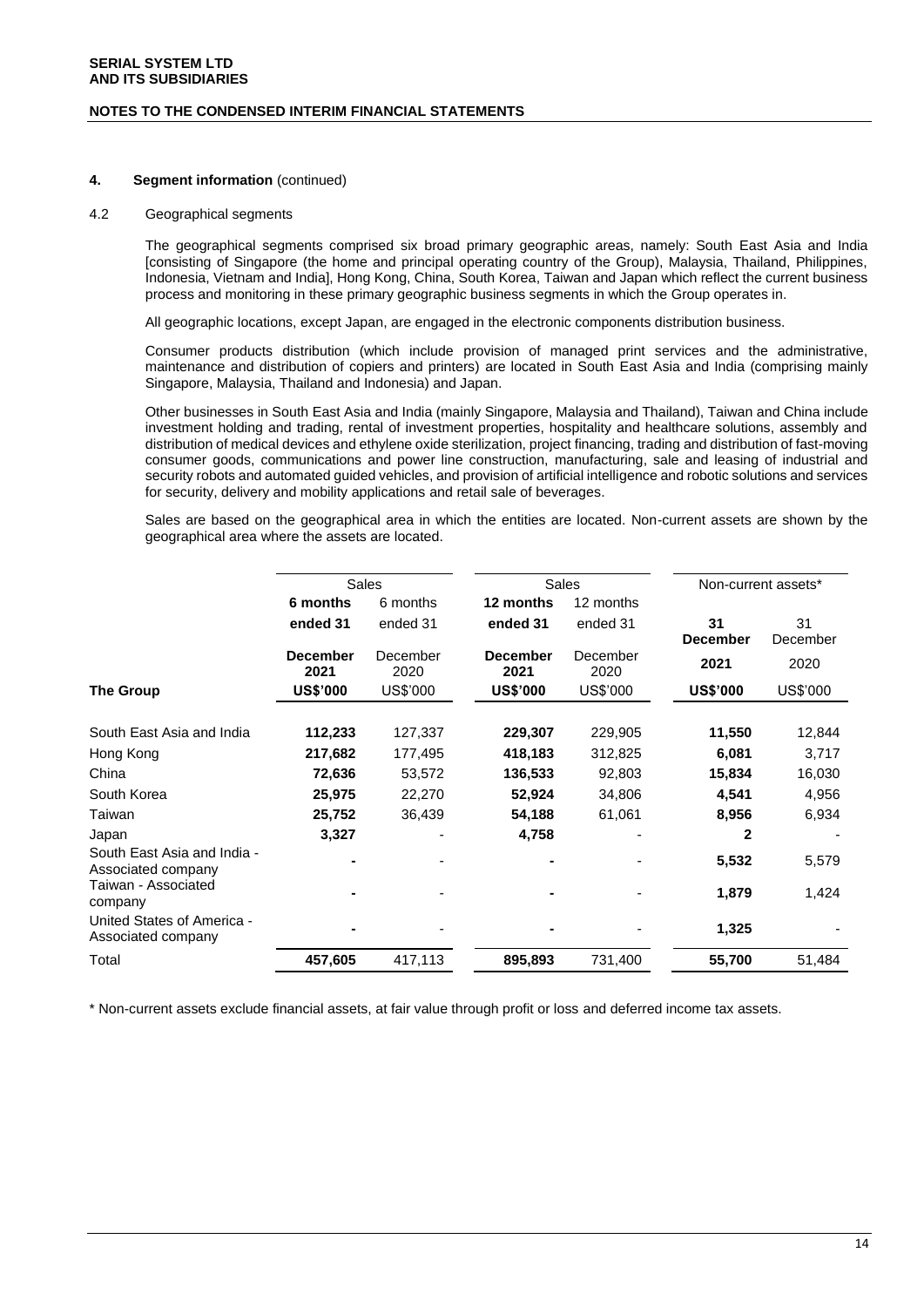# **NOTES TO THE CONDENSED INTERIM FINANCIAL STATEMENTS**

# **5. Revenue**

|                                                                            | <b>The Group</b> |          | <b>The Group</b> |           |
|----------------------------------------------------------------------------|------------------|----------|------------------|-----------|
|                                                                            | 6 months         | 6 months | 12 months        | 12 months |
|                                                                            | ended 31         | ended 31 | ended 31         | ended 31  |
|                                                                            | <b>December</b>  | December | <b>December</b>  | December  |
|                                                                            | 2021             | 2020     | 2021             | 2020      |
|                                                                            | <b>US\$'000</b>  | US\$'000 | <b>US\$'000</b>  | US\$'000  |
| Sales of goods                                                             | 457,605          | 417,113  | 895,893          | 731,400   |
| Other operating income                                                     | 7,894            | 16,519   | 12,926           | 18,552    |
| Interest income                                                            | 1,071            | 1,407    | 2,325            | 2,656     |
|                                                                            | 466,570          | 435,039  | 911,144          | 752,608   |
| Performance obligations satisfied at a point in<br>time<br>Sales of goods: |                  |          |                  |           |
| - electronic components                                                    | 418,131          | 382,137  | 814,612          | 668,884   |
| - consumer products                                                        | 36,936           | 29,830   | 73,047           | 52,692    |
| - others                                                                   | 2,252            | 5,060    | 7,700            | 9,540     |
|                                                                            | 457,319          | 417,027  | 895,359          | 731,116   |
| Performance obligations satisfied over time                                |                  |          |                  |           |
| Service rendered                                                           | 286              | 86       | 534              | 284       |
| Total                                                                      | 457,605          | 417,113  | 895,893          | 731,400   |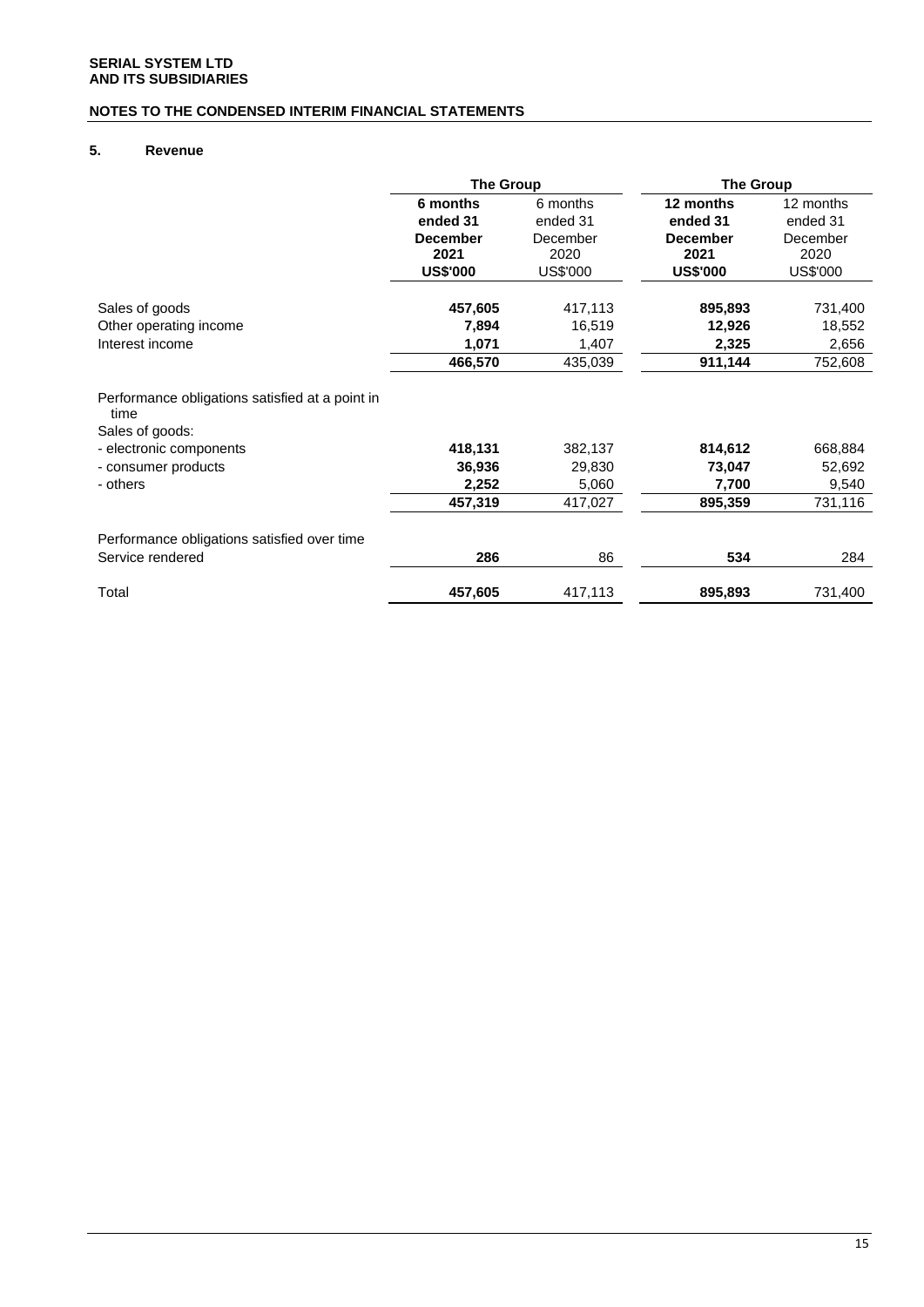# **NOTES TO THE CONDENSED INTERIM FINANCIAL STATEMENTS**

# **5. Revenue** (continued)

|                                                                                                         | <b>The Group</b>                                |                                          | <b>The Group</b>                                 |                                           |
|---------------------------------------------------------------------------------------------------------|-------------------------------------------------|------------------------------------------|--------------------------------------------------|-------------------------------------------|
|                                                                                                         | 6 months<br>ended 31<br><b>December</b><br>2021 | 6 months<br>ended 31<br>December<br>2020 | 12 months<br>ended 31<br><b>December</b><br>2021 | 12 months<br>ended 31<br>December<br>2020 |
|                                                                                                         | <b>US\$'000</b>                                 | US\$'000                                 | <b>US\$'000</b>                                  | US\$'000                                  |
| Other operating income:                                                                                 |                                                 |                                          |                                                  |                                           |
| Commission and service income                                                                           | 1,858                                           | 878                                      | 2,693                                            | 1,735                                     |
| Rebate income from suppliers                                                                            | 1,176                                           | 1,614                                    | 2,354                                            | 2,747                                     |
| Warehouse management and rental income                                                                  | 170                                             | 404                                      | 237                                              | 807                                       |
| Gain on sale of financial assets, at fair value through profit or loss                                  | 209                                             | 43                                       | 239                                              | 43                                        |
| Fair value gain/(loss) on financial assets, at fair value through<br>profit or loss                     |                                                 |                                          |                                                  |                                           |
| - quoted securities                                                                                     | 11                                              | 44                                       | 305                                              | 133                                       |
| - unquoted security                                                                                     | 612                                             |                                          | 612                                              |                                           |
| - derivative financial instruments                                                                      | 439                                             | (568)                                    | 1,441                                            | 348                                       |
| Dividend income from financial assets, at fair value through profit<br>or loss                          | $\overline{7}$                                  | 1                                        | 17                                               | 20                                        |
| Reversal of other borrowings/other payables due to previous<br>shareholder/shareholders of subsidiaries | $\blacksquare$                                  | 4,813                                    |                                                  | 4,813                                     |
| Write-back of allowances for inventory obsolescence                                                     | 2,336                                           | 5,393                                    | 3,128                                            | 3,027                                     |
| Government grants received                                                                              | 70                                              | 725                                      | 476                                              | 1,680                                     |
| Recovery of bad debts (trade) previously written off                                                    |                                                 | 93                                       |                                                  | 93                                        |
| Gain on closure of subsidiaries                                                                         | 104                                             |                                          | 104                                              |                                           |
| Gain on disposal of interest in an associated company                                                   | 306                                             |                                          | 306                                              |                                           |
| Gain on dilution of interest in associated companies                                                    | 15                                              |                                          | 15                                               |                                           |
| Fair value gain on investment properties                                                                | 427                                             | 56                                       | 427                                              | 56                                        |
| Gain on disposal of property, plant and equipment                                                       | 13                                              | 33                                       | 43                                               | 33                                        |
| Foreign exchange gain (net)                                                                             |                                                 | 2,712                                    |                                                  | 2,419                                     |
| Sundry income                                                                                           | 141                                             | 278                                      | 529                                              | 598                                       |
| Total other operating income                                                                            | 7,894                                           | 16,519                                   | 12,926                                           | 18,552                                    |
| Interest income:                                                                                        |                                                 |                                          |                                                  |                                           |
| - project financing, factoring and leasing                                                              | 1,084                                           | 1,067                                    | 2,238                                            | 2,044                                     |
| - bank balances                                                                                         | 41                                              | 107                                      | 77                                               | 293                                       |
| - loan to a joint venture                                                                               | (54)                                            | 233                                      | 10                                               | 319                                       |
| Total interest income                                                                                   | 1,071                                           | 1,407                                    | 2,325                                            | 2,656                                     |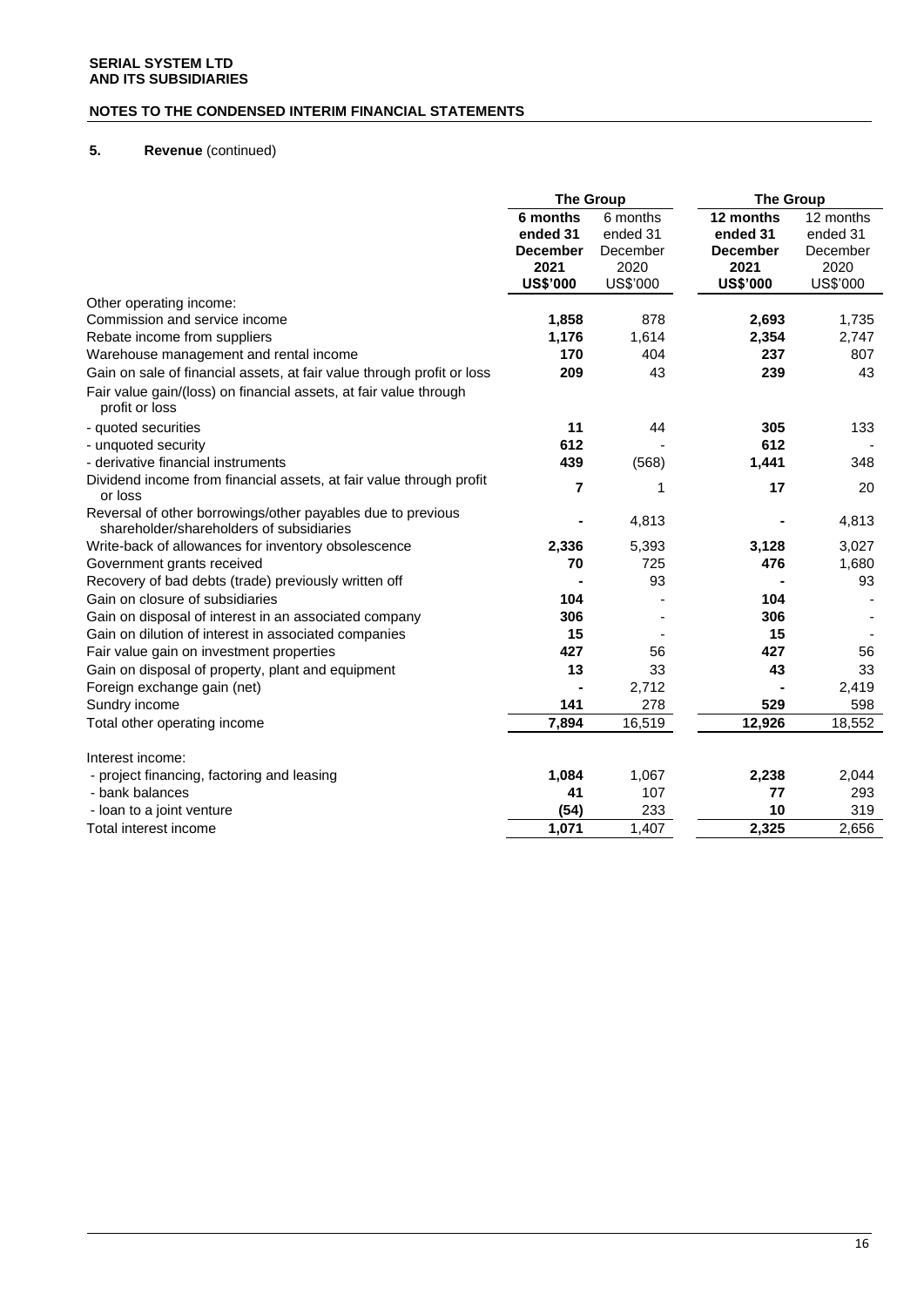# **NOTES TO THE CONDENSED INTERIM FINANCIAL STATEMENTS**

# **6. Profit before income tax**

|                                                                          | <b>The Group</b> |          | <b>The Group</b> |           |
|--------------------------------------------------------------------------|------------------|----------|------------------|-----------|
|                                                                          | 6 months         | 6 months | 12 months        | 12 months |
|                                                                          | ended 31         | ended 31 | ended 31         | ended 31  |
|                                                                          | <b>December</b>  | December | <b>December</b>  | December  |
|                                                                          | 2021             | 2020     | 2021             | 2020      |
|                                                                          | <b>US\$'000</b>  | US\$'000 | <b>US\$'000</b>  | US\$'000  |
| This is arrived at after charging:                                       |                  |          |                  |           |
| Amortisation charges for intangible assets*                              |                  |          |                  |           |
| - computer software license costs                                        | 52               | 62       | 104              | 129       |
| - distribution rights                                                    |                  | 5        |                  | 12        |
| Depreciation of property, plant and equipment*                           | 1,433            | 1,704    | 2,848            | 3,724     |
| Property, plant and equipment written off*                               | 207              | 2        | 216              | 3         |
| Fair value loss on financial assets, at fair value through profit or     |                  |          |                  |           |
| loss*                                                                    |                  |          |                  | 43        |
| Fair value loss on derivative financial instruments*                     |                  | 62       |                  | 62        |
| Loss on re-measuring previously held equity in a joint venture           | 165              |          | 165              |           |
| Impairment loss on goodwill arising from acquisition of<br>subsidiaries* |                  | 3,620    |                  | 4,220     |
| Loss allowance:                                                          |                  |          |                  |           |
| - trade receivables (third parties)*                                     | 357              | 168      | 647              | 362       |
| - non-trade receivables (joint venture/third parties)*                   | 2,265            | 1,150    | 2,265            | 1,150     |
| Inventories:                                                             |                  |          |                  |           |
| - cost of inventories recognised as an expense (included in 'cost of     |                  |          |                  |           |
| sales')                                                                  | 419,547          | 390,482  | 822,886          | 685,485   |
| - write-off of inventories*                                              | 1,567            | 2,548    | 1,634            | 2,581     |
| Cost of services (included in 'cost of sales')                           | 16               | 15       | 34               | 19        |
| Employee benefits expense                                                | 17,049           | 13,889   | 35,301           | 28,520    |
| Rental expense - operating leases (short term lease)                     | 970              | 1,173    | 2,138            | 2,061     |
| Freight and handling charges                                             | 2,907            | 2,793    | 6,227            | 5,009     |
| Travelling and transportation expenses                                   | 905              | 748      | 1,664            | 1,359     |
| Sales commission expense                                                 | 1,936            | 1,517    | 4,014            | 2,312     |
| Foreign exchange loss (net)*                                             | 231              | 293      | 231              |           |
| Other expenses (included in distribution, administrative and other       |                  |          |                  |           |
| expenses)                                                                | 6,839            | 5,191    | 10,759           | 8,418     |
| Total cost of sales, distribution, administrative and other expenses     | 456,446          | 425,422  | 891,133          | 745,469   |

**\*** Included in "other operating expenses"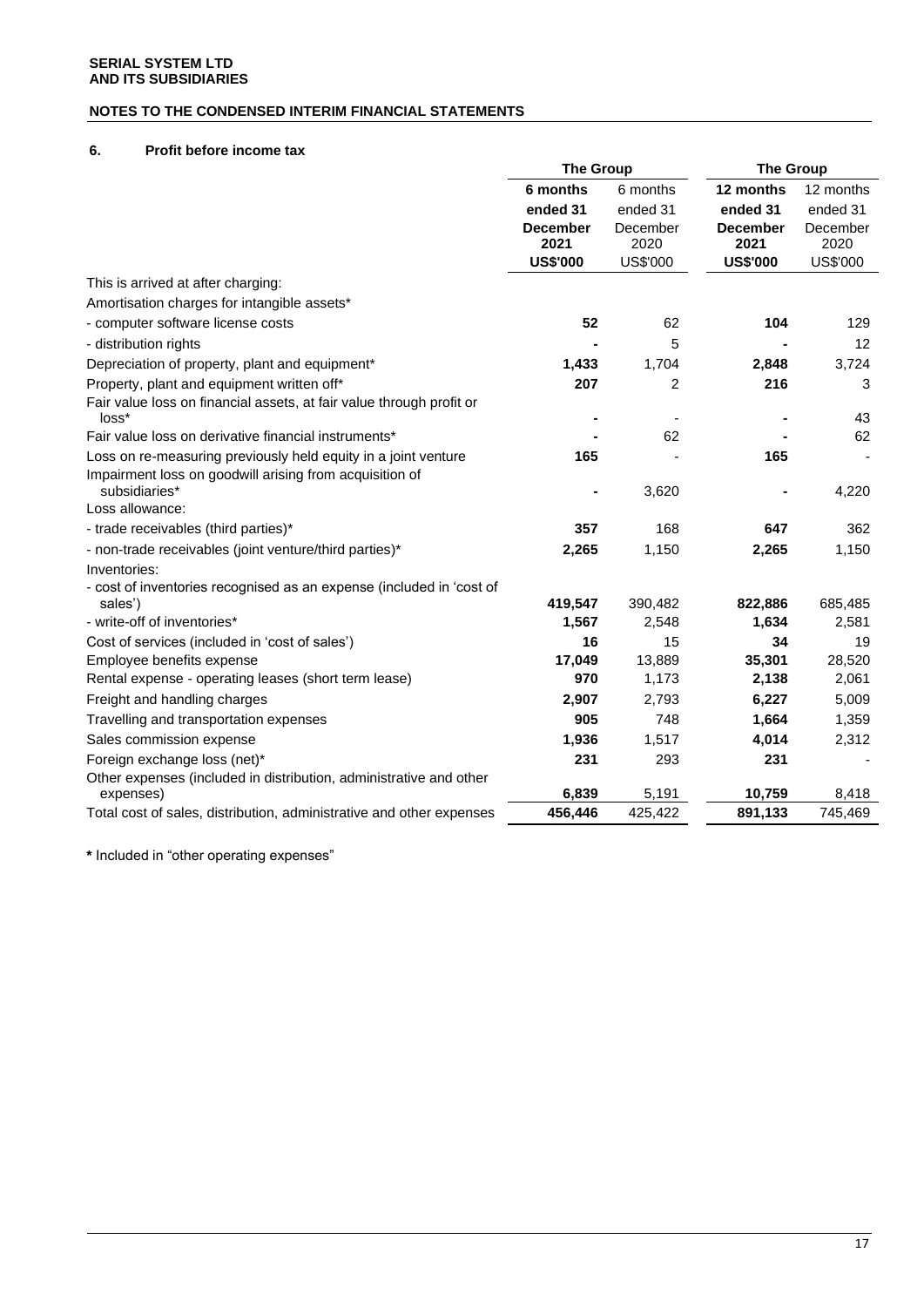### **NOTES TO THE CONDENSED INTERIM FINANCIAL STATEMENTS**

### **7. Finance expense**

|                                 | <b>The Group</b>                                                   |                                                      | <b>The Group</b>                                                    |                                                       |
|---------------------------------|--------------------------------------------------------------------|------------------------------------------------------|---------------------------------------------------------------------|-------------------------------------------------------|
|                                 | 6 months<br>ended 31<br><b>December</b><br>2021<br><b>US\$'000</b> | 6 months<br>ended 31<br>December<br>2020<br>US\$'000 | 12 months<br>ended 31<br><b>December</b><br>2021<br><b>US\$'000</b> | 12 months<br>ended 31<br>December<br>2020<br>US\$'000 |
| Interest expense:               |                                                                    |                                                      |                                                                     |                                                       |
| Bank borrowings                 | 762                                                                | 619                                                  | 1,435                                                               | 1,225                                                 |
| Trust receipts                  | 1,046                                                              | 806                                                  | 1,853                                                               | 1,995                                                 |
| Factoring                       | 434                                                                | 618                                                  | 1,041                                                               | 1,335                                                 |
| Lease liabilities               | 59                                                                 | 45                                                   | 99                                                                  | 117                                                   |
| Loan from an associated company | 13                                                                 | 48                                                   | 55                                                                  | 96                                                    |
| <b>Others</b>                   | 351                                                                | 311                                                  | 771                                                                 | 501                                                   |
| Total                           | 2,665                                                              | 2,447                                                | 5,254                                                               | 5,269                                                 |

### **8. Related party transactions**

A related party is a person or entity who is related to the entity that is preparing its financial statements ("reporting entity").

Parties are considered to be related if (a) a person or a close member of that person's family is related to a reporting entity, if that person (i) has control or joint control over the reporting entity; (ii) has significant influence over the reporting entity; or (iii) is a member of the key management personnel of the reporting entity or of a parent of the reporting entity and (b) an entity is related to a reporting entity if (i) the entity and the reporting entity are members of the same group; (ii) one entity is an associate or joint venture of the other entity; (iii) both entities are joint ventures of the same third party; (iv) one entity is a joint venture of a third entity and the other entity is an associate of the third entity; (v) the entity is a post-employment benefit plan for the benefit of employees of either the reporting entity or an entity related to the reporting entity; (vi) the entity is controlled or jointly controlled by a person identified in (a); (vii) a person identified in (a)(i) has significant influence over the entity or is a member of the key management personnel of the entity; and (viii) the entity or any member of a group of which is a part, provides key management personnel services to the reporting entity or to the parent of the reporting entity.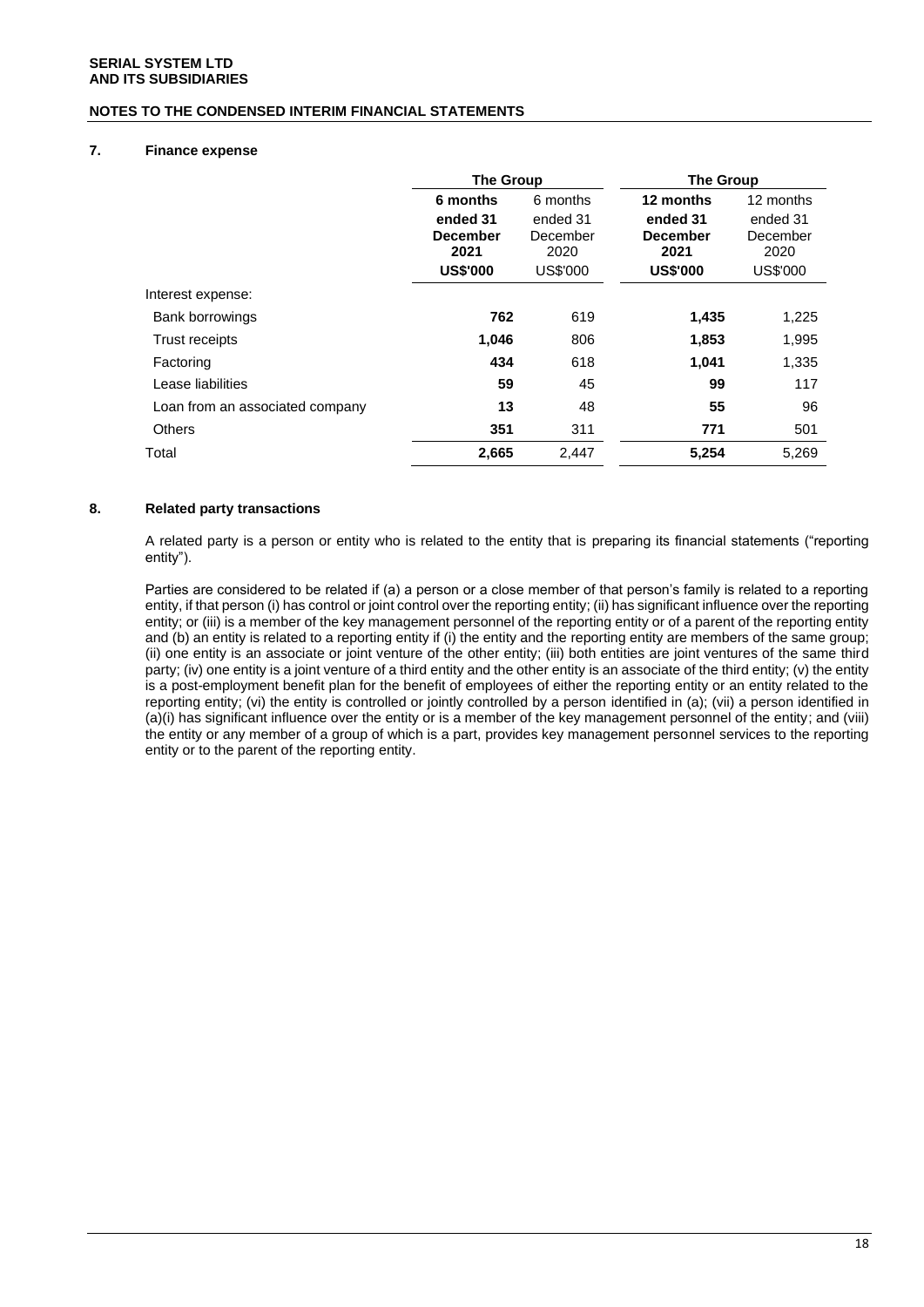### **NOTES TO THE CONDENSED INTERIM FINANCIAL STATEMENTS**

### **8. Related party transactions** (continued)

#### 8.1 Sales and purchases of goods and services

In addition to the information disclosed elsewhere in the condensed interim financial statements, the following transactions took place between the Group and related parties during the financial period at terms agreed between the parties:

|                                                                                         | <b>The Group</b>        |                  | <b>The Group</b>        |                  |
|-----------------------------------------------------------------------------------------|-------------------------|------------------|-------------------------|------------------|
|                                                                                         | 6 months                | 6 months         | 12 months               | 12 months        |
|                                                                                         | ended 31                | ended 31         | ended 31                | ended 31         |
|                                                                                         | <b>December</b><br>2021 | December<br>2020 | <b>December</b><br>2021 | December<br>2020 |
|                                                                                         | <b>US\$'000</b>         | US\$'000         | <b>US\$'000</b>         | US\$'000         |
| With associated companies:                                                              |                         |                  |                         |                  |
| Sales of goods to associated companies<br>Purchases of goods from an associated         | 472                     | 8                | 482                     | 9                |
| company                                                                                 | 4                       | 4                | 11                      | 4                |
| Rental received from an associated company                                              | 39                      | 40               | 77                      | 76               |
| Interest income received from an associated<br>company                                  | 5                       |                  | 5                       |                  |
| Interest expense paid to an associated                                                  |                         |                  |                         |                  |
| company                                                                                 | 13                      | 48               | 55                      | 96               |
| With directors and substantial shareholder:                                             |                         |                  |                         |                  |
| Service fees paid to an entity associated with a<br>director of the Company             | 30                      | 8                | 73                      | 27               |
| Purchases of goods from an entity which a<br>director of a subsidiary is a director and |                         |                  |                         |                  |
| shareholder                                                                             | (3)                     | 608              | 287                     | 775              |
| Interest expense paid to a substantial<br>shareholder of the Company*                   | 84                      | 83               | 109                     | 161              |
|                                                                                         |                         |                  |                         |                  |

Sales and purchases of goods and services were carried out on commercial terms and conditions as agreed between the parties.

\*Interest expenses on unsecured principal amount of S\$5,000,000 (US\$3,718,000) as at 31 December 2021 [(31 December 2020: S\$5,000,000 (US\$3,791,000))] included in borrowings of the Group and the Company.

### 8.2 Share options granted/exercised by directors of the Company

There were no share options granted to or exercised by directors of the Company during the financial period ended 31 December 2021 and 31 December 2020. There were no outstanding share options granted to the Directors of the Company as at 31 December 2021 and 31 December 2020.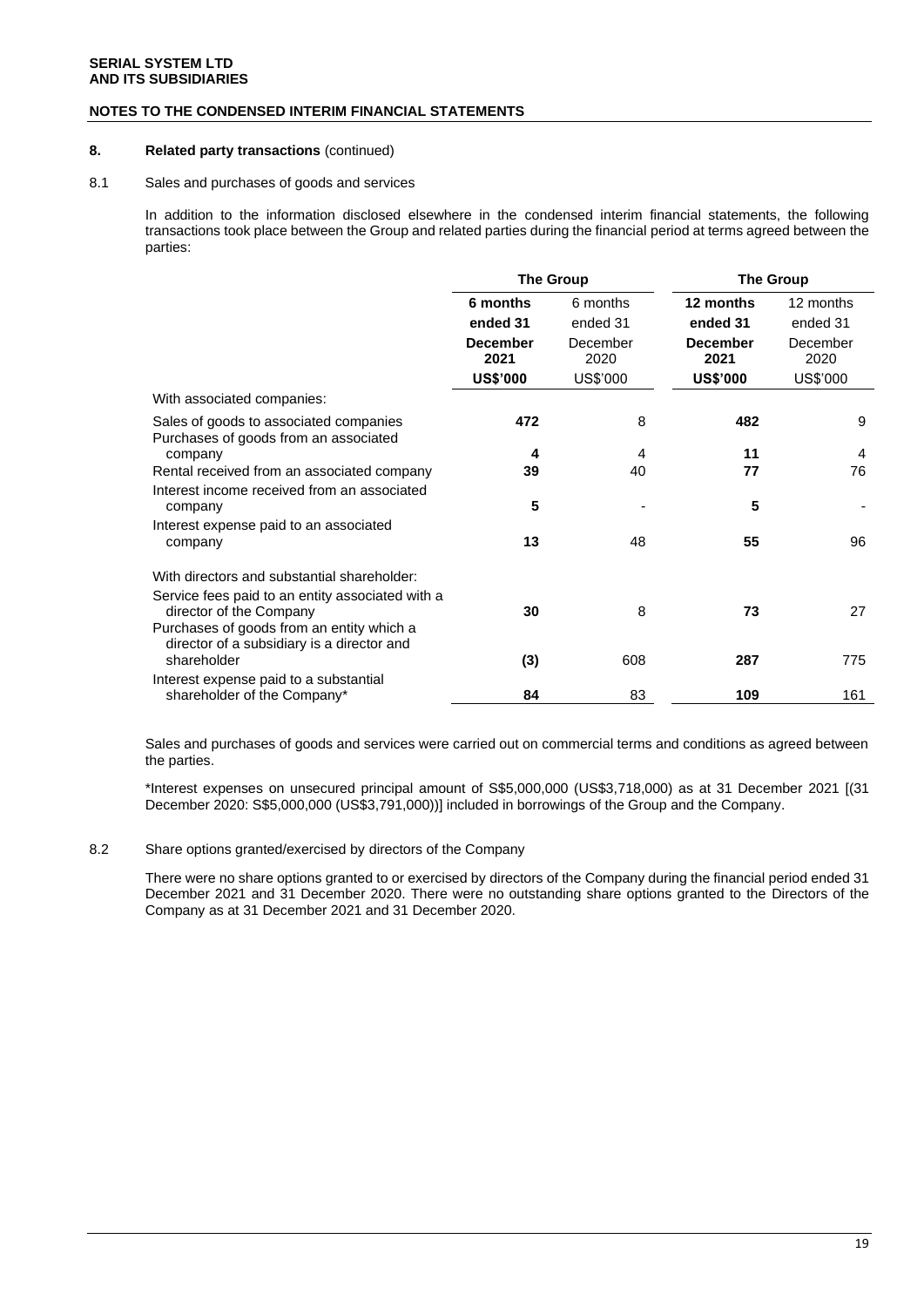### **NOTES TO THE CONDENSED INTERIM FINANCIAL STATEMENTS**

### **9. Income tax expense**

The Group calculates the period income tax expense using the tax rate that would be applicable to the expected total annual profit. The major components of income tax expense in the condensed interim consolidated statement of profit or loss are:

|                                                     | <b>The Group</b>                           |                              | <b>The Group</b>                           |                              |
|-----------------------------------------------------|--------------------------------------------|------------------------------|--------------------------------------------|------------------------------|
|                                                     | 6 months                                   | 6 months                     | 12 months                                  | 12 months                    |
|                                                     | ended 31                                   | ended 31                     | ended 31                                   | ended 31                     |
|                                                     | <b>December</b><br>2021<br><b>US\$'000</b> | December<br>2020<br>US\$'000 | <b>December</b><br>2021<br><b>US\$'000</b> | December<br>2020<br>US\$'000 |
| Tax expense attributable to profit is made up of:   |                                            |                              |                                            |                              |
| Current income tax - Singapore                      | 142                                        | 24                           | 305                                        | 83                           |
| Current income tax - Foreign                        | 859                                        | 662                          | 1,315                                      | 796                          |
|                                                     | 1,001                                      | 686                          | 1,620                                      | 879                          |
| Deferred income tax                                 | (10)                                       | (52)                         | (52)                                       | (95)                         |
|                                                     | 991                                        | 634                          | 1,568                                      | 784                          |
| (Over)/under provision in preceding financial years |                                            |                              |                                            |                              |
| Current income tax                                  | (21)                                       | (222)                        | (55)                                       | (579)                        |
| Deferred income tax                                 | (2)                                        | 9                            | (3)                                        | 9                            |
| Total                                               | 968                                        | 421                          | 1,510                                      | 214                          |

### **10. Financial assets and financial liabilities**

Set out below is an overview of the financial assets and financial liabilities of the Group and the Company as at 31 December 2021 and 31 December 2020:

|                                          | <b>The Group</b>                       |                                 | <b>The Company</b>                     |                                 |
|------------------------------------------|----------------------------------------|---------------------------------|----------------------------------------|---------------------------------|
|                                          | 31 December<br>2021<br><b>US\$'000</b> | 31 December<br>2020<br>US\$'000 | 31 December<br>2021<br><b>US\$'000</b> | 31 December<br>2020<br>US\$'000 |
| Financial assets at amortised cost:      |                                        |                                 |                                        |                                 |
| Cash and bank balances                   | 50,963                                 | 64.739                          | 1,068                                  | 4,684                           |
| Trade and other receivables, loans and   |                                        |                                 |                                        |                                 |
| other receivables                        | 169,649                                | 146.608                         | 74.164                                 | 61,113                          |
| Deposits                                 | 2,251                                  | 2,783                           | 600                                    |                                 |
| Total                                    | 222,863                                | 214,130                         | 75,832                                 | 65,797                          |
| Financial liabilities at amortised cost: |                                        |                                 |                                        |                                 |
| Trade and other payables                 | 89.387                                 | 103.654                         | 27.042                                 | 18.127                          |
| <b>Borrowings</b>                        | 184.208                                | 137,313                         | 11,565                                 | 10.008                          |
| Total                                    | 273,595                                | 240.967                         | 38,607                                 | 28,135                          |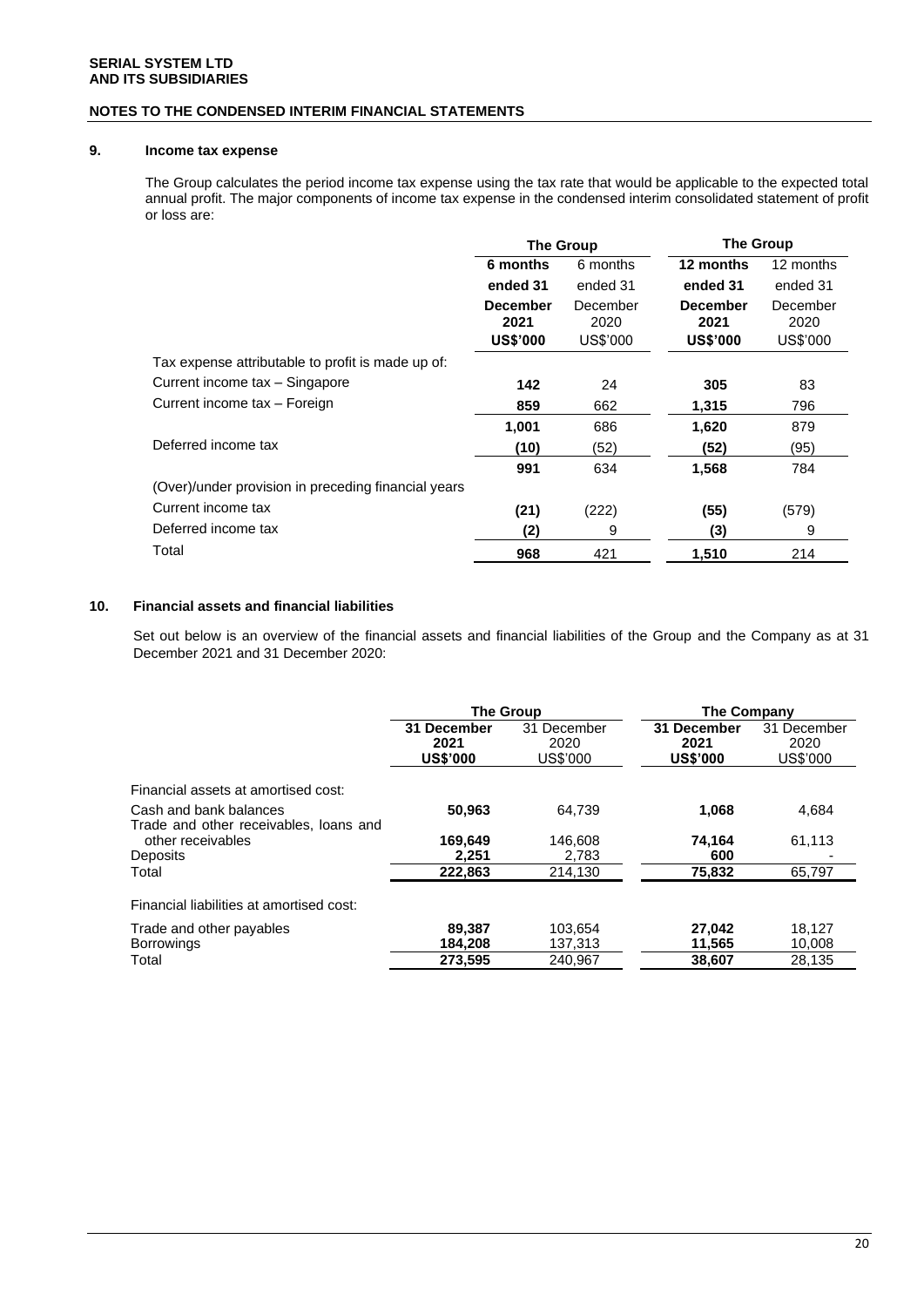### **NOTES TO THE CONDENSED INTERIM FINANCIAL STATEMENTS**

### **11. Dividends paid**

|                                                                                                                                                                                                                                                                         | The Group and the<br>Company               |                              | The Group and the<br>Company               |                              |
|-------------------------------------------------------------------------------------------------------------------------------------------------------------------------------------------------------------------------------------------------------------------------|--------------------------------------------|------------------------------|--------------------------------------------|------------------------------|
|                                                                                                                                                                                                                                                                         | 6 months                                   | 6 months                     | 12 months                                  | 12 months                    |
|                                                                                                                                                                                                                                                                         | ended 31                                   | ended 31                     | ended 31                                   | ended 31                     |
|                                                                                                                                                                                                                                                                         | <b>December</b><br>2021<br><b>US\$'000</b> | December<br>2020<br>US\$'000 | <b>December</b><br>2021<br><b>US\$'000</b> | December<br>2020<br>US\$'000 |
| Ordinary dividends paid:                                                                                                                                                                                                                                                |                                            |                              |                                            |                              |
| One-tier tax-exempt interim cash dividend of 0.22 SGD<br>cent (0.16 USD cent) per share paid in respect of the<br>financial year ended 31 December 2021<br>One-tier tax-exempt final cash dividend of 0.11 SGD<br>cent (0.08 USD cent) per share paid in respect of the | 1,462                                      |                              | 1,462                                      |                              |
| financial year ended 31 December 2020<br>One-tier tax-exempt final cash dividend of 0.13 SGD<br>cent (0.09 USD cent) per share paid in respect of the                                                                                                                   |                                            |                              | 743                                        |                              |
| financial year ended 31 December 2019                                                                                                                                                                                                                                   |                                            |                              |                                            | 825                          |
| Total                                                                                                                                                                                                                                                                   | 1,462                                      |                              | 2,205                                      | 825                          |

The Company has proposed a one-tier tax-exempt final cash dividend of 0.45 SGD cent (0.33 USD cent) per share for financial year ended 31 December 2021, which is subjected to shareholders' approval at the forthcoming Annual General Meeting in 2022.

### **12. Net assets value**

|                                                                                                                                        | <b>The Group</b>           |             | The Company        |             |
|----------------------------------------------------------------------------------------------------------------------------------------|----------------------------|-------------|--------------------|-------------|
|                                                                                                                                        | 31 December<br>31 December |             | 31 December        | 31 December |
|                                                                                                                                        | 2021                       | 2020        | 2021               | 2020        |
| Net assets value per ordinary share based on<br>the existing issued share capital as at the end<br>of the period reported on (in US\$) | <b>16.66 cents</b>         | 15.81 cents | <b>10.61 cents</b> | 10.77 cents |

Net assets value per ordinary share as at 31 December 2021 and 31 December 2020 are calculated based on the net assets value attributable to the equity holders of the Company as at the end of the respective period and the respective aggregate number of ordinary shares of 904,841,914 and 895,841,914 respectively.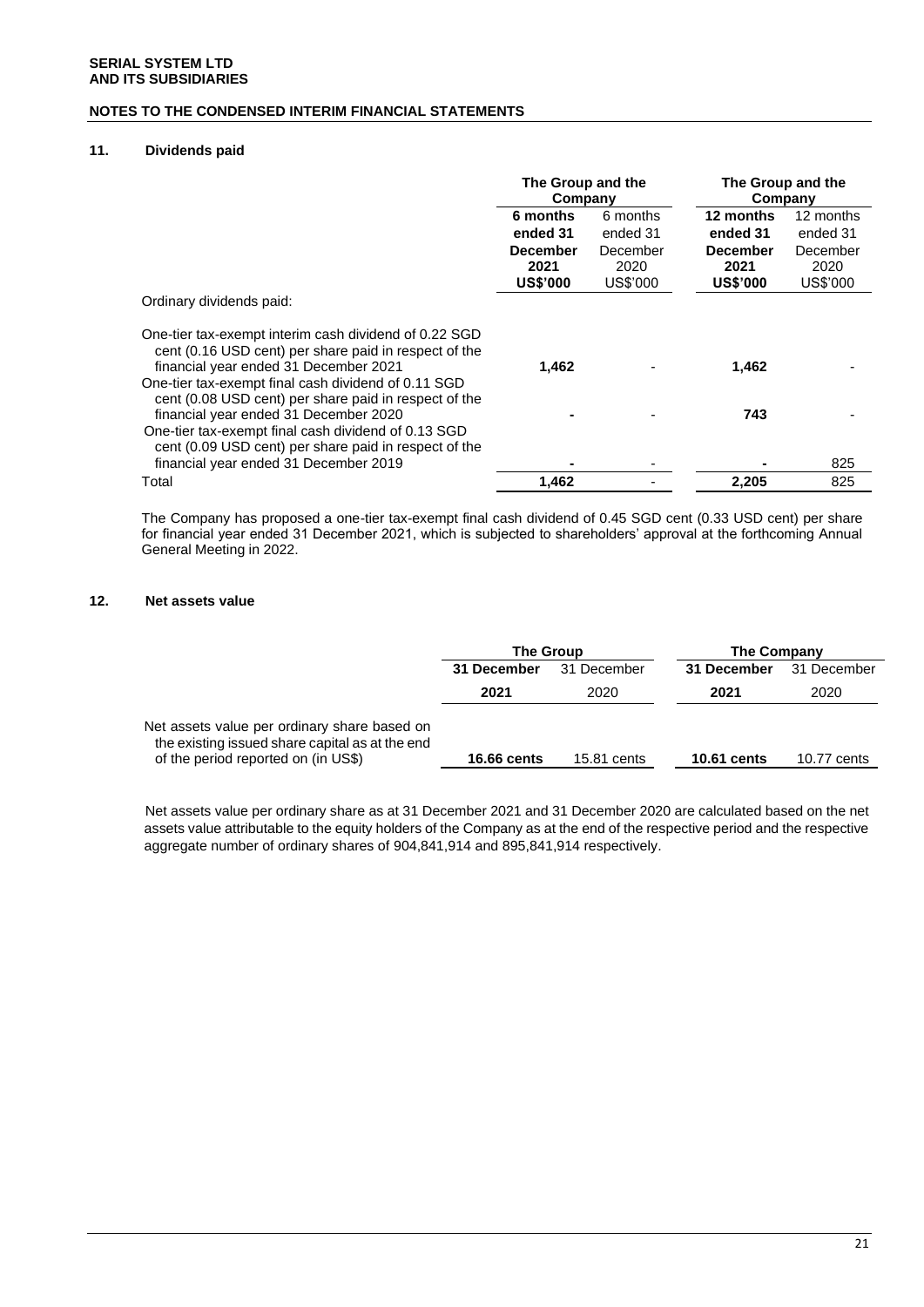### **NOTES TO THE CONDENSED INTERIM FINANCIAL STATEMENTS**

#### **13. Trade and other receivables**

|                       | <b>The Group</b>        |          | The Company             |          |  |
|-----------------------|-------------------------|----------|-------------------------|----------|--|
|                       | 31 December 31 December |          | 31 December 31 December |          |  |
|                       | 2021                    | 2020     | 2021                    | 2020     |  |
| Current               | <b>US\$'000</b>         | US\$'000 | <b>US\$'000</b>         | US\$'000 |  |
| Trade receivables:    |                         |          |                         |          |  |
| Third parties         | 165,115                 | 140,312  |                         |          |  |
| <b>Subsidiaries</b>   |                         |          | 5,704                   | 2,896    |  |
|                       | 165,115                 | 140,312  | 5,704                   | 2,896    |  |
| Loss allowance        | (5,979)                 | (5,516)  | (257)                   | (279)    |  |
| Net trade receivables | 159,136                 | 134,796  | 5,447                   | 2,617    |  |
| Other receivables:    |                         |          |                         |          |  |
| Third parties         | 10,240                  | 7,592    | 447                     | 91       |  |
| Loss allowance        | (2,248)                 | (1,648)  | (42)                    | (42)     |  |
|                       | 7,992                   | 5,944    | 405                     | 49       |  |
| Due from:             |                         |          |                         |          |  |
| <b>Subsidiaries</b>   |                         |          | 31,847                  | 30,744   |  |
| Associated companies  | 2,276                   | 2,239    | 1,781                   | 1,779    |  |
| Joint ventures        | 3,547                   | 5,285    |                         |          |  |
|                       | 5,823                   | 7,524    | 33,628                  | 32,523   |  |
| Loss allowance        | (3, 302)                | (1,656)  | (3,409)                 | (1, 512) |  |
|                       | 2,521                   | 5,868    | 30,219                  | 31,011   |  |
| Net other receivables | 10,513                  | 11,812   | 30,624                  | 31,060   |  |
| Total                 | 169,649                 | 146,608  | 36,071                  | 33,677   |  |

The Group has unconditional right to the consideration in exchange for goods or services that it has transferred to its customers. Accordingly, the Group has no contract asset as defined in SFRS(I) 15 and records the amounts of consideration as trade receivables for its sales arrangements with the customers.

The Group generally grants a credit period that ranges from 0 to 90 days to its customers. Trade receivables are recognised initially at the amounts of consideration that are unconditional unless they contain significant financing components, of which they will be recognised at fair value. Loss allowance for trade receivables is measured at an amount equal to lifetime expected credit losses.

Credit risk refers to the risk that a counterparty will default on its contractual obligations resulting in financial loss to the Group. Credit exposure to an individual counterparty is restricted by credit limit that is approved by the management based on ongoing credit evaluation. The counterparty's payment profile and credit exposure are continuously monitored at the entity level by the respective head of operation, and finance department and at the Group level by the corporate finance and management team.

### **14. Inventories**

|                  | The Group                              |                                 |  |
|------------------|----------------------------------------|---------------------------------|--|
|                  | 31 December<br>2021<br><b>US\$'000</b> | 31 December<br>2020<br>US\$'000 |  |
| Finished goods   | 132,739                                | 106,601                         |  |
| Work in progress | 30                                     | 19                              |  |
| Raw materials    | 919                                    | 1,068                           |  |
| Total            | 133,688                                | 107,688                         |  |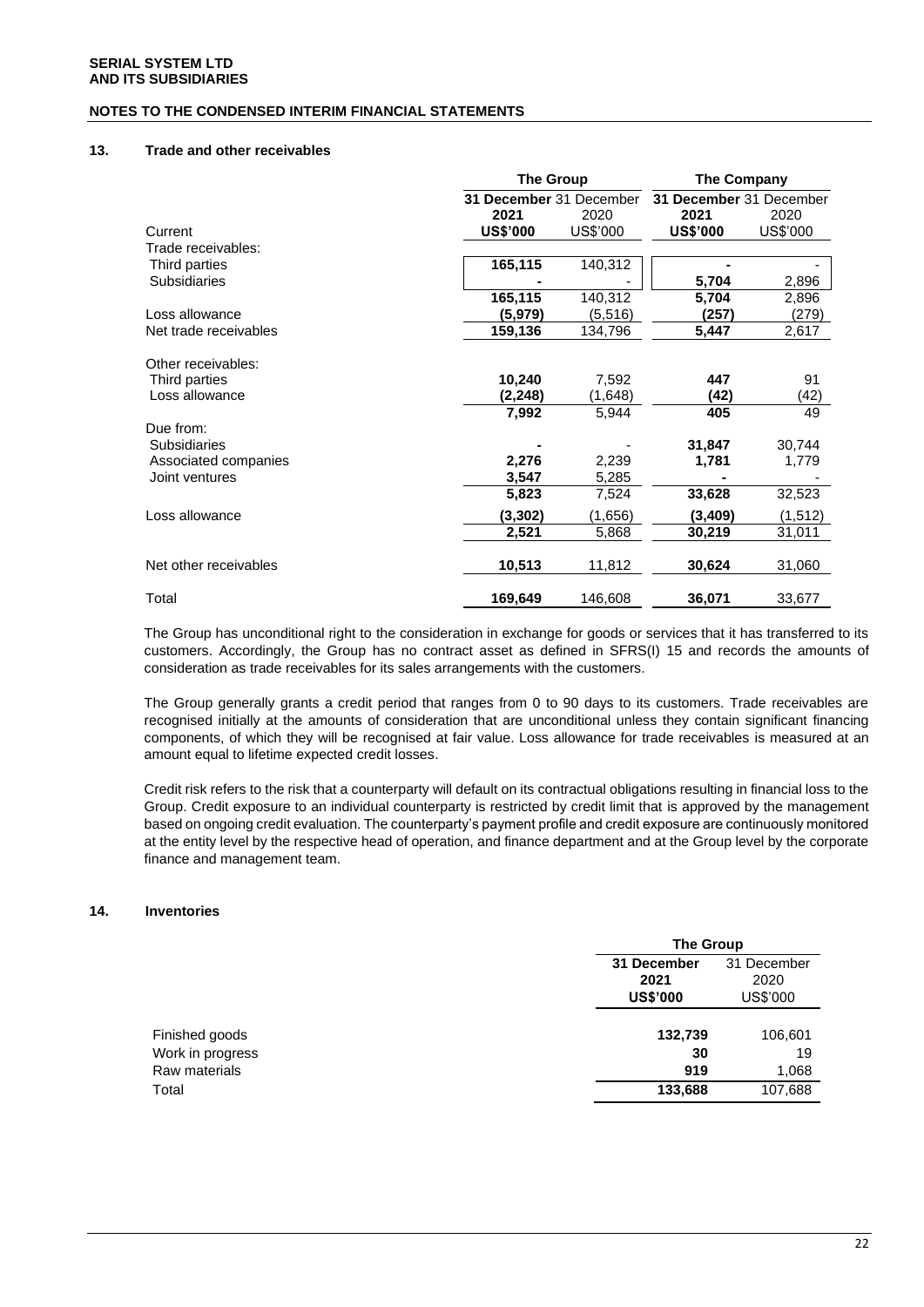#### **NOTES TO THE CONDENSED INTERIM FINANCIAL STATEMENTS**

### **14. Inventories** (continued)

During the financial year, the Group wrote back allowances for inventory obsolescence amounting to US\$3,128,000 (31 December 2020: U\$3,027,000).

The written back of allowances for inventory obsolescence during the financial year mainly resulted from the focus efforts to sell older inventories and return of older inventories to suppliers through various inventory programs with these suppliers. Accordingly, the net realisable value of such inventories was reversed to their cost and the provision made for these older inventories was written back to the consolidated statement of profit or loss.

### **15. Financial assets, at fair value through profit or loss**

|                                                 | <b>The Group</b>    |                     |  |
|-------------------------------------------------|---------------------|---------------------|--|
|                                                 | 31 December<br>2021 | 31 December<br>2020 |  |
|                                                 | <b>US\$'000</b>     | US\$'000            |  |
|                                                 |                     |                     |  |
| Classified as:                                  |                     |                     |  |
| Current                                         | 10,715              | 15,907              |  |
| Non-current                                     | 7,481               | 3,487               |  |
|                                                 | 18,196              | 19,394              |  |
| Comprised:                                      |                     |                     |  |
| Listed equity securities:                       |                     |                     |  |
| - Singapore                                     | 478                 | 650                 |  |
| - South Korea                                   | 1,113               | 1,431               |  |
| - Taiwan                                        | 1,304               | 732                 |  |
|                                                 | 2,895               | 2,813               |  |
| Unlisted equity securities:                     |                     |                     |  |
| - Sweden                                        | 620                 |                     |  |
|                                                 | 620                 |                     |  |
| Preference shares:                              | 469                 | 103                 |  |
| - Singapore                                     | 1,925               | 223                 |  |
| - Thailand                                      | 100                 |                     |  |
| - Hong Kong                                     | 2,494               | 326                 |  |
| Trade receivables                               | 10,715              | 15,807              |  |
| Convertible loan/bond - Singapore and Hong Kong | 1,374               | 100                 |  |
| Derivative receivables - Singapore              | 98                  | 348                 |  |
|                                                 | 12,187              | 16,255              |  |
|                                                 |                     |                     |  |
| Total                                           | 18,196              | 19,394              |  |

### **16. Property, plant and equipment**

During the financial year, the Group acquired property, plant and equipment amounting to US\$4,481,000 (31 December 2020: US\$1,180,000), of which US\$3,499,000 (31 December 2020: US\$567,000) were related to right-of-use assets. Cash payments of US\$982,000 (31 December 2020: US\$613,000) were made to purchase property, plant and equipment.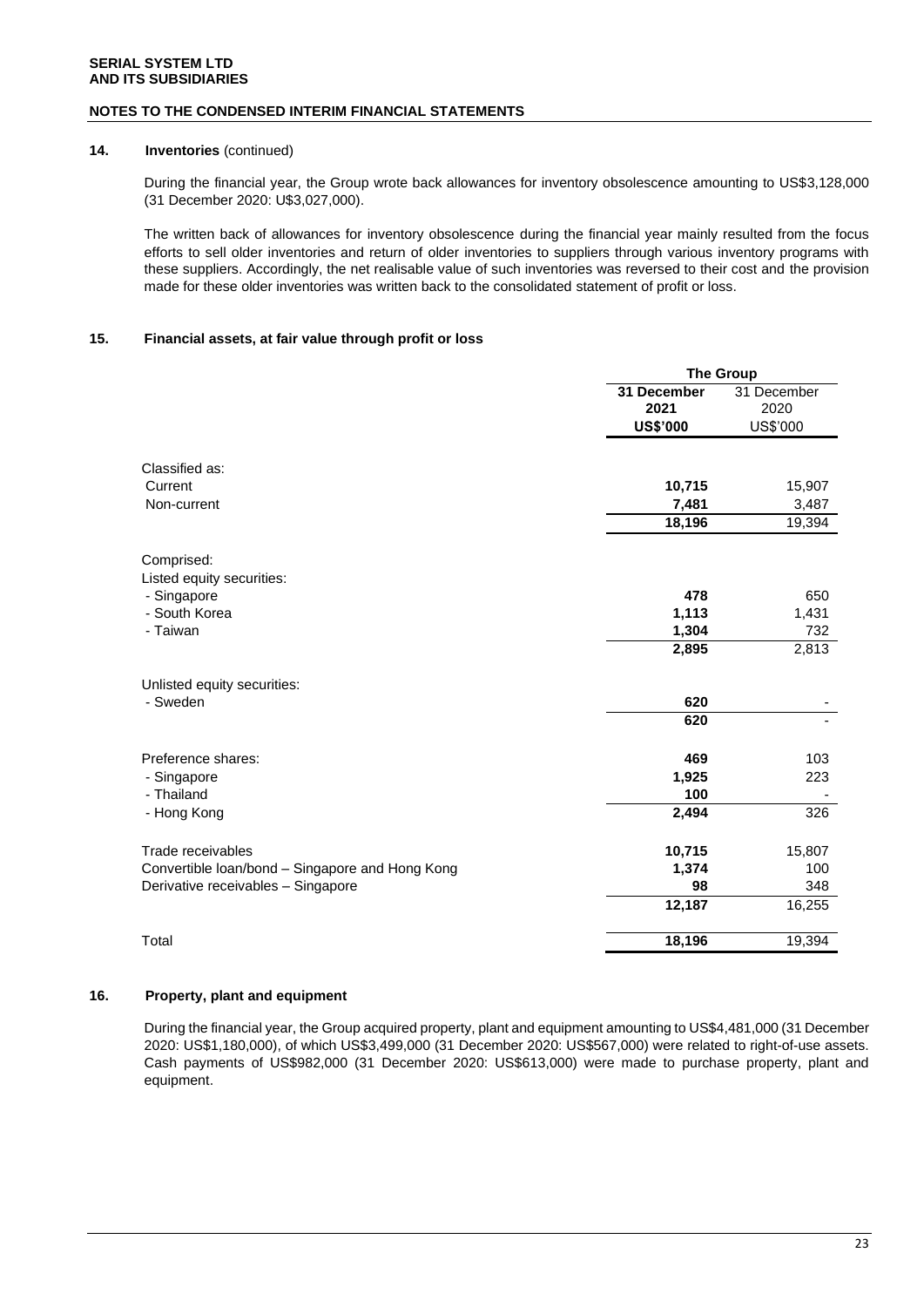### **NOTES TO THE CONDENSED INTERIM FINANCIAL STATEMENTS**

### **17. Investment properties**

|                                             | <b>The Group</b>           |          |  |
|---------------------------------------------|----------------------------|----------|--|
|                                             | 31 December<br>31 December |          |  |
|                                             | 2021                       | 2020     |  |
|                                             | <b>US\$'000</b>            | US\$'000 |  |
|                                             |                            |          |  |
| Beginning of financial year                 | 5,543                      | 4,510    |  |
| Additions                                   |                            | 132      |  |
| Transfer from property, plant and equipment | 1,025                      | 454      |  |
| Revaluation gain arising from the transfer  | 38                         | 141      |  |
| Fair value gain                             | 427                        | 56       |  |
| Currency translation differences            | 154                        | 250      |  |
| End of financial year                       | 7,187                      | 5,543    |  |

### 17.1 Valuation

Investment properties are initially recognised at cost and subsequently carried at fair value, determined annually by independent professional valuers on the highest-and-best-use value using the direct market comparison method and if required, adjusted with appropriate adjustments, such as locations, date of transactions and size of properties. Changes in fair values are recognised in the consolidated statement of profit or loss.

### **18. Intangible assets**

|                                                      | The Group                              |                                 | The Company                            |                                 |  |
|------------------------------------------------------|----------------------------------------|---------------------------------|----------------------------------------|---------------------------------|--|
|                                                      | 31 December<br>2021<br><b>US\$'000</b> | 31 December<br>2020<br>US\$'000 | 31 December<br>2021<br><b>US\$'000</b> | 31 December<br>2020<br>US\$'000 |  |
| Goodwill arising from acquisition of<br>subsidiaries | 3,126                                  | 2,938                           | ۰                                      |                                 |  |
| Computer software license costs                      | 217                                    | 292                             | 14                                     | 53                              |  |
| Distribution rights                                  | $\blacksquare$                         | ۰                               |                                        |                                 |  |
| Total                                                | 3,343                                  | 3.230                           | 14                                     | 53                              |  |

As at 31 December 2021, goodwill arising from acquisition of subsidiaries arose from the Group's electronic components distribution subsidiaries in Hong Kong amounting to US\$1.6 million and the Group's other businesses' subsidiary in Singapore amounting to US\$1.5 million respectively. No impairment charges were provided during the financial year (31 December 2020: US\$4,220,000).

The Group acquired computer software license costs amounting to U\$20,000 (31 December 2020: US\$7,000) during the financial year.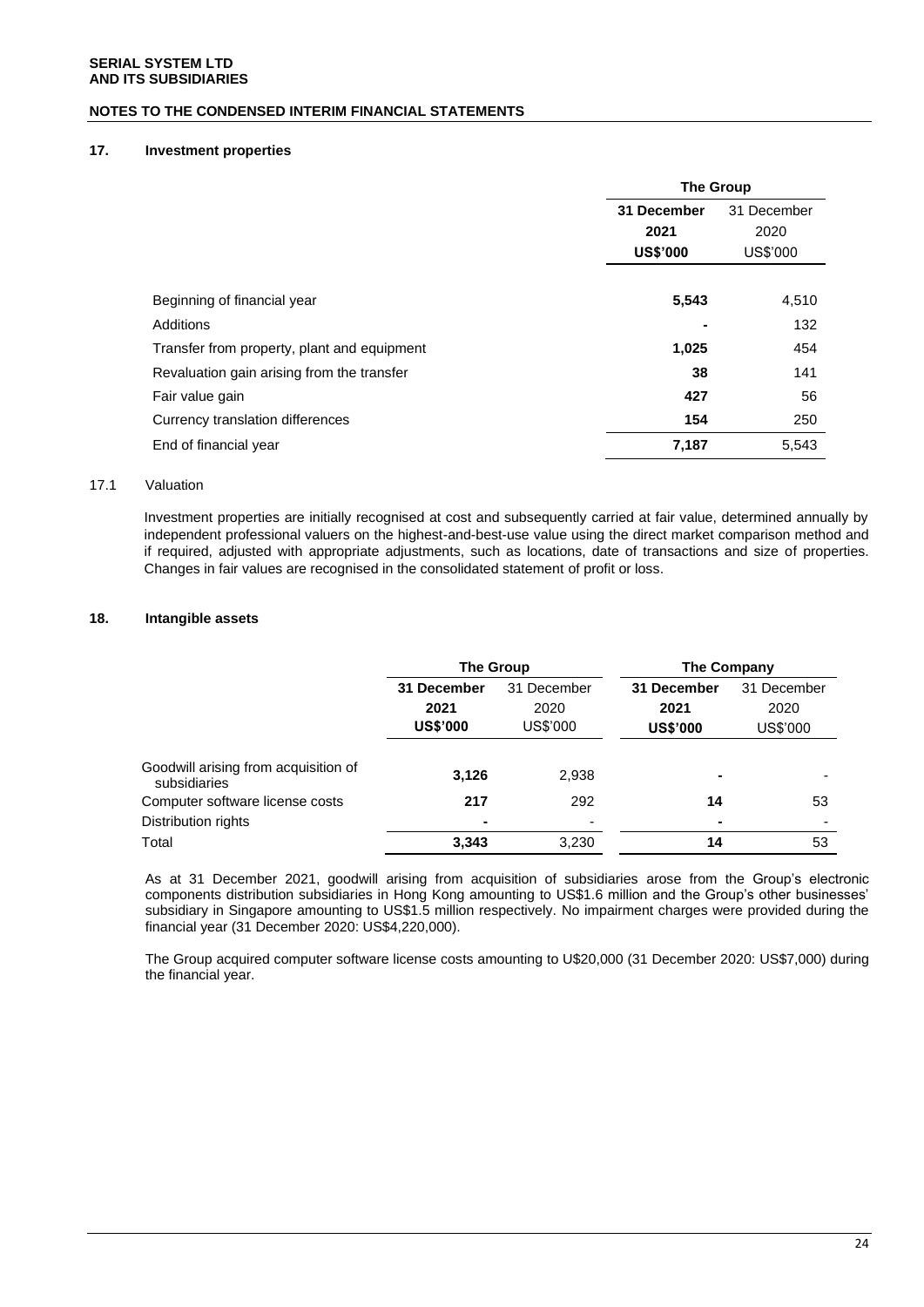### **NOTES TO THE CONDENSED INTERIM FINANCIAL STATEMENTS**

### **19. Trade and other payables**

|                                               | <b>The Group</b>                       |                                 | <b>The Company</b>                                 |                  |
|-----------------------------------------------|----------------------------------------|---------------------------------|----------------------------------------------------|------------------|
|                                               | 31 December<br>2021<br><b>US\$'000</b> | 31 December<br>2020<br>US\$'000 | 31 December 31 December<br>2021<br><b>US\$'000</b> | 2020<br>US\$'000 |
| Current                                       |                                        |                                 |                                                    |                  |
| Trade payables                                | 66,063                                 | 70,770                          |                                                    |                  |
| Other payables and accrued operating expenses | 19.346                                 | 30.278                          | 1.396                                              | 830              |
| Contract liabilities                          | 2,972                                  | 598                             |                                                    |                  |
| Derivative financial instruments              |                                        | 1,770                           |                                                    |                  |
| Due to subsidiaries                           |                                        |                                 | 7.591                                              | 5,752            |
| Due to an associated company                  | 1,006                                  | 2,008                           | 1,004                                              | 2,008            |
| Financial guarantee contracts                 |                                        |                                 | 819                                                | 797              |
| Total                                         | 89,387                                 | 105,424                         | 10.810                                             | 9,387            |

### **20. Borrowings**

|                                                  | <b>The Group</b>                       |                                 | <b>The Company</b>                     |                                 |
|--------------------------------------------------|----------------------------------------|---------------------------------|----------------------------------------|---------------------------------|
|                                                  | 31 December<br>2021<br><b>US\$'000</b> | 31 December<br>2020<br>US\$'000 | 31 December<br>2021<br><b>US\$'000</b> | 31 December<br>2020<br>US\$'000 |
| Amount repayable within one year or on<br>demand |                                        |                                 |                                        |                                 |
| Secured                                          | 23,910                                 | 28.341                          | 54                                     | 6,111                           |
| Unsecured                                        | 143,520                                | 99.271                          | 5,239                                  | 3,792                           |
| Amount repayable after one year                  |                                        |                                 |                                        |                                 |
| Secured                                          | 8.511                                  | 2.974                           | 5,967                                  | 105                             |
| Unsecured                                        | 8,267                                  | 6.727                           | 305                                    |                                 |
| Total                                            | 184,208                                | 137,313                         | 11,565                                 | 10,008                          |

### 20.1 Details of any collateral

- (i) A term loan of the Company amounting to US\$5,918,000 (31 December 2020: US\$6,056,000) which is payable on 31 May 2023, is secured on the following:
	- a first legal mortgage on the leasehold land and building ('Mortgaged Property') held by a wholly owned Singapore subsidiary, Serial Investment Pte Ltd;
	- an assignment of all rights and benefits relating to the Mortgaged Property;
	- an assignment of all rights, title interest and benefits in tenancy agreements, relating to the Mortgaged Property;
	- an assignment of all rights and benefits under the insurance policies taken in relation to the Mortgaged Property; and
	- joint and several guarantees of certain subsidiaries of the Group.
- (ii) Bank borrowing of US\$287,000 (31 December 2020: US\$358,000) taken by a wholly owned Malaysia subsidiary, Serial Microelectronics Sdn. Bhd., to part finance the acquisition of a freehold building in Malaysia is secured by a first legal mortgage of the property and guarantee by a subsidiary of the Group.
- (iii) Bank borrowing of US\$7,654,000 (31 December 2020: US\$6,690,000) taken by two Taiwan subsidiaries, Serial Investment (Taiwan) Inc. and Serial Microelectronics Inc., to part finance the acquisition of a freehold building in Taiwan and for working capital is secured by a first legal mortgage of the property.
- (iv) Bank borrowing of US\$5,567,000 (31 December 2020: US\$6,488,000) taken up by a wholly owned South Korea subsidiary, Serial Microelectronics Korea Limited for working capital, is secured by a first legal mortgage of its freehold land and building in South Korea.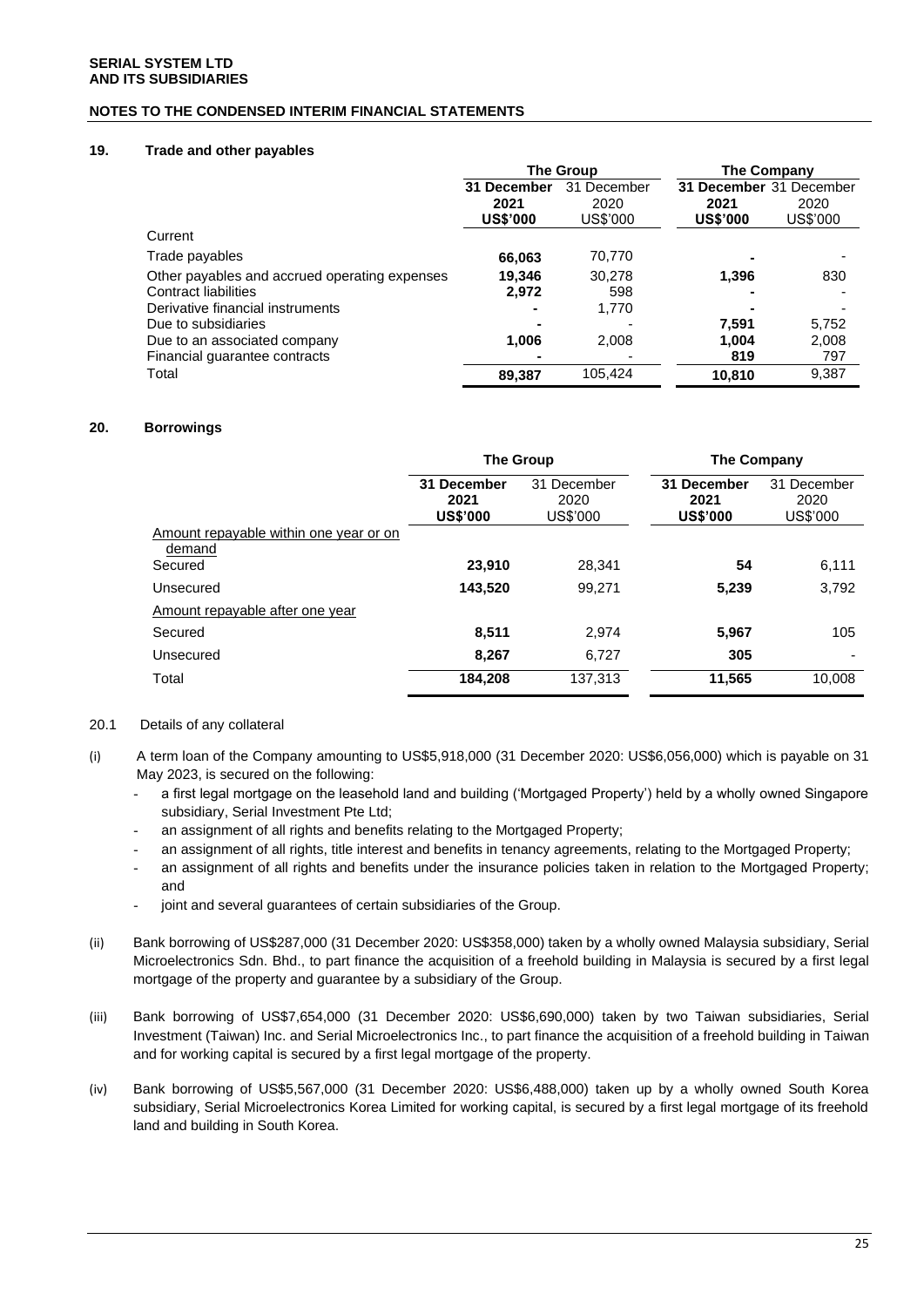### **NOTES TO THE CONDENSED INTERIM FINANCIAL STATEMENTS**

### **20. Borrowings** (continued)

- 20.1 Details of any collateral (continued)
- (v) Bank borrowing of US\$12,843,000 (31 December 2020: US\$11,486,000) taken up by the Group's 91.0% owned China subsidiary, Serial Microelectronics (Shenzhen) Co., Ltd for working capital, is secured by a first legal mortgage of its leasehold buildings in China.
- (vi) Lease liabilities of US\$151,000 (31 December 2020: US\$238,000) are secured on the Group's office equipment and motor vehicles acquired under leasing agreements.

### 20.2 Loan compliance

The Group regularly monitors its compliance with the covenants and is up to date with the scheduled repayments of the borrowings. As at 31 December 2021, the Group complied with covenants entered with various banks, except for certain banks, which have the right to call for immediate repayment of outstanding borrowings of US\$4,830,000 (31 December 2020: US\$3,097,000). The Group obtained waivers from compliance from the relevant banks for borrowings of US\$4,830,000 (31 December 2020: US\$3,097,000) subsequent to 31 December 2021 (31 December 2020: subsequent to 31 December 2020).

### **21. Share capital and treasury shares**

|                                     | Issued number of shares |          | Total share capital |                 |
|-------------------------------------|-------------------------|----------|---------------------|-----------------|
|                                     | Share                   | Treasury | Share               | Treasury        |
|                                     | capital                 | shares   | capital             | <b>Shares</b>   |
| The Group and The Company           | '000                    | '000     | <b>US\$'000</b>     | <b>US\$'000</b> |
| 2021                                |                         |          |                     |                 |
| 1 January 2021                      | 905,788                 | (9,946)  | 72,648              | (736)           |
| Placement of treasury shares        |                         | 9,000    |                     | 666             |
| 31 December 2021                    | 905,788                 | (946)    | 72,648              | (70)            |
| 2020                                |                         |          |                     |                 |
| 1 January 2020 and 31 December 2020 | 905,788                 | (9.946)  | 72,648              | (736)           |

There were no ordinary shares issued since the end of the financial year ended 31 December 2020.

There were no outstanding share options as at 31 December 2021 and 31 December 2020.

There were no purchase, sale, transfer, disposal, cancellation and use of subsidiary holdings during the financial year ended 31 December 2021. On 13 July 2021, the Company sold by way of placement of 9,000,000 ordinary shares in the capital of the Company from its treasury shares to three unrelated corporations at a placement price of S\$0.15 (US\$0.11) per ordinary share totalling S\$1,350,000 (US\$1,004,000). The Company's treasury shares reduced from 9,946,000 ordinary shares to 946,000 ordinary shares following the placement.

#### **22. Update on use of proceed from share placement**

On 13 July 2021, the Company sold 9,000,000 ordinary shares in the capital of the Company by way of placement from its treasury shares at a placement price of S\$0.15 (US\$0.11) per ordinary share, raising a net proceed of approximately S\$1,350,000 (US\$1,004,000).

On 5 August 2021, the Company utilised approximately US\$855,000 (S\$1,158,000) of the net proceed to invest in a convertible loan in Transwap Private Limited ("Transwap"), a Singapore incorporated fintech company. On 30 November 2021, the Company utilised the remaining net proceed from the share placement of S\$192,000 (US\$142,000) to invest in another convertible loan issued by Transwap amounting to S\$700,000 (US\$512,000). The balance investment amount of S\$508,000 (US\$370,000) was funded through internal resources.

As at the date of this announcement, the Company has fully utilized the S\$1,350,000 (approximately US\$997,000) of the net proceed from the share placement. The utilization of the net proceed is in line with the intended use as set out in the announcement of SGXNET on 12 July 2021.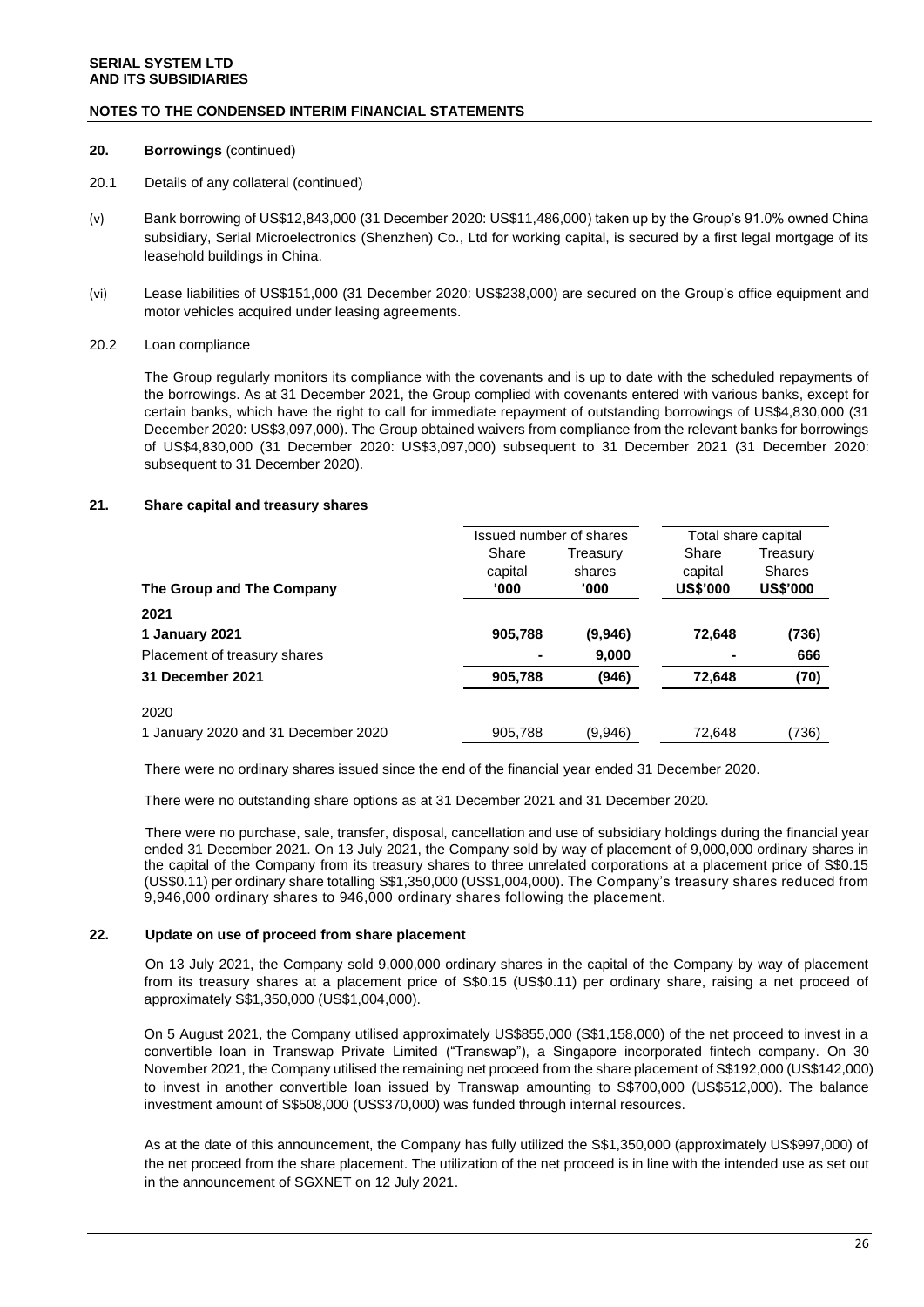### **23. Review**

The condensed interim statements of financial position of Serial System Ltd and its subsidiaries as at 31 December 2021 and the condensed interim consolidated statement of profit or loss, condensed interim consolidated statement of comprehensive income, condensed interim statements of changes in equity and condensed interim consolidated statement of cash flows for the six months and full year ended 31 December 2021 and certain explanatory notes have not been audited or reviewed.

**24. Earnings per ordinary share of the group for the current financial period reported on and the corresponding period of the immediately preceding financial year, after deducting any provision for preference dividends.**

|                                                                                       | <b>Second Half Year</b>                         |                                          | <b>Full Year Ended</b>                           |                                           |
|---------------------------------------------------------------------------------------|-------------------------------------------------|------------------------------------------|--------------------------------------------------|-------------------------------------------|
|                                                                                       | 6 months<br>ended 31<br><b>December</b><br>2021 | 6 months<br>ended 31<br>December<br>2020 | 12 months<br>ended 31<br><b>December</b><br>2021 | 12 months<br>ended 31<br>December<br>2020 |
| Based on the weighted<br>average number of ordinary<br>shares in issue (in US\$); and | $0.59$ cent                                     | $0.53$ cent                              | $1.24$ cents                                     | $0.03$ cent                               |
| On a fully diluted basis (in US\$)                                                    | $0.59$ cent                                     | $0.53$ cent                              | $1.24$ cents                                     | $0.03$ cent                               |

Earnings per ordinary share on existing issued share capital are computed based on the weighted average number of shares in issue during the six months and full year ended 31 December 2021 of 896,481,258 and 900,083,010 respectively (six months and full year ended 31 December 2020: 895,841,914).

Earnings per ordinary share on a fully diluted basis are computed based on the weighted average number of shares in issue during the six months and full year ended 31 December 2021 of 896,481,258 and 900,083,010 respectively (six months and full year ended 31 December 2020: 895,841,914) after adjusting assumed conversion of all potential dilutive ordinary shares.

There were no potential dilutive ordinary shares for the financial year ended 31 December 2021 and 31 December 2020.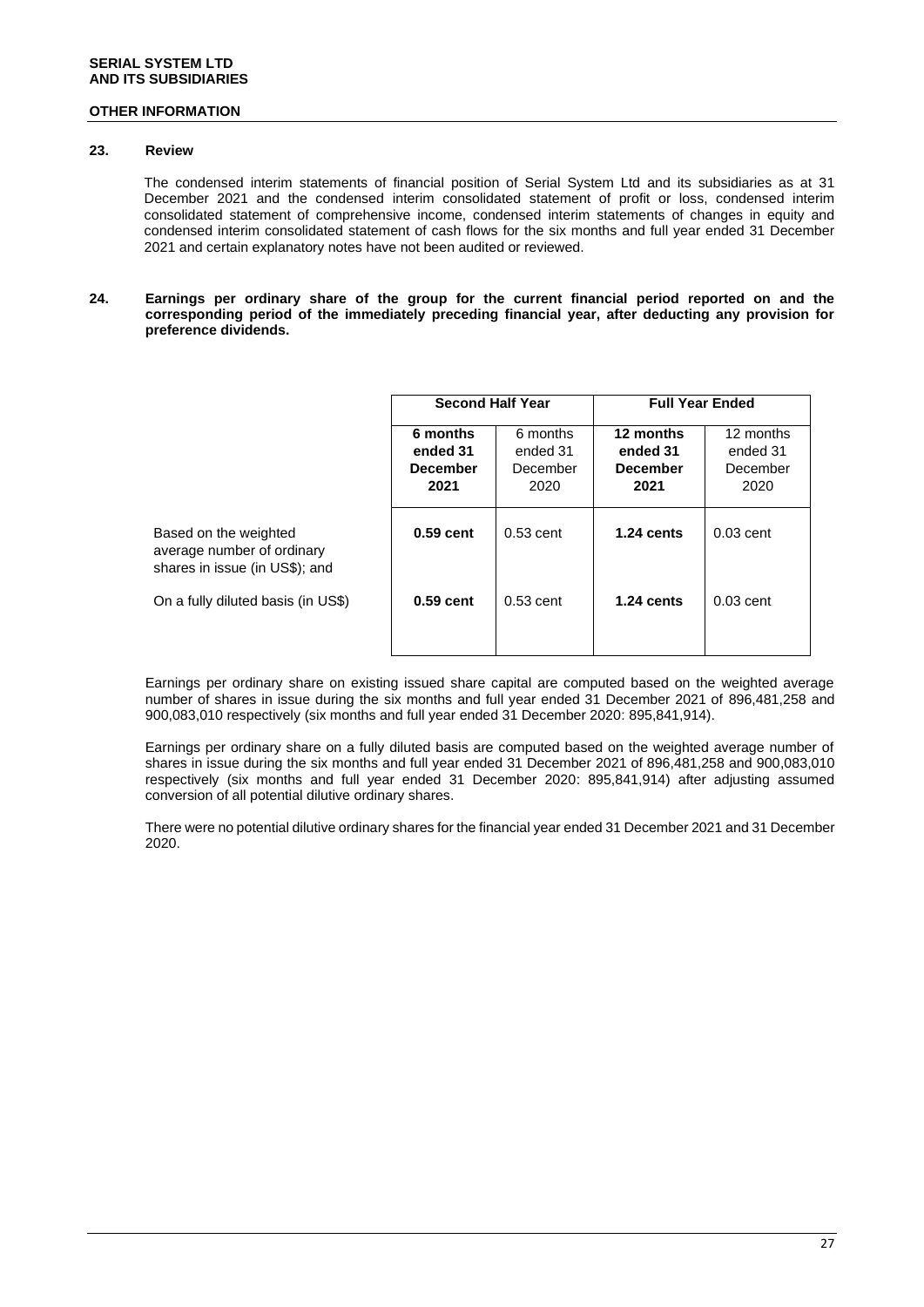**25. A review of the performance of the group, to the extent necessary for a reasonable understanding of the group's business. It must include a discussion of the following:- (a) any significant factors that affected the turnover, costs, and earnings of the group for the current financial period reported on, including (where applicable) seasonal or cyclical factors; and (b) any material factors that affected the cash flow, working capital, assets or liabilities of the group during the current financial period reported on.**

#### **Consolidated Statement of Profit or Loss**

#### **Results for Full Year Ended 31 December 2021**

The Group recorded turnover of US\$895.9 million for the full year ended 31 December 2021 ("FY2021"), an increase of 22% compared to US\$731.4 million for the same period last year ("FY2020").

Turnover for the electronic components distribution business increased by 22% to US\$814.6 million, propelled by higher demand for semiconductors, particularly in Hong Kong and China. Globally, the shortage of chips and supply chain disruptions had affected manufacturing activity, which in turn led to some firms rushing to stockpile high-demand chips, contributing to the better performance. The Group's extensive product portfolio and strong presence in Asia also aided in the better performance. Turnover in South Korea, also improved, mainly due to contribution from two new product lines.

Turnover for the consumer products distribution business increased 40% to US\$73.6 million. This was attributed mainly to the Group's Malaysian subsidiary, which recorded revenue growth of 45% due to higher sales of PC and gaming peripherals in Malaysia amid work-from-home measures implemented by the government to contain COVID-19. Sales contribution by a newly incorporated Japan subsidiary also added to the increase in turnover within this segment.

Turnover for other businesses decreased by 20% to US\$7.7 million, attributable mainly to lower sales activity in the trading and distribution of fast-moving consumer goods in the United States. The decrease was partially mitigated by higher sales of fast-moving consumer goods in Singapore, medical devices assembly and distribution, as well as hospitality and healthcare solutions.

Overall gross profit margin increased 1.8 percentage points to 8.1% from 6.3% in FY2020, buoyed by higher margins achieved by the Group's electronic components and consumer products distribution businesses which enjoyed increased demand in its products. Global chip shortage also contributed to the higher margin in both businesses.

Other operating income decreased by US\$5.6 million or 30% to US\$12.9 million. This was mainly due to a oneoff gain on reversal of other borrowings/other payables totalling US\$4.8 million due to a previous shareholder/ shareholders of Singapore subsidiaries in FY2020, foreign exchange gain of US\$2.4 million in FY2020 as opposed to foreign exchange loss (included in "Other Operating Expenses") of US\$0.2 million in FY2021 and lower pandemic relief-related government grants of US\$1.2 million. The decrease was partially offset by higher fair value gain on financial assets, at fair value through profit or loss totalling US\$1.9m and commission and service income of U\$1.0 million.

Distribution expenses increased by US\$9.5 million or 29% to US\$42.6 million, mainly due to higher staff and related costs, sales commission, freight and handling charges and trade credit insurance costs associated with the electronic components distribution business.

Administrative expenses increased by US\$1.7 million or 24% to US\$8.8 million. The increase was mainly due to higher staff-related costs and professional fees associated with the electronic components distribution business.

Other operating expenses decreased by US\$3.0 million or 15% to US\$16.8 million. Nil impairment losses on goodwill arising from acquisition of subsidiaries in FY2021 (FY2020: impairment loss of US\$4.2 million), and lower depreciation charges of US\$0.9 million and inventories written off of US\$0.9 million contributed mainly to the decrease in other operating expenses. The decrease was partially offset by higher loss allowance on trade and other receivables of US\$1.4 million and staff and related costs of US\$1.4 million.

The Group's associated companies contributed to a total loss of US\$658,000 (FY2020: total loss of US\$251,000) as their sales were unable to cover their operating expenses in FY2021.

The Group reported a net profit after tax of US\$11.1 million in FY2021 as compared to a net profit after tax of US\$0.3 million in FY2020 mainly due to higher gross profit earned as a result of higher sales and improved gross profit margin. The strategies to streamline operations and diversify the Group's supplier base and product portfolio in response to the challenges of the "tech-war" and the COVID-19 pandemic have contributed to a leaner operating model which resulted in better margin efficiency. Total expenses as a percentage of turnover declined to 8.2% in FY2021 from 8.9% in FY2020 as a result of these cost and operational efficiency measures.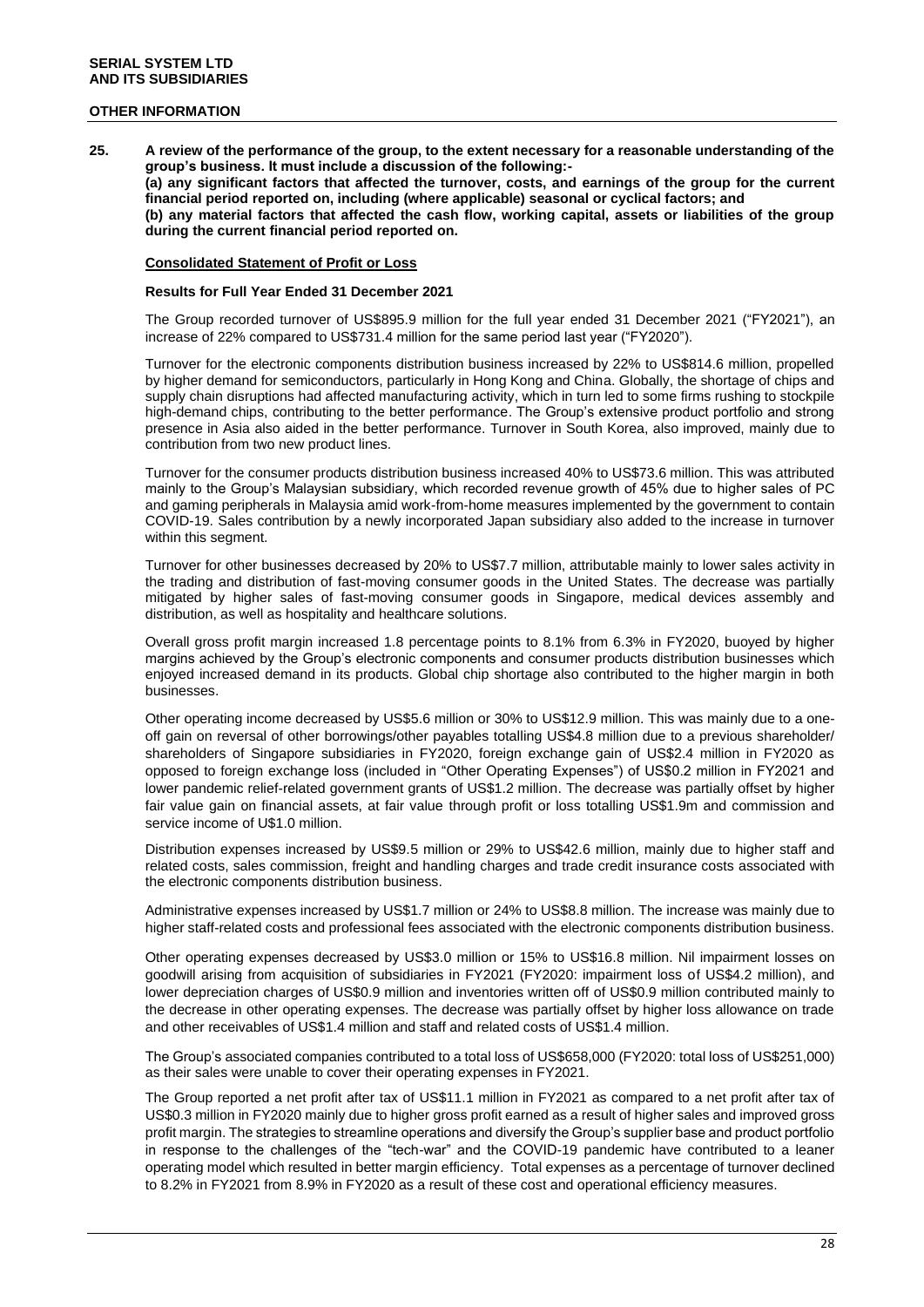#### **Results for Second Half Year Ended 31 December 2021**

The Group recorded turnover of US\$457.6 million for the second half year ended 31 December 2021 ("2H2021"), an increase of 10% compared to US\$417.1 million for the same period last year ("2H2020").

Turnover for the electronic components distribution business increased by 9% to US\$418.1 million, mainly due to higher sales in Hong Kong and China. The Group's extensive product portfolio and strong presence in Hong Kong and China continued to play out to the Group's advantage amid the global chip shortages. The Group reported lower sales in Taiwan mainly due to decline in sales for certain product lines. Turnover in South Korea, and South East Asia and India also reported lower sales mainly attributable to long lead times and allocations for certain products as well as certain customers temporarily stopping production.

Turnover for the consumer products distribution business increased 26% to US\$37.2 million boosted by higher sales in Malaysia and contribution from Japan.

Turnover for other businesses decreased by 56% to US\$2.3 million, mainly due to lower sales in the Group's trading and distribution of fast-moving consumer goods in Singapore and the United States.

Overall gross profit margin increased 1.9 percentage points to 8.3% from 6.4% in 2H2020 mainly due to higher margins achieved by the Group's electronic components distribution business and the Group's Malaysian consumer products distribution business. The global chip shortage also contributed to the higher margin in these two businesses.

Other operating income decreased by US\$8.6 million or 52% to US\$7.9 million. This was mainly due to a one-off gain on reversal of other borrowings/other payables totalling US\$4.8 million due to a previous shareholder/ shareholders of Singapore subsidiaries, foreign exchange gain of US\$2.7 million recorded in 2H2020 as opposed to foreign exchange loss (included in "Other Operating Expenses") of US\$0.2 million in 2H2021 and lower writeback of allowance for inventory obsolescence of US\$3.1 million and pandemic relief-related government grants of US\$0.7 million. The decrease was partially offset by higher fair value gain on financial assets, at fair value through profit or loss of US\$1.6m and commission and service income of U\$1.0 million.

Distribution expenses increased by US\$3.8 million or 22% to US\$21.5 million, mainly due to higher staff and related costs, sales commission and trade credit insurance costs associated with the electronic components distribution business.

Administrative expenses increased by US\$0.7 million or 17% to US\$4.7 million. The increase was mainly due to higher staff-related costs and professional fees associated with the electronic components distribution business.

Finance expenses increased by US\$0.2 million or 9% to US\$2.7 million. The increase was mainly due to an increase in borrowings arising from higher sales.

Other operating expenses decreased by US\$2.6 million or 19% to US\$10.6 million. Nil impairment losses on goodwill arising from acquisition of subsidiaries in 2H2021 (2H2020: impairment loss of US\$3.6 million) and lower inventories written off of US\$1.0 million contributed mainly to the decrease in other operating expenses. The decrease was partially offset by higher loss allowance on trade and non-trade receivables of US\$1.3 million, and staff and related costs of US\$1.1 million.

The Group's associated companies contributed to a total loss of US\$364,000 (2H2020: total loss of US\$293,000) as their sales were unable to cover their operating expenses in 2H2021.

The Group reported a net profit after tax of US\$5.3 million in 2H2021 as compared to a net profit after tax of US\$4.7 million in 2H2020 mainly due to higher gross profit earned as a result of higher sales and improved gross profit margin. The efforts to improve internal efficiencies have continued to reap positive results contributing to better margin efficiency. Total expenses as a percentage of turnover declined to 8.6% in 2H2021 from 9.0% in 2H2020 as a result of these cost and operational efficiency measures.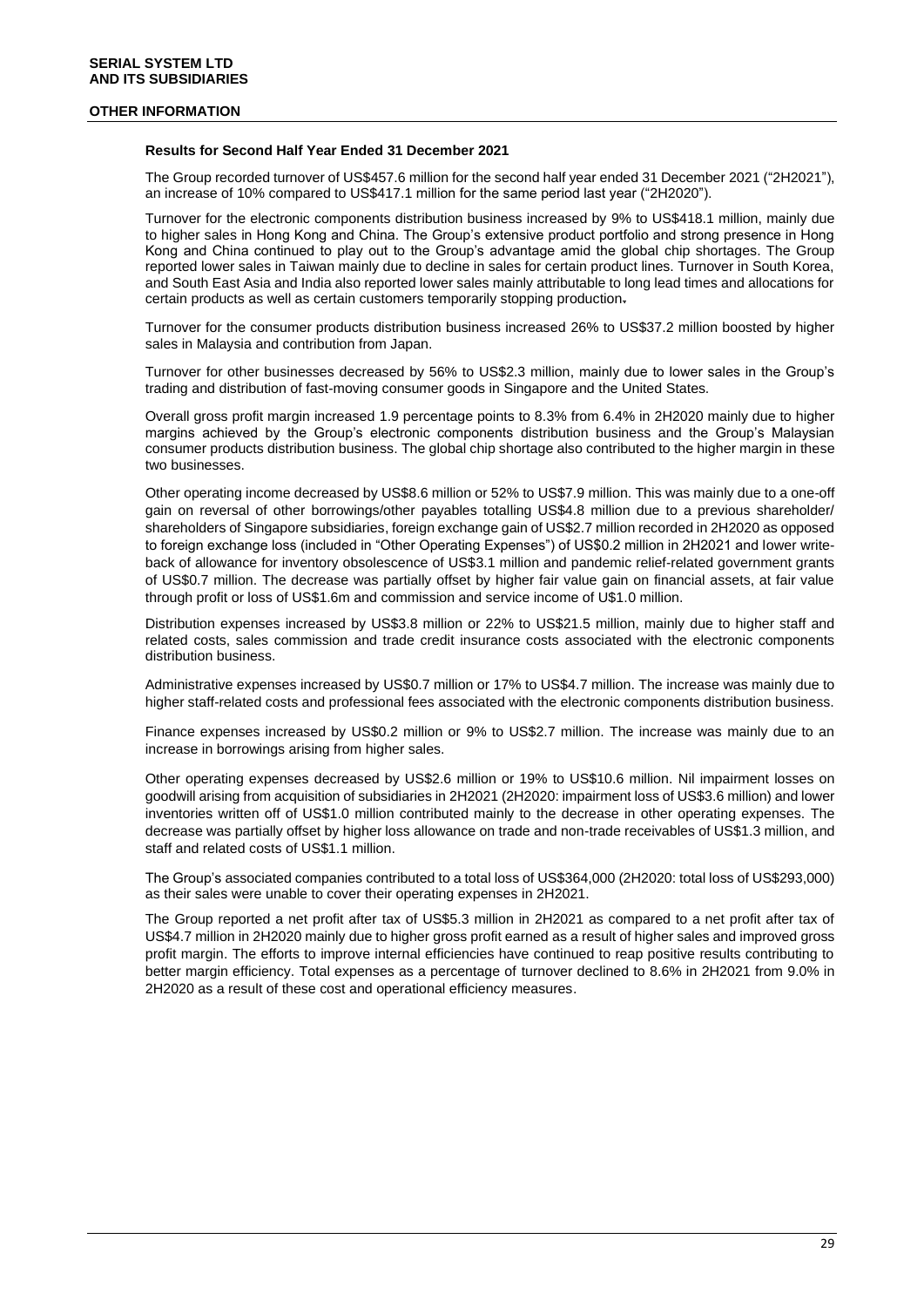#### **Statements of Financial Position**

Trade and other receivables increased by US\$23.0 million (net of factored trade receivables), mainly attributed to the higher sales achieved by the Group's Hong Kong and China electronic components distribution subsidiaries. Average turnover days for trade receivables declined to 65 in FY2021 from 72 in FY2020.

Inventories increased by US\$26.0 million mainly due to higher purchases by the Group's Hong Kong and China electronic components distribution subsidiaries in anticipation of higher sales and certain suppliers prolonging the lead time for the delivery of certain high demand semiconductor components, a result of the global chip shortage.

Financial assets, at fair value through profit or loss (current assets) decreased by US\$5.2 million, mainly due to the reduction in reclassification from trade receivables by US\$5.1 million to US\$10.7 million (FY2020: reclassification from trade receivables of US\$15.8 million). This was due to lower utilisation of the Group's nonrecourse factoring bank facilities by the Group's Hong Kong electronic components distribution subsidiary in FY2021 when compared to FY2020.

Financial assets, at fair value through profit or loss (non-current assets) increased by US\$4.0 million, mainly due to investment of US\$1.7 million in a Thailand unlisted entity and investments in certain Singapore unlisted entities totalling US\$2.0 million.

Investments in associated companies increased by US\$1.7 million mainly due to a 30% equity investment in Grandpointe Acquisition LLC, a United States incorporated entity of US\$1.4 million.

Property, plant and equipment increased by US\$0.2 million, mainly due to an increase in right-of-use assets (included in property, plant and equipment) of US\$3.5 million and additions of US\$1.0 million to property, plant and equipment. The increase was offset by depreciation charges amounting to US\$2.8 million, a reclassification of an office unit owned by a China subsidiary amounting to US\$1.0 million to investment properties, disposals of property, plant and equipment of US\$0.4 million and a currency translation loss of US\$0.1 million.

Investment properties increased by US\$1.6 million mainly due to the reclassification of US\$1.0 million from property, plant and equipment as detailed above, fair value gain on investment properties of US\$0.4 million and a currency translation gain of US\$0.2 million.

Trade and other payables decreased by US\$16.0 million. The decrease was mainly attributable to lower trade payables due to shorter payment terms to certain suppliers of the Group's Singapore electronic components distribution subsidiary and lower other payables due to termination of non-recourse bank factoring programme with a bank for the electronic components distribution entities. Average payment days for trade payables decreased to 30 in FY2021 from 37 in FY2020.

Borrowings increased by US\$46.9 million, mainly due to additional borrowings by the Group's Hong Kong, Singapore and Taiwan electronic components distribution subsidiaries and Malaysia consumer products distribution subsidiary to finance increase in working capital requirements. The Company's current portion of a secured term loan amounting to US\$5.9 million as at 31 December 2021 was reclassified to non-current borrowings as at 31 December 2021 upon extension of the expiry of the term loan from 31 May 2021 to 31 May 2023. Included in the Company's current borrowings was an interest-bearing loan amounting to S\$5.0 million (US\$3.7 million) [31 December 2020: S\$5.0 million (US\$3.8 million)] from the Company's substantial shareholder, Mr Goi Seng Hui.

Currency translation reserve decreased by US\$2.1 million mainly due to a decrease in the value of the Group's investments in its South Korea and Thailand subsidiaries, arising from the strengthening of the United States Dollar against these subsidiaries' functional currencies of Korean Won and Thailand Baht.

#### **26. Where a forecast, or a prospect statement, has been previously disclosed to shareholders, any variance between it and the actual results.**

No forecast or prospect statement was previously issued in respect of the current reporting period.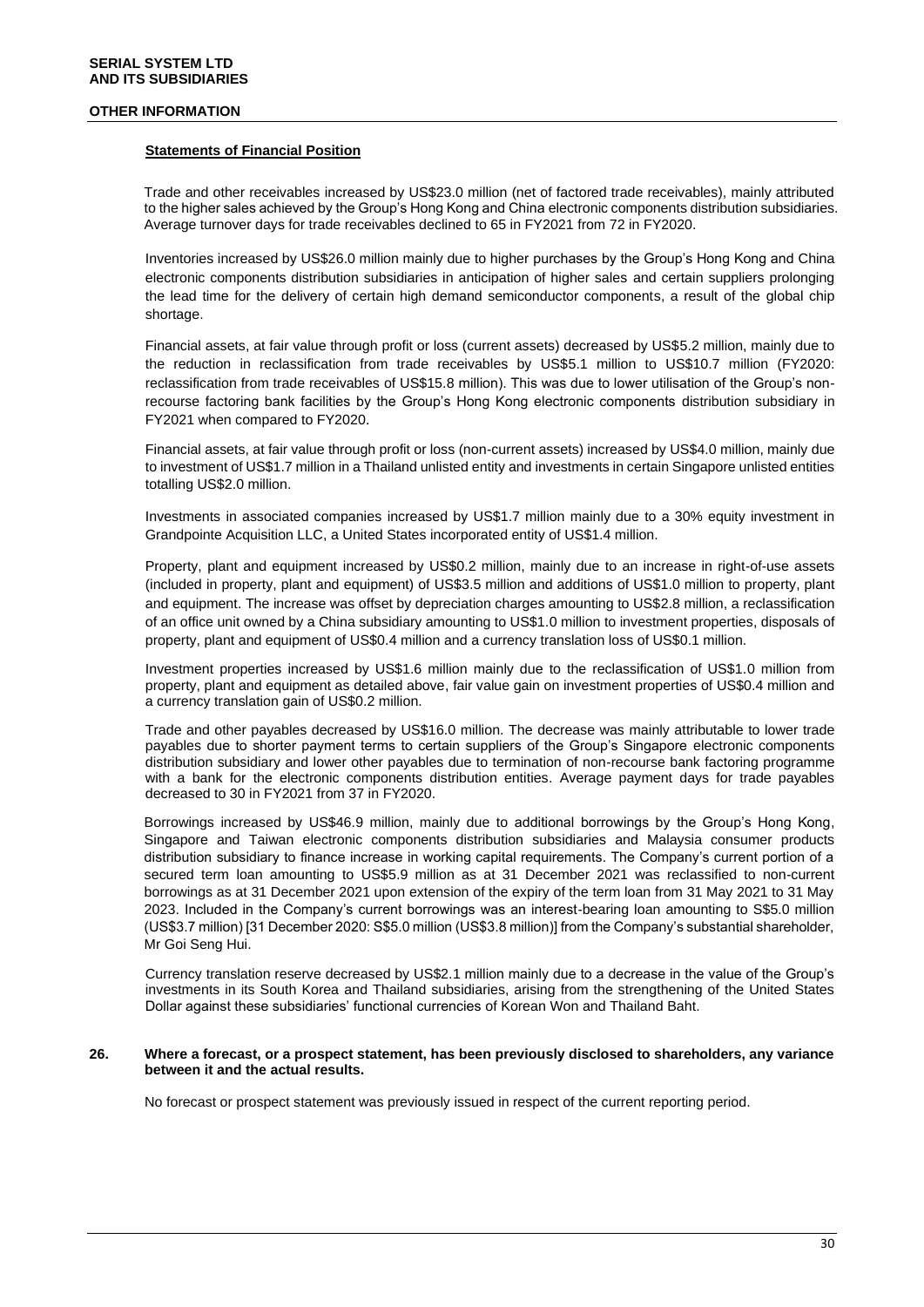#### **27. A commentary at the date of the announcement of the significant trends and competitive conditions of the industry in which the group operates and any known factors or events that may affect the group in the next reporting period and the next 12 months.**

The improved financial performance in FY2021 reflects the Group's efforts to adapt to the challenges of the COVID-19 pandemic and seize fresh opportunities in the operating environment, buoyed by strong demand for semiconductors amid a continued global shortage.

The Group expects demand for semiconductors to continue growing, as chips with more processing power and memory storage will be needed to support the growing adoption of technologies such as 5G infrastructure, IoT, electric and autonomous vehicles etc. This will continue to support the growth of the Group's electronic components distribution business.

The Group's consumer products distribution business is expected to remain robust, driven by sustained demand for CPUs and VGAs as supply constraints are not expected to ease in the short term. The Group continues to maintain its edge as the leading motherboard and VGA distributor in Malaysia by growing its network and product portfolio offerings. The Group's foray into Japan to distribute AMD products has also made progress, and the Group intends to continue strengthening its foothold in the country.

The Group will build upon the momentum achieved in the last two years to increase revenue and operating efficiency. With increased vaccination rates and gradual easing of travel restrictions, the Group intends to pursue expansion of customer base and product lines for its key business segments.

### **28. Dividend**

### **a) Current Financial Period Reported On**

Any dividend declared (recommended) for the current financial period reported on? Yes.

| Name of Dividend                                            | Interim                 | Final (Proposed)                |
|-------------------------------------------------------------|-------------------------|---------------------------------|
| Dividend Type                                               | Cash                    | Cash                            |
| Dividend Amount per Share (in   0.22 cent per<br>SGD cents) | ordinary share          | 0.45 cent per<br>ordinary share |
| Optional:- Dividend Rate<br>(in %)                          |                         |                                 |
| Par value of shares                                         | Not applicable          | Not applicable                  |
| Tax Rate                                                    | One-Tier Tax-<br>exempt | One-Tier Tax-<br>exempt         |

#### **b) Corresponding Period of the Immediately Preceding Financial Year**

Any dividend declared for the corresponding period of the immediately preceding financial year? Yes

| Name of Dividend                      | Interim        | Final                   |
|---------------------------------------|----------------|-------------------------|
| Dividend Type                         | Not applicable | Cash                    |
| Dividend Amount per Share (in Nil     |                | 0.11 cent per           |
| SGD cents)                            |                | ordinary share          |
| Optional:- Dividend<br>Rate<br>(in %) |                |                         |
| Par value of shares                   | Not applicable | Not applicable          |
| Tax Rate                              | Not applicable | One-Tier Tax-<br>exempt |

#### **c) Date payable**

Date of proposed final dividend payment will be announced at a later date.

#### **d) Books closure date**

Notice of books closure date will be announced at a later date.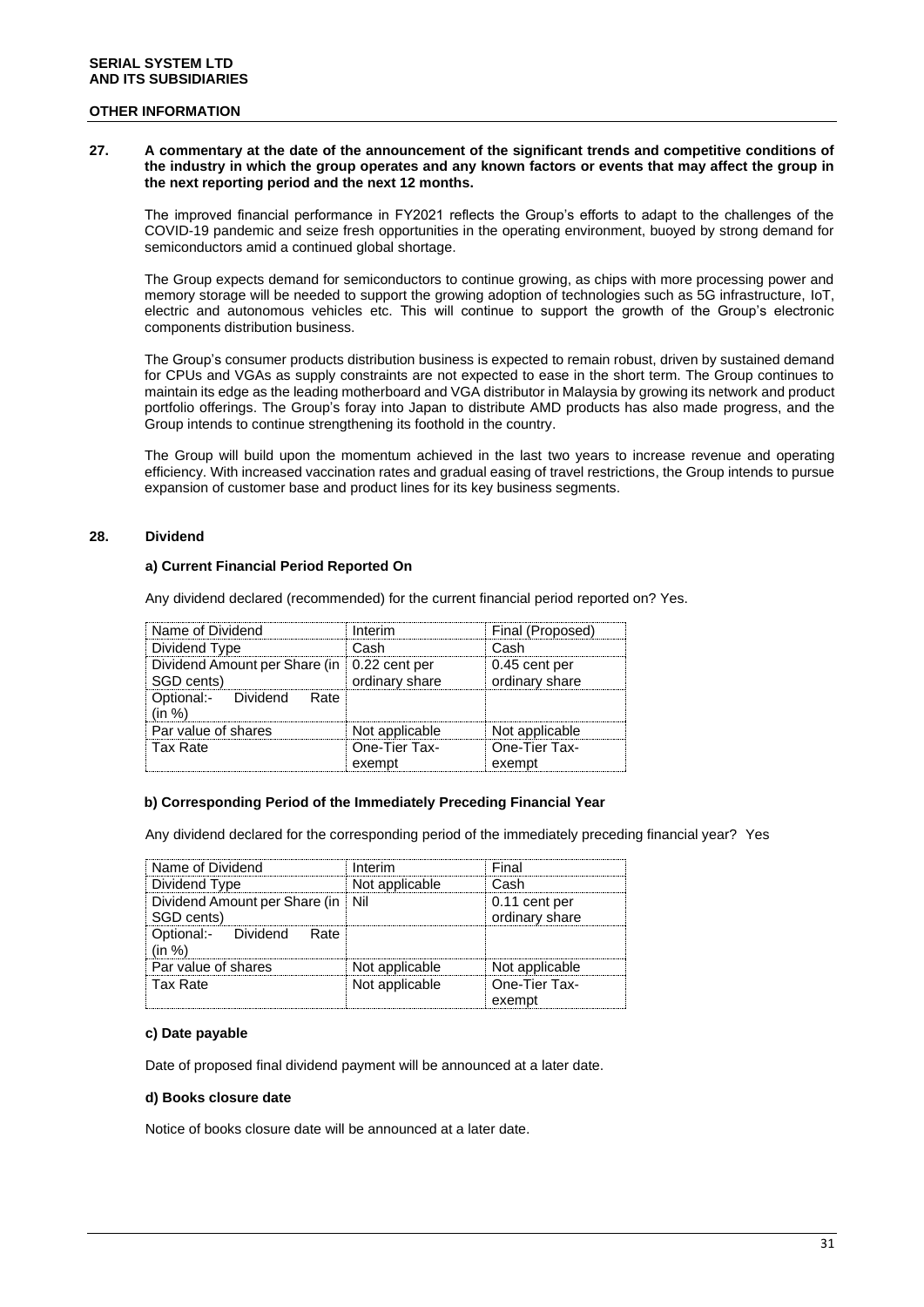### **OTHER INFORMATION**

### **29. If no dividend has been declared/recommended, a statement to that effect.**

The proposed final dividend as stated in 28(a) above is subject to shareholders' approval at the forthcoming Annual General Meeting.

#### **30. If the group has obtained a general mandate from shareholders for IPTs, the aggregate value of such transactions as required under SGX Listing Manual Rule 920(1)(a)(ii). If no IPT mandate has been obtained, a statement to that effect.**

No general mandate from shareholders has been obtained for IPTs.

#### **31. Confirmation that the issuer has procured undertakings from all its directors and executive officers (in the format set out in Appendix 7.7) under Rule 720(1).**

The Company confirms that it has procured undertakings from all its directors and executive officers in the format set out in Appendix 7.7 under Rule 720(1) of the Listing Manual of the SGX-ST.

### **32. A breakdown of the total annual dividend (in dollar value) for the issuer's latest full year and its previous full year.**

|            | 12 months ended<br>31 December 2021<br><b>US\$'000</b> | 12 months ended<br>31 December 2020<br>US\$'000 |
|------------|--------------------------------------------------------|-------------------------------------------------|
| Ordinary   | 4.474                                                  | 743                                             |
| Preference | $\blacksquare$                                         |                                                 |
| Total:     | 4.474                                                  | 743                                             |